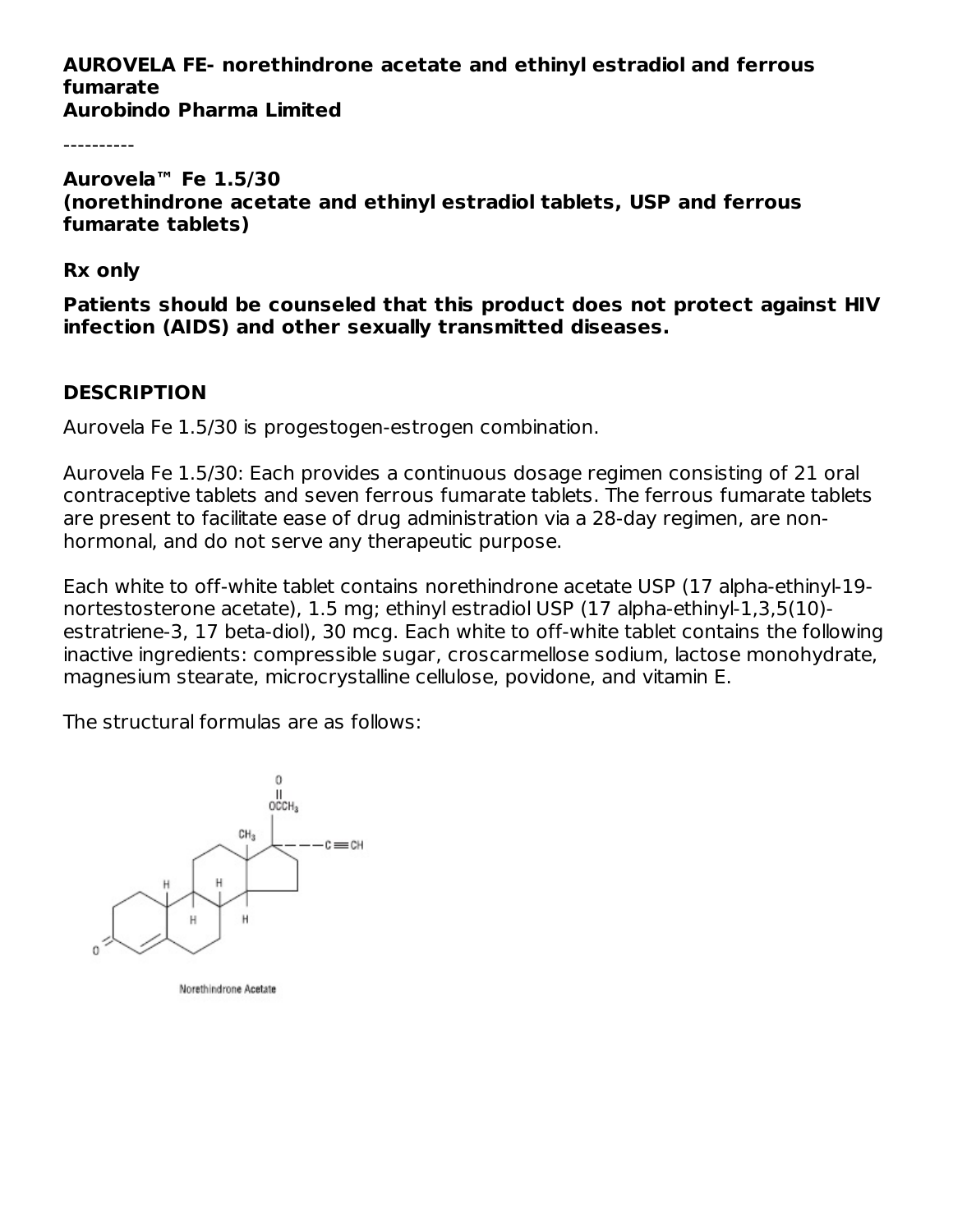

Ethinyl Estradio

Each brown placebo tablet contains the following ingredients: croscarmellose sodium, ferrous fumarate, lactose monohydrate, magnesium stearate, microcrystalline cellulose, Nat spearmint FL, povidone and sucralose. The ferrous fumarate tablets do not serve any therapeutic purpose.

Meets USP Dissolution Test 2.

## **CLINICAL PHARMACOLOGY**

Combination oral contraceptives act by suppression of gonadotropins. Although the primary mechanism of this action is inhibition of ovulation, other alterations include changes in the cervical mucus (which increase the difficulty of sperm entry into the uterus) and the endometrium (which reduce the likelihood of implantation).

#### **Pharmacokinetics**

The pharmacokinetics of Aurovela Fe 1.5/30 has not been characterized; however, the following pharmacokinetic information regarding norethindrone acetate and ethinyl estradiol is taken from the literature.

#### Absorption

Norethindrone acetate appears to be completely and rapidly deacetylated to norethindrone after oral administration, since the disposition of norethindrone acetate is indistinguishable from that of orally administered norethindrone (1). Norethindrone acetate and ethinyl estradiol are subject to first-pass metabolism after oral dosing, resulting in an absolute bioavailability of approximately 64% for norethindrone and 43% for ethinyl estradiol (1 to 3).

#### Distribution

Volume of distribution of norethindrone and ethinyl estradiol ranges from 2 to 4 L/kg (1 to 3). Plasma protein binding of both steroids is extensive (greater than 95%); norethindrone binds to both albumin and sex hormone binding globulin, whereas ethinyl estradiol binds only to albumin (4).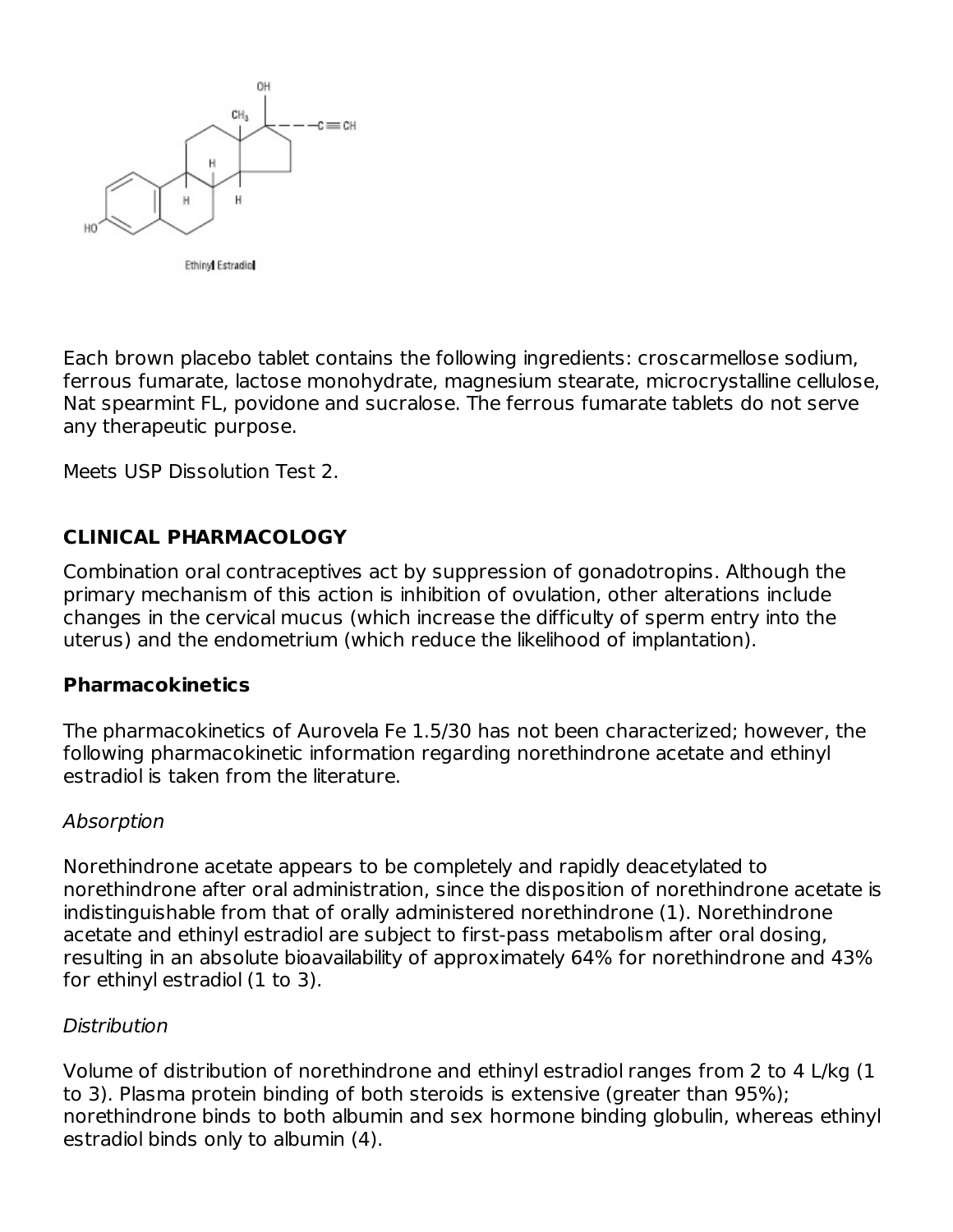#### Metabolism

Norethindrone undergoes extensive biotransformation, primarily via reduction, followed by sulfate and glucuronide conjugation. The majority of metabolites in the circulation are sulfates, with glucuronides accounting for most of the urinary metabolites (5). A small amount of norethindrone acetate is metabolically converted to ethinyl estradiol. Ethinyl estradiol is also extensively metabolized, both by oxidation and by conjugation with sulfate and glucuronide. Sulfates are the major circulating conjugates of ethinyl estradiol and glucuronides predominate in urine. The primary oxidative metabolite is 2-hydroxy ethinyl estradiol, formed by the CYP3A4 isoform of cytochrome P450. Part of the firstpass metabolism of ethinyl estradiol is believed to occur in gastrointestinal mucosa. Ethinyl estradiol may undergo enterohepatic circulation (6).

## Excretion

Norethindrone and ethinyl estradiol are excreted in both urine and feces, primarily as metabolites (5, 6). Plasma clearance values for norethindrone and ethinyl estradiol are similar (approximately 0.4 L/hr/kg) (1 to 3).

## **Special Population**

#### Race:

The effect of race on the disposition of Aurovela Fe 1.5/30 has not been evaluated.

## Renal Insufficiency

The effect of renal disease on the disposition of Aurovela Fe 1.5/30 has not been evaluated. In premenopausal women with chronic renal failure undergoing peritoneal dialysis who received multiple doses of an oral contraceptive containing ethinyl estradiol and norethindrone, plasma ethinyl estradiol concentrations were higher and norethindrone concentrations were unchanged compared to concentrations in premenopausal women with normal renal function.

#### Hepatic Insufficiency

The effect of hepatic disease on the disposition of Aurovela Fe 1.5/30 has not been evaluated. However, ethinyl estradiol and norethindrone may be poorly metabolized in patients with impaired liver function.

#### Drug-Drug Interactions

Numerous drug-drug interactions have been reported for oral contraceptives. A summary of these is found under **PRECAUTIONS, Drug Interactions**.

## **INDICATIONS AND USAGE**

Aurovela Fe 1.5/30 is indicated for the prevention of pregnancy in women who elect to use oral contraceptives as a method of contraception.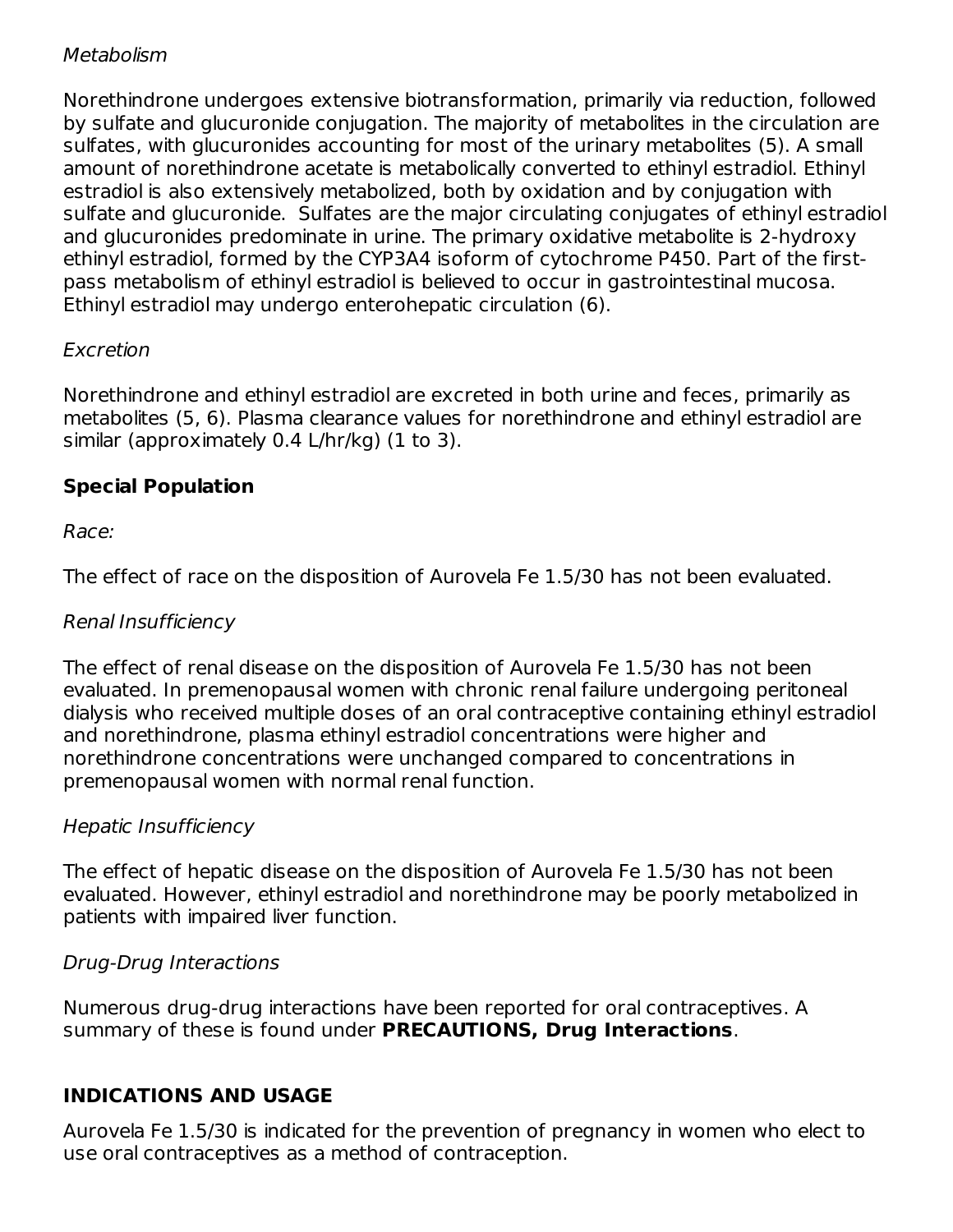Oral contraceptives are highly effective. Table I lists the typical accidental pregnancy rates for users of combination oral contraceptives and other methods of contraception. The efficacy of these contraceptive methods, except sterilization, depends upon the reliability with which they are used. Correct and consistent use of methods can result in lower failure rates.

#### **TABLE I LOWEST EXPECTED AND TYPICAL FAILURE RATES DURING THE FIRST YEAR OF CONTINUOUS USE OF A METHOD**

| $%$ of Women Experiencing an Unintended Pregnancy in the First Year of Continuous Use |                     |                |
|---------------------------------------------------------------------------------------|---------------------|----------------|
| Method                                                                                | Lowest<br>Expected* | Typical**      |
| (No contraception)                                                                    | (85)                | (85)           |
| Oral contraceptives                                                                   |                     | 3              |
| Combined                                                                              | 0.1                 | $N/A***$       |
| progestin only                                                                        | 0.5                 | $N/A***$       |
| Diaphragm with spermicidal                                                            |                     |                |
| cream or jelly                                                                        | 6                   | 20             |
| Spermicides alone (foam, creams, gels, vaginal suppositories, and                     | 6                   | 26             |
| vaginal film) Vaginal Sponge                                                          | 9                   | 20             |
| nulliparous                                                                           | 20                  | 40             |
| parous                                                                                | 0.05                | 0.05           |
| Implant                                                                               | 0.3                 | 0.3            |
| Injection: depot medroxyprogesterone acetate                                          |                     |                |
| <b>IUD</b>                                                                            | 1.5                 | $\overline{2}$ |
| progesterone T                                                                        | 0.6                 | 0.8            |
| copper T 380A                                                                         | 0.1                 | 0.1            |
| <b>LNg 20</b>                                                                         |                     |                |
| Condom without spermicides                                                            | $\frac{5}{3}$       | 21             |
| female                                                                                |                     | 14             |
| male                                                                                  |                     |                |
| Cervical Cap with spermicidal                                                         |                     |                |
| cream or jelly                                                                        | 9                   | 20             |
| nulliparous                                                                           | 26                  | 40             |
| parous                                                                                | $1$ to $9$          | 25             |
| Periodic abstinence (all methods)                                                     | 4                   | 19             |
| <b>Withdrawal</b>                                                                     | 0.5                 | 0.5            |
| Female sterilization                                                                  | 0.1                 | 0.15           |
| Male sterilization                                                                    |                     |                |

Adapted from RA Hatcher et al, Reference 7.

\* The authors' best guess of the percentage of women expected to experience an accidental pregnancy among couples who initiate a method (not necessarily for the first time) and who use it consistently and correctly during the first year if they do not stop for any other reason.

\*\* This term represents "typical" couples who initiate use of a method (not necessarily for the first time), who experience an accidental pregnancy during the first year if they do not stop use for any other reason.

\*\*\* N/A - Data not available.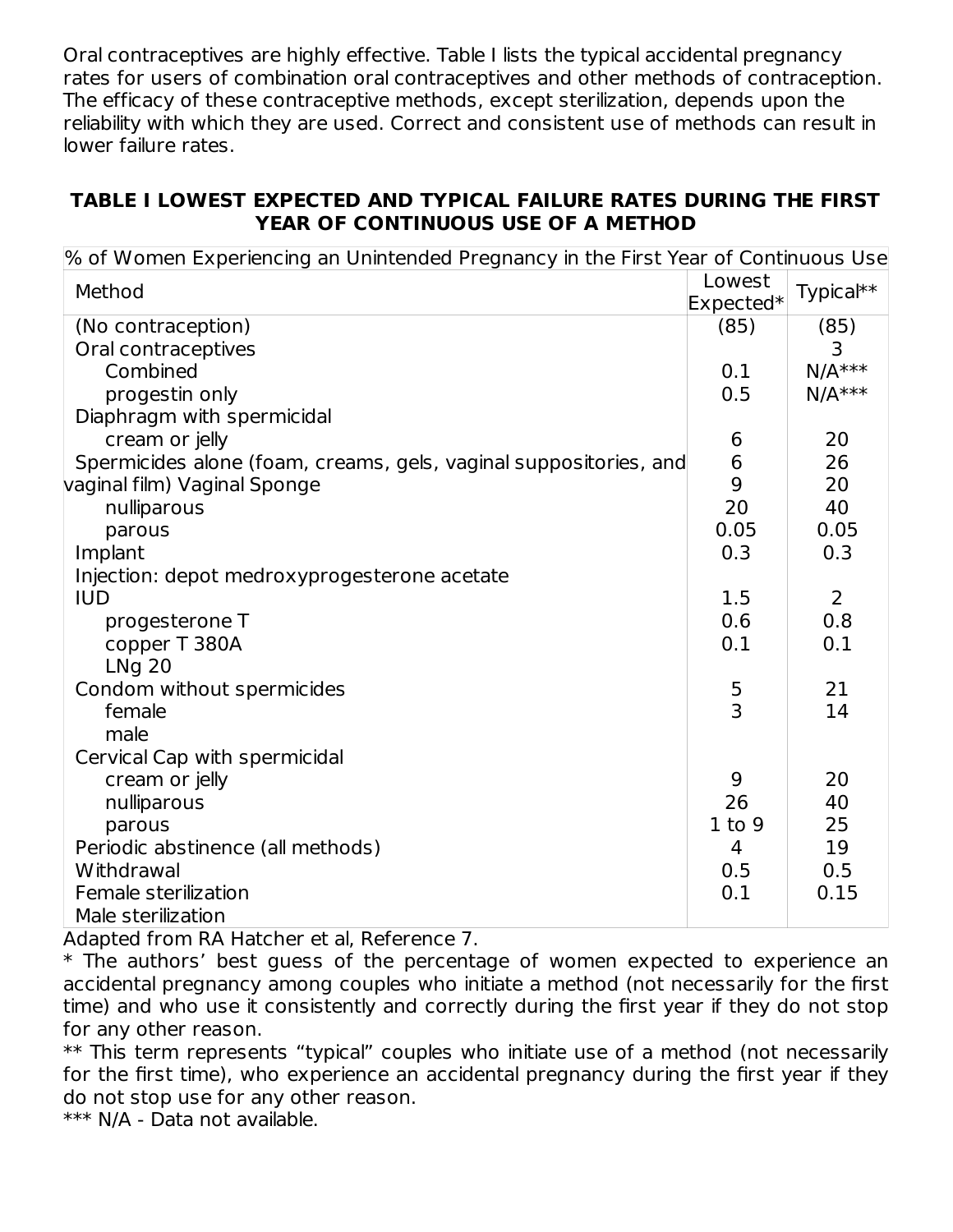## **CONTRAINDICATIONS**

- Oral contraceptives should not be used in women who currently have the following conditions:
- Thrombophlebitis or thromboembolic disorders
- A past history of deep vein thrombophlebitis or thromboembolic disorders
- Cerebral vascular or coronary artery disease
- Current diagnosis of, or history of, breast cancer, which may be hormone sensitive
- Undiagnosed abnormal genital bleeding
- Cholestatic jaundice of pregnancy or jaundice with prior pill use
- Hepatic adenomas or carcinomas
- Known or suspected pregnancy
- Are receiving Hepatitis C drug combinations containing ombitasvir/paritaprevir/ritonavir, with or without dasabuvir, due to the potential for ALT elevations (see Warnings, RISK OF LIVER ENZYME ELEVATIONS WITH CONCOMITANT HEPATITIS C TREATMENT).

## **WARNINGS**

**Cigarette smoking increases the risk of serious cardiovascular side effects from oral contraceptive use. This risk increases with age and with heavy smoking (15 or more cigarettes per day) and is quite marked in women over 35 years of age. Women who use oral contraceptives should be strongly advised not to smoke.**

The use of oral contraceptives is associated with increased risks of several serious conditions including myocardial infarction, thromboembolism, stroke, hepatic neoplasia, and gallbladder disease, although the risk of serious morbidity or mortality is very small in healthy women without underlying risk factors. The risk of morbidity and mortality increases significantly in the presence of other underlying risk factors such as hypertension, hyperlipidemias, obesity, and diabetes.

Practitioners prescribing oral contraceptives should be familiar with the following information relating to these risks.

The information contained in this package insert is principally based on studies carried out in patients who used oral contraceptives with higher formulations of estrogens and progestogens than those in common use today. The effect of long-term use of the oral contraceptives with lower formulations of both estrogens and progestogens remains to be determined.

Throughout this labeling, epidemiological studies reported are of two types: retrospective or case control studies and prospective or cohort studies. Case control studies provide a measure of the relative risk of a disease, namely, a ratio of the incidence of a disease among oral contraceptive users to that among nonusers. The relative risk does not provide information on the actual clinical occurrence of a disease. Cohort studies provide a measure of attributable risk, which is the difference in the incidence of disease between oral contraceptive users and nonusers. The attributable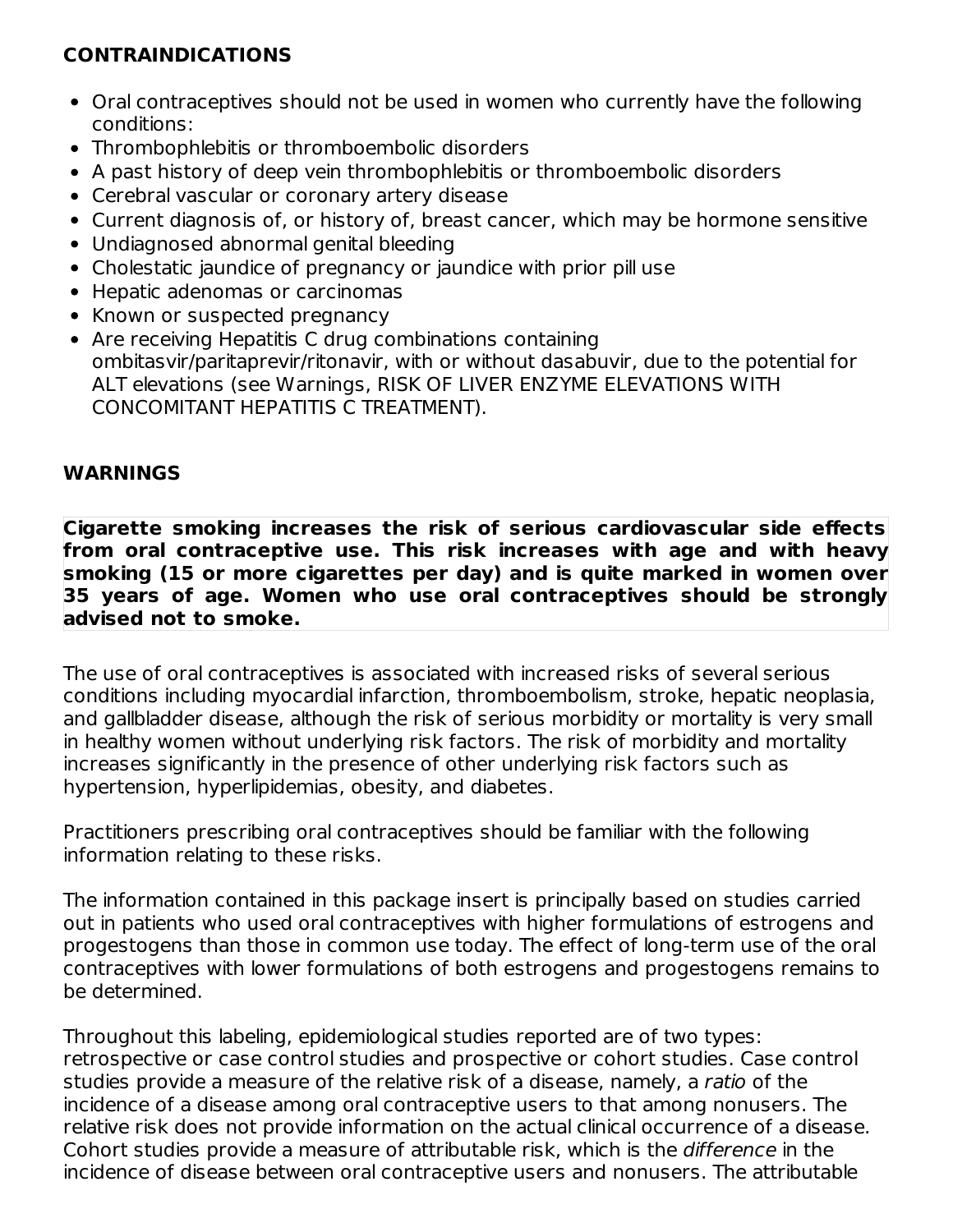risk does provide information about the actual occurrence of a disease in the population (adapted from References 8 and 9 with the author's permission). For further information, the reader is referred to a text on epidemiological methods.

## **1. Thromboembolic Disorders and Other Vascular Problems**

## a. Myocardial infarction

An increased risk of myocardial infarction has been attributed to oral contraceptive use. This risk is primarily in smokers or women with other underlying risk factors for coronary artery disease such as hypertension, hypercholesterolemia, morbid obesity, and diabetes. The relative risk of heart attack for current oral contraceptive users has been estimated to be two to six (10 to 16). The risk is very low under the age of 30.

Smoking in combination with oral contraceptive use has been shown to contribute substantially to the incidence of myocardial infarctions in women in their mid-thirties or older with smoking accounting for the majority of excess cases (17). Mortality rates associated with circulatory disease have been shown to increase substantially in smokers over the age of 35 and non-smokers over the age of 40 (Table II) among women who use oral contraceptives.

## **TABLE II CIRCULATORY DISEASE MORTALITY RATES PER 100,000 WOMAN YEARS BY AGE, SMOKING STATUS AND ORAL CONTRACEPTIVE USE**



Adapted from P.M. Layde and V. Beral, Reference 18.

Oral contraceptives may compound the effects of well-known risk factors, such as hypertension, diabetes, hyperlipidemias, age and obesity (19). In particular, some progestogens are known to decrease HDL cholesterol and cause glucose intolerance, while estrogens may create a state of hyperinsulinism (20 to 24). Oral contraceptives have been shown to increase blood pressure among users (see section 9 in WARNINGS). Similar effects on risk factors have been associated with an increased risk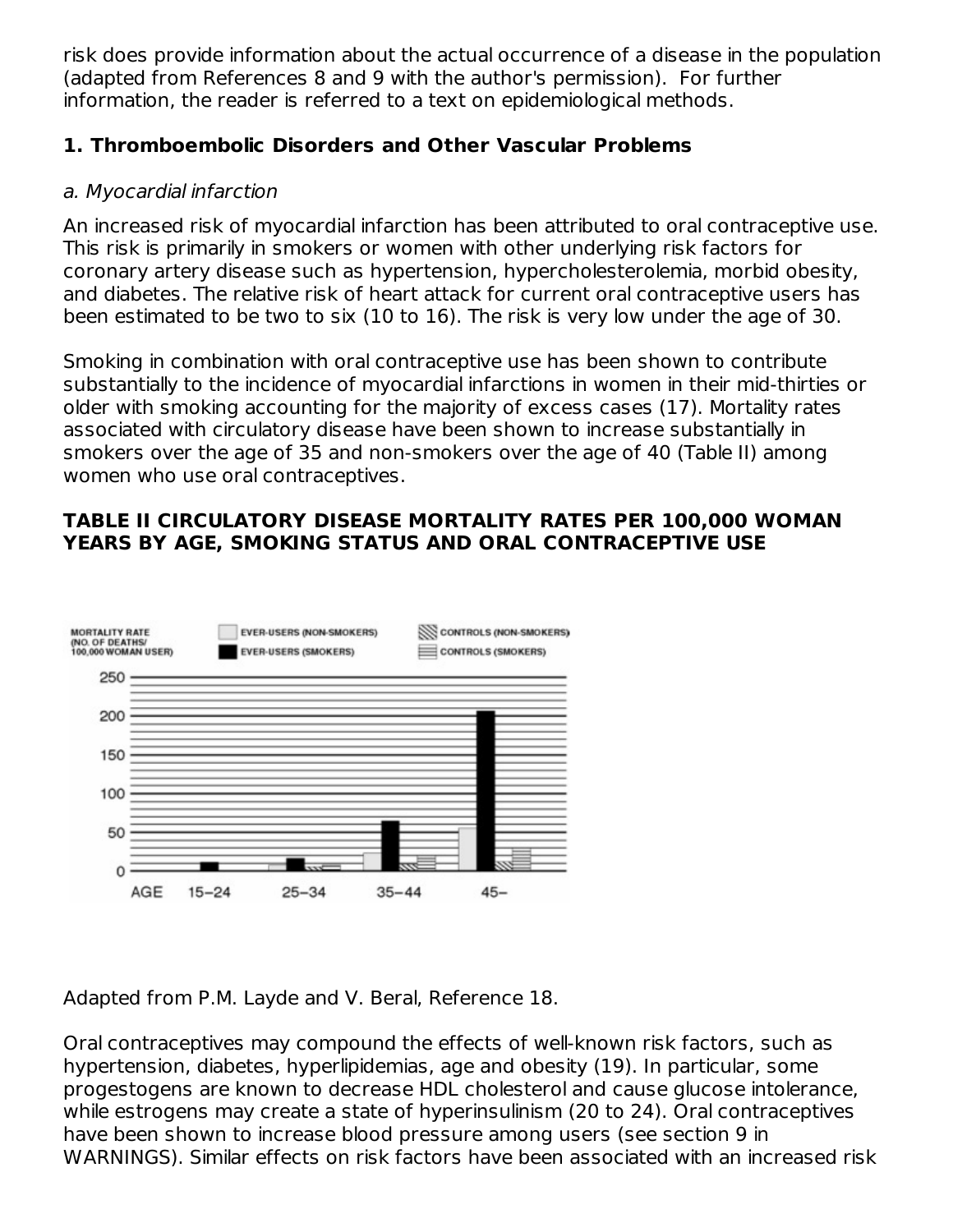of heart disease. Oral contraceptives must be used with caution in women with cardiovascular disease risk factors.

### b. Thromboembolism

An increased risk of thromboembolic and thrombotic disease associated with the use of oral contraceptives is well established. Case control studies have found the relative risk of users compared to non-users to be 3 for the first episode of superficial venous thrombosis, 4 to 11 for deep vein thrombosis or pulmonary embolism, and 1.5 to 6 for women with predisposing conditions for venous thromboembolic disease (9, 10, 25 to 30). Cohort studies have shown the relative risk to be somewhat lower, about 3 for new cases and about 4.5 for new cases requiring hospitalization (31). The risk of thromboembolic disease due to oral contraceptives is not related to length of use and disappears after pill use is stopped (8).

A two- to four-fold increase in relative risk of postoperative thromboembolic complications has been reported with the use of oral contraceptives (15, 32). The relative risk of venous thrombosis in women who have predisposing conditions is twice that of women without such medical conditions (15, 32). If feasible, oral contraceptives should be discontinued at least four weeks prior to and for two weeks after elective surgery of a type associated with an increase in risk of thromboembolism and during and following prolonged immobilization. Since the immediate postpartum period is also associated with an increased risk of thromboembolism, oral contraceptives should be started no earlier than four to six weeks after delivery in women who elect not to breastfeed.

## c. Cerebrovascular disease

Oral contraceptives have been shown to increase both the relative and attributable risks of cerebrovascular events (thrombotic and hemorrhagic strokes), although, in general, the risk is greatest among older (greater than 35 years), hypertensive women who also smoke. Hypertension was found to be a risk factor for both users and nonusers, for both types of strokes, while smoking interacted to increase the risk for hemorrhagic strokes (33 to 35).

In a large study, the relative risk of thrombotic strokes has been shown to range from 3 for normotensive users to 14 for users with severe hypertension (36). The relative risk of hemorrhagic stroke is reported to be 1.2 for non-smokers who used oral contraceptives, 2.6 for smokers who did not use oral contraceptives, 7.6 for smokers who used oral contraceptives, 1.8 for normotensive users, and 25.7 for users with severe hypertension (36). The attributable risk is also greater in older women (9).

# d. Dose-related risk of vascular disease from oral contraceptives

A positive association has been observed between the amount of estrogen and progestogen in oral contraceptives and the risk of vascular disease (37 to 39). A decline in serum high-density lipoproteins (HDL) has been reported with many progestational agents (20 to 22). A decline in serum high-density lipoproteins has been associated with an increased incidence of ischemic heart disease. Because estrogens increase HDL cholesterol, the net effect of an oral contraceptive depends on a balance achieved between doses of estrogen and progestin and the nature of the progestin used in the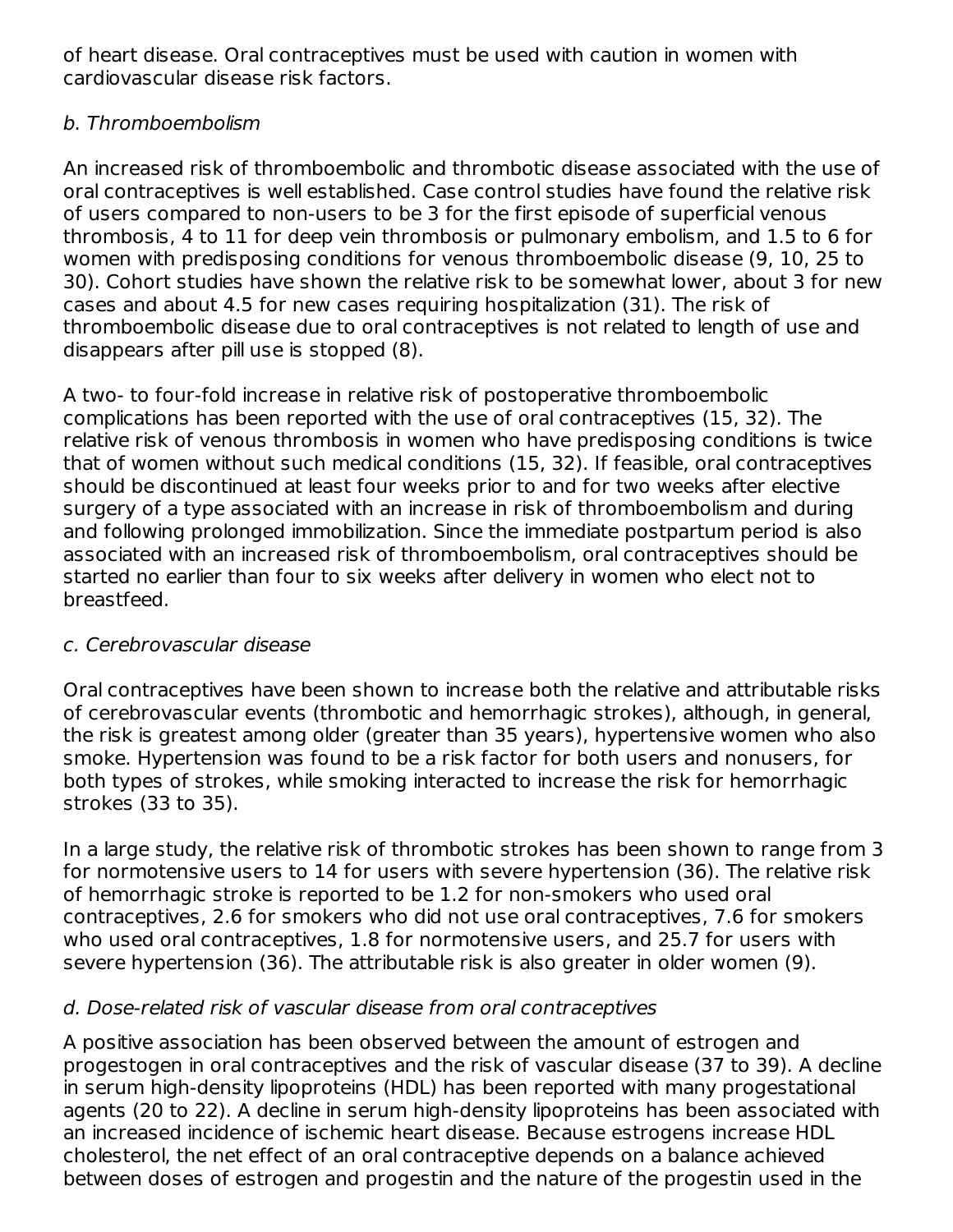between doses of estrogen and progestin and the nature of the progestin used in the contraceptives. The amount and activity of both hormones should be considered in the choice of an oral contraceptive.

Minimizing exposure to estrogen and progestogen is in keeping with good principles of therapeutics. For any particular oral contraceptive, the dosage regimen prescribed should be one which contains the least amount of estrogen and progestogen that is compatible with the needs of the individual patient. New acceptors of oral contraceptive agents should be started on preparations containing the lowest dose of estrogen which produces satisfactory results for the patient.

#### e. Persistence of risk of vascular disease

There are two studies which have shown persistence of risk of vascular disease for ever-users of oral contraceptives. In a study in the United States, the risk of developing myocardial infarction after discontinuing oral contraceptives persists for at least 9 years for women 40 to 49 years who had used oral contraceptives for 5 or more years, but this increased risk was not demonstrated in other age groups (14). In another study in Great Britain, the risk of developing cerebrovascular disease persisted for at least 6 years after discontinuation of oral contraceptives, although excess risk was very small (40). However, both studies were performed with oral contraceptive formulations containing 50 mcg or higher of estrogens.

## **2. Estimates of Mortality from Contraceptive Use**

One study gathered data from a variety of sources which have estimated the mortality rate associated with different methods of contraception at different ages (Table III). These estimates include the combined risk of death associated with contraceptive methods plus the risk attributable to pregnancy in the event of method failure. Each method of contraception has its specific benefits and risks. The study concluded that with the exception of oral contraceptive users 35 and older who smoke and 40 and older who do not smoke, mortality associated with all methods of birth control is low and below that associated with childbirth. The observation of a possible increase in risk of mortality with age for oral contraceptive users is based on data gathered in the 1970's but not reported until 1983 (41). However, current clinical practice involves the use of lower estrogen dose formulations combined with careful restriction of oral contraceptive use to women who do not have the various risk factors listed in this labeling.

Because of these changes in practice and, also, because of some limited new data which suggest that the risk of cardiovascular disease with the use of oral contraceptives may now be less than previously observed (Porter JB, Hunter J, Jick H, et al. Oral contraceptives and nonfatal vascular disease. Obstet Gynecol 1985;66:1-4; and Porter JB, Hershel J, Walker AM. Mortality among oral contraceptive users. Obstet Gynecol 1987;70:29-32), the Fertility and Maternal Health Drugs Advisory Committee was asked to review the topic in 1989. The Committee concluded that although cardiovascular disease risks may be increased with oral contraceptive use after age 40 in healthy nonsmoking women (even with the newer low-dose formulations), there are greater potential health risks associated with pregnancy in older women and with the alternative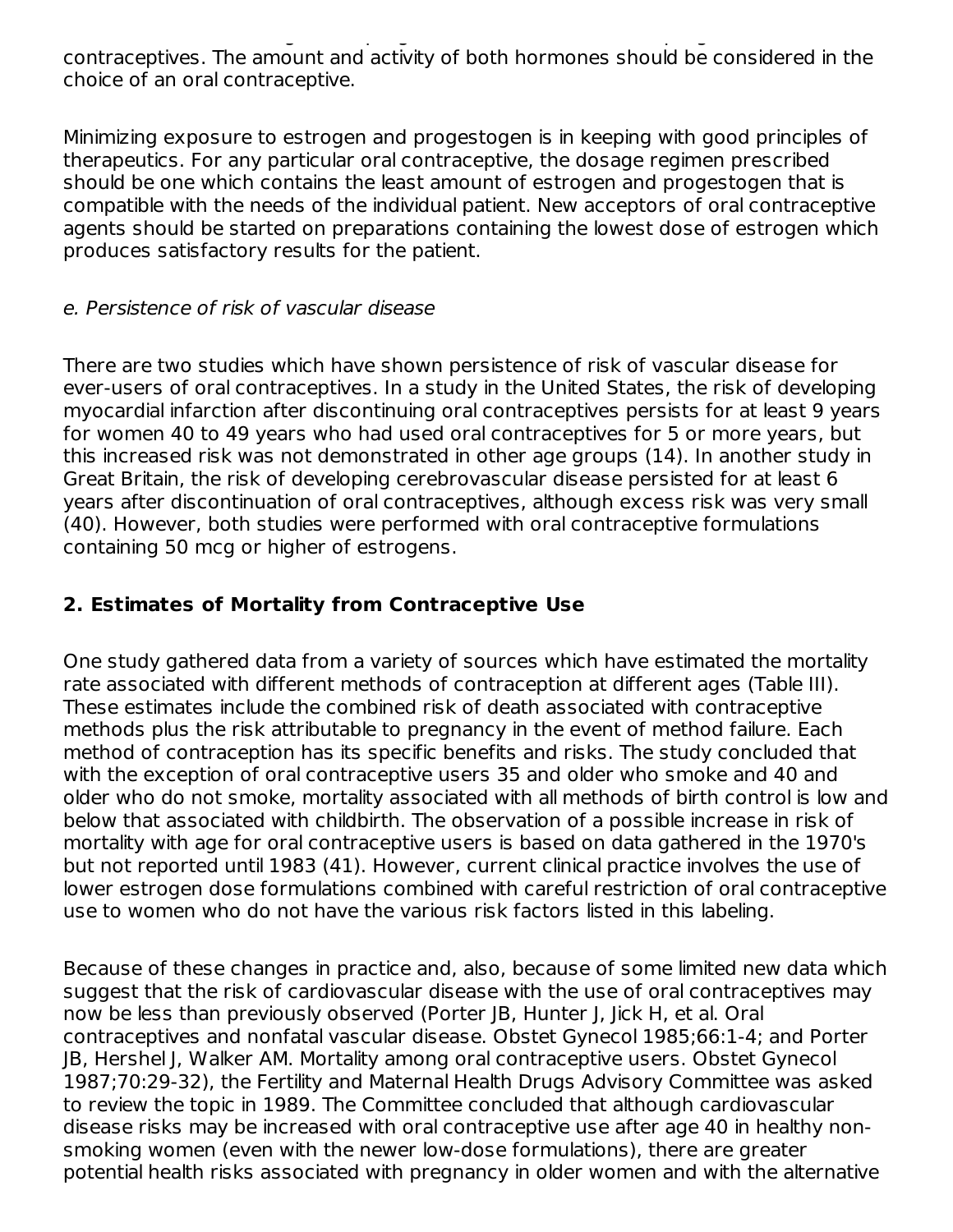surgical and medical procedures which may be necessary if such women do not have access to effective and acceptable means of contraception.

Therefore, the Committee recommended that the benefits of oral contraceptive use by healthy non-smoking women over 40 may outweigh the possible risks. Of course, older women, as all women who take oral contraceptives, should take the lowest possible dose formulation that is effective.

#### **TABLE III ANNUAL NUMBER OF BIRTH-RELATED OR METHOD-RELATED DEATHS ASSOCIATED WITH CONTROL OF FERTILITY PER 100,000 NONSTERILE WOMEN BY FERTILITY CONTROL METHOD ACCORDING TO AGE**

| <b>Method of control and outcome</b> | $15$ to | $20$ to | 25 to | 30 to | 35 to | 40 to 44 |
|--------------------------------------|---------|---------|-------|-------|-------|----------|
|                                      | 19      | 24      | 29    | 34    | 39    |          |
| No fertility control methods*        |         | 7.4     | 9.1   | 14.8  | 25.7  | 28.2     |
| Oral contraceptives non-smoker**     | 0.3     | 0.5     | 0.9   | 1.9   | 13.8  | 31.6     |
| Oral contraceptives smoker**         | 2.2     | 3.4     | 6.6   | 13.5  | 51.1  | 117.2    |
| IUD <sup>**</sup>                    | 0.8     | 0.8     |       |       | 1.4   | 1.4      |
| Condom <sup>*</sup>                  | 1.1     | 1.6     | 0.7   | 0.2   | 0.3   | 0.4      |
| $D$ iaphragm/spermicide*             | 1.9     | 1.2     | 1.2   | 1.3   | 2.2   | 2.8      |
| Periodic abstinence*                 | 2.5     | 1.6     | 1.6   | 1.7   | 2.9   | 3.6      |
| $*$ Deaths are birth related.        |         |         |       |       |       |          |
| ** Deaths are method related.        |         |         |       |       |       |          |
| Adopted from U.W. Ory Deference 11   |         |         |       |       |       |          |

Adapted from H.W. Ory, Reference 41.

#### **3. Malignant Neoplasms**

#### Breast Cancer

Aurovela Fe 1.5/30 is contraindicated in females who currently have or have had breast cancer because breast cancer may be hormonally sensitive (see **CONTRAINDICATIONS**).

Epidemiology studies have not found a consistent association between use of combined oral contraceptives (COCs) and breast cancer risk. Studies do not show an association between ever (current or past) use of COCs and risk of breast cancer. However, some studies report a small increase in the risk of breast cancer among current or recent users (<6 months since last use) and current users with longer duration of COC use (see **ADVERSE REACTIONS, Postmarketing Experience**).

#### Cervical Cancer

Some studies suggest that oral contraceptive use has been associated with an increase in the risk of cervical intraepithelial neoplasia in some populations of women (51 to 54). However, there continues to be controversy about the extent to which such findings may be due to differences in sexual behavior and other factors.

## **4. Hepatic Neoplasia**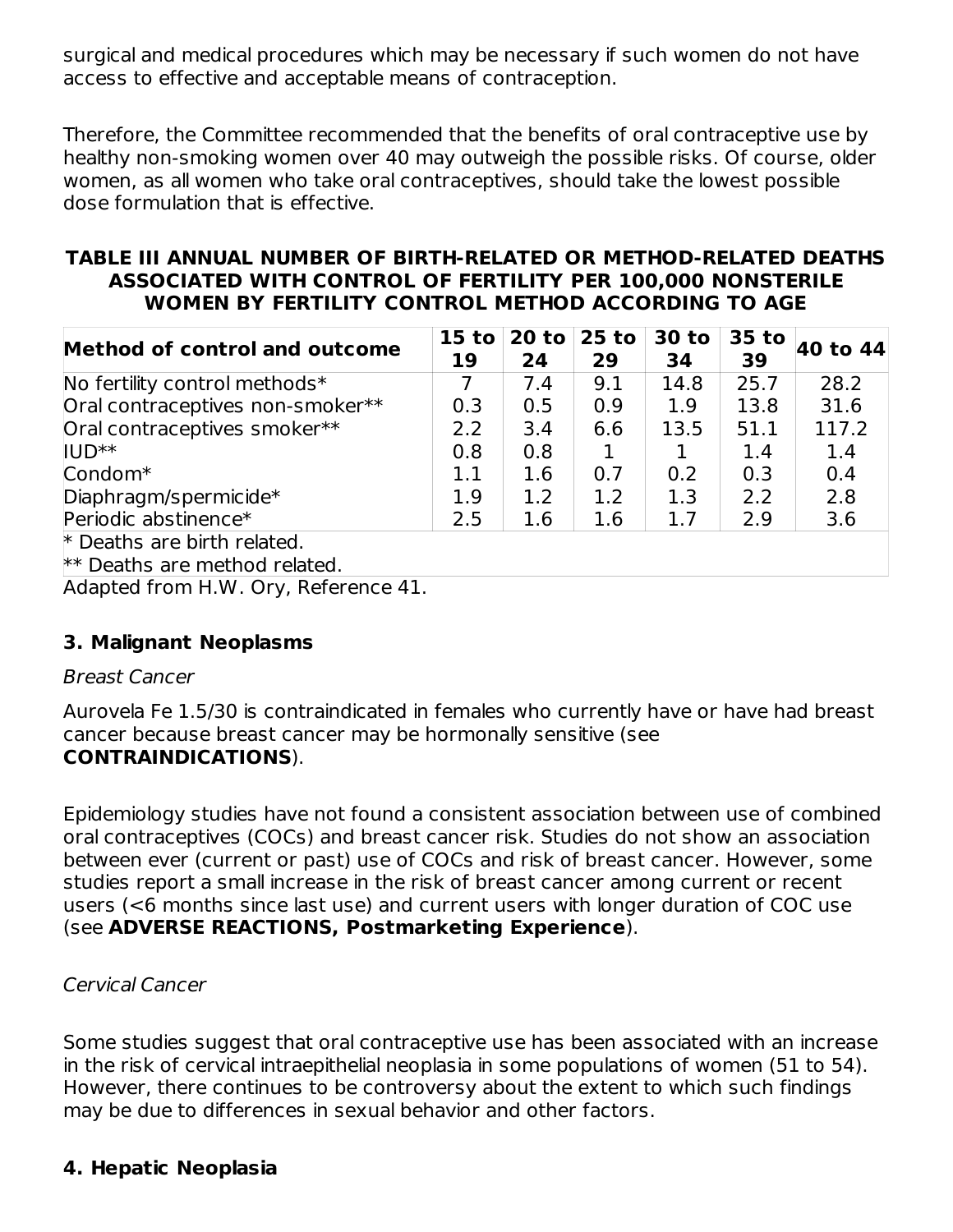Benign hepatic adenomas are associated with oral contraceptive use, although the incidence of benign tumors is rare in the United States. Indirect calculations have estimated the attributable risk to be in the range of 3.3 cases/100,000 for users, a risk that increases after four or more years of use (55). Rupture of rare, benign, hepatic adenomas may cause death through intra-abdominal hemorrhage (56,57).

Studies from Britain have shown an increased risk of developing hepatocellular carcinoma (58 to 60) in long-term (greater than 8 years) oral contraceptive users. However, these cancers are extremely rare in the U.S., and the attributable risk (the excess incidence) of liver cancers in oral contraceptive users approaches less than one per million users.

## **5. Risk of Liver Enzyme Elevations with Concomitant Hepatitis C Treatment**

During clinical trials with the Hepatitis C combination drug regimen that contains ombitasvir/paritaprevir/ritonavir, with or without dasabuvir, ALT elevations greater than 5 times the upper limit of normal (ULN), including some cases greater than 20 times the ULN, were significantly more frequent in women using ethinyl estradiol-containing medications such as COCs. Discontinue Aurovela Fe 1.5/30 prior to starting therapy with the combination drug regimen ombitasvir/paritaprevir/ritonavir, with or without dasabuvir (see **Contraindications)**. Aurovela Fe 1.5/30 can be restarted approximately 2 weeks following completion of treatment with the combination drug regimen.

## **6. Ocular Lesions**

There have been clinical case reports of retinal thrombosis associated with the use of oral contraceptives. Oral contraceptives should be discontinued if there is unexplained partial or complete loss of vision; onset of proptosis or diplopia; papilledema; or retinal vascular lesions. Appropriate diagnostic and therapeutic measures should be undertaken immediately.

# **7. Oral Contraceptive Use Before and During Early Pregnancy**

Extensive epidemiological studies have revealed no increased risk of birth defects in women who have used oral contraceptives prior to pregnancy (61 to 63). Studies also do not suggest a teratogenic effect, particularly insofar as cardiac anomalies and limb reduction defects are concerned (61,62,64,65), when taken inadvertently during early pregnancy.

The administration of oral contraceptives to induce withdrawal bleeding should not be used as a test for pregnancy. Oral contraceptives should not be used during pregnancy to treat threatened or habitual abortion.

It is recommended that for any patient who has missed two consecutive periods, pregnancy should be ruled out before continuing oral contraceptive use. If the patient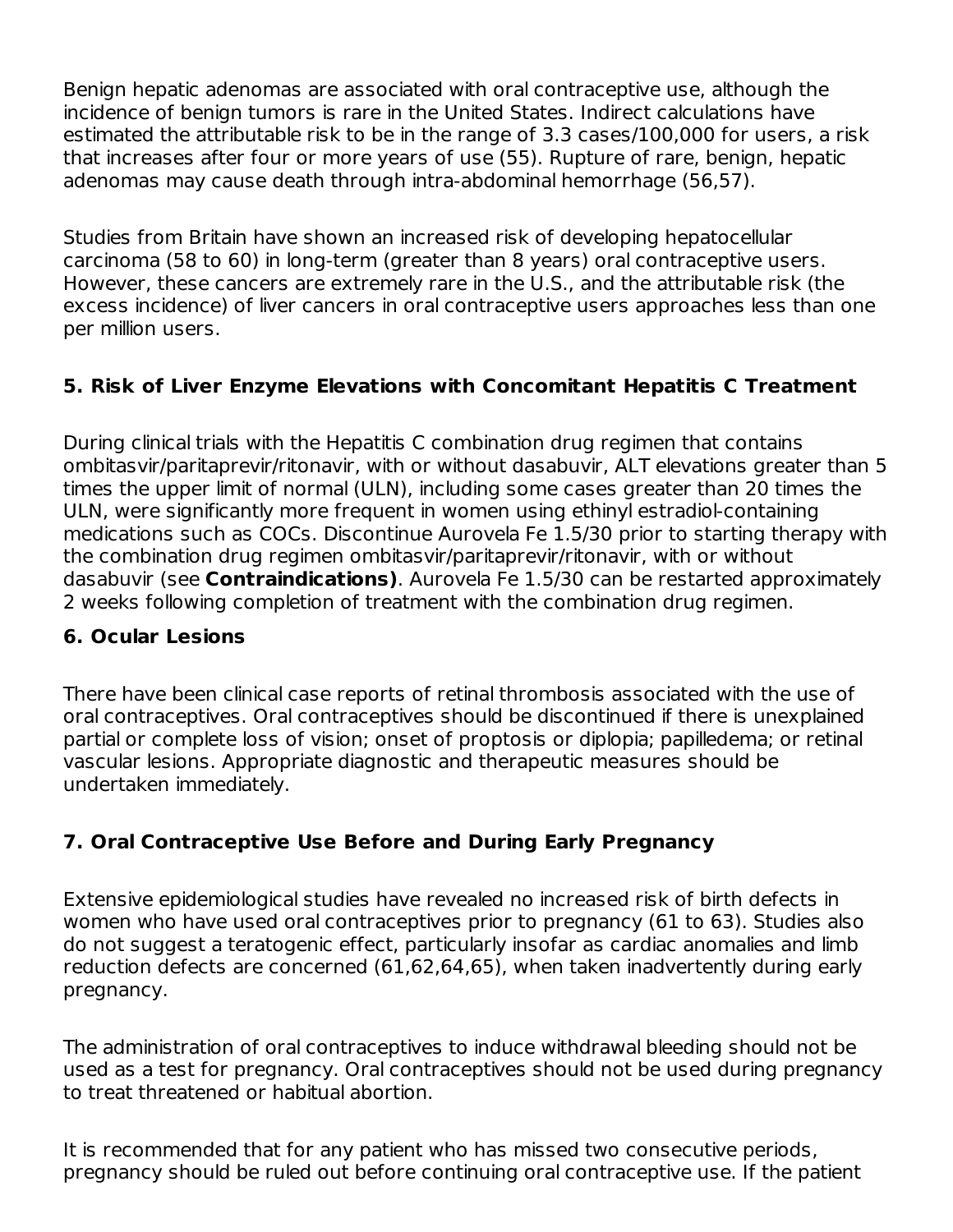has not adhered to the prescribed schedule, the possibility of pregnancy should be considered at the time of the first missed period. Oral contraceptive use should be discontinued if pregnancy is confirmed.

## **8. Gallbladder Disease**

Earlier studies have reported an increased lifetime relative risk of gallbladder surgery in users of oral contraceptives and estrogens (66,67). More recent studies, however, have shown that the relative risk of developing gallbladder disease among oral contraceptive users may be minimal (68 to 70). The recent findings of minimal risk may be related to the use of oral contraceptive formulations containing lower hormonal doses of estrogens and progestogens.

## **9. Carbohydrate and Lipid Metabolic Effects**

Oral contraceptives have been shown to cause glucose intolerance in a significant percentage of users (23). Oral contraceptives containing greater than 75 mcg of estrogens cause hyperinsulinism, while lower doses of estrogen cause less glucose intolerance (71). Progestogens increase insulin secretion and create insulin resistance, this effect varying with different progestational agents (23,72). However, in the nondiabetic woman, oral contraceptives appear to have no effect on fasting blood glucose (73). Because of these demonstrated effects, prediabetic and diabetic women should be carefully observed while taking oral contraceptives.

A small proportion of women will have persistent hypertriglyceridemia while on the pill. As discussed earlier (see **WARNINGS** 1a. and 1d.), changes in serum triglycerides and lipoprotein levels have been reported in oral contraceptive users.

## **10. Elevated Blood Pressure**

An increase in blood pressure has been reported in women taking oral contraceptives (74) and this increase is more likely in older oral contraceptive users (75) and with continued use (74). Data from the Royal College of General Practitioners (18) and subsequent randomized trials have shown that the incidence of hypertension increases with increasing concentrations of progestogens.

Women with a history of hypertension or hypertension-related diseases or renal disease (76) should be encouraged to use another method of contraception. If women elect to use oral contraceptives, they should be monitored closely, and if significant elevation of blood pressure occurs, oral contraceptives should be discontinued. For most women, elevated blood pressure will return to normal after stopping oral contraceptives (75), and there is no difference in the occurrence of hypertension among ever and never users (74,76,77).

## **11. Headache**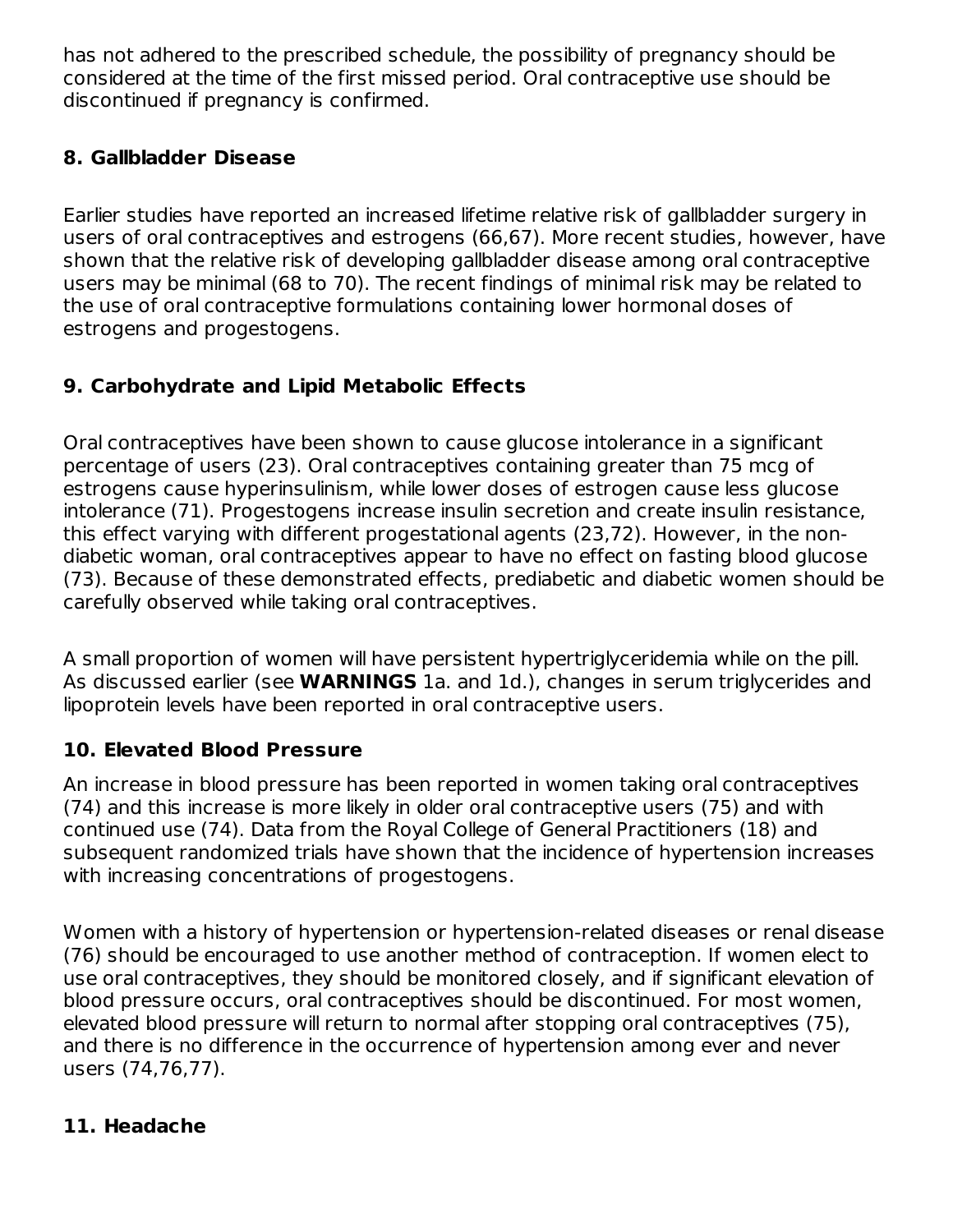The onset or exacerbation of migraine or development of headache with a new pattern which is recurrent, persistent, or severe requires discontinuation of oral contraceptives and evaluation of the cause.

## **12. Bleeding Irregularities**

Breakthrough bleeding and spotting are sometimes encountered in patients on oral contraceptives, especially during the first three months of use. Non-hormonal causes should be considered, and adequate diagnostic measures taken to rule out malignancy or pregnancy in the event of breakthrough bleeding, as in the case of any abnormal vaginal bleeding. If pathology has been excluded, time or a change to another formulation may solve the problem. In the event of amenorrhea, pregnancy should be ruled out.

Some women may encounter post-pill amenorrhea or oligomenorrhea, especially when such a condition was preexistent.

#### **PRECAUTIONS**

#### **1. Patients should be counseled that this product does not protect against HIV infection (AIDS) and other sexually transmitted diseases.**

#### **2. Physical Examination and Follow-Up**

It is good medical practice for all women to have annual history and physical examinations, including women using oral contraceptives. The physical examination, however, may be deferred until after initiation of oral contraceptives if requested by the woman and judged appropriate by the clinician. The physical examination should include special reference to blood pressure, breasts, abdomen and pelvic organs, including cervical cytology, and relevant laboratory tests. In case of undiagnosed, persistent or recurrent abnormal vaginal bleeding, appropriate measures should be conducted to rule out malignancy. Women with a strong family history of breast cancer or who have breast nodules should be monitored with particular care.

#### **3. Lipid Disorders**

Women who are being treated for hyperlipidemia should be followed closely if they elect to use oral contraceptives. Some progestogens may elevate LDL levels and may render the control of hyperlipidemias more difficult.

#### **4. Liver Function**

If jaundice develops in any woman receiving such drugs, the medication should be discontinued. Steroid hormones may be poorly metabolized in patients with impaired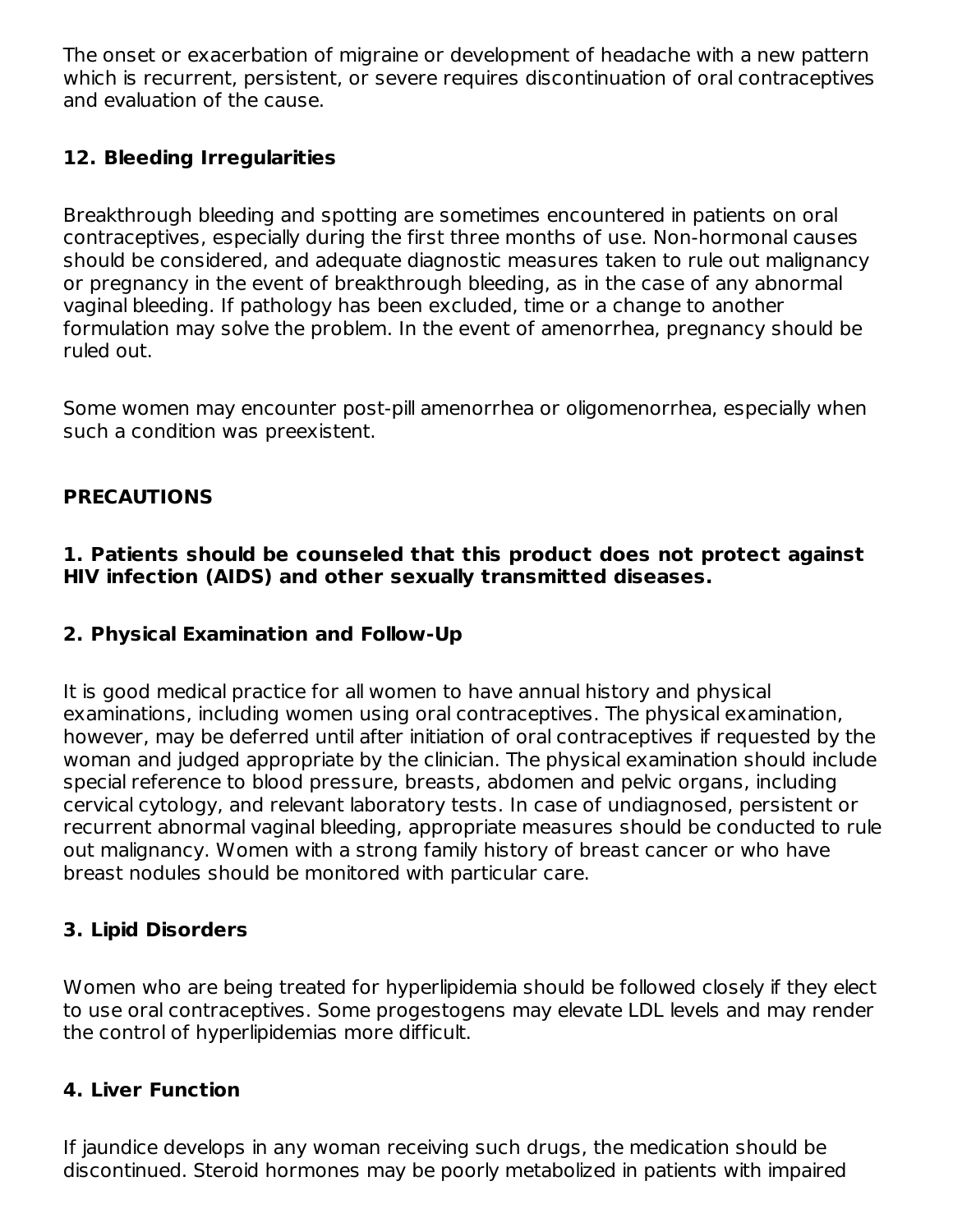liver function.

#### **5. Fluid Retention**

Oral contraceptives may cause some degree of fluid retention. They should be prescribed with caution, and only with careful monitoring, in patients with conditions which might be aggravated by fluid retention.

#### **6. Emotional Disorders**

Women with a history of depression should be carefully observed and the drug discontinued if depression recurs to a serious degree.

#### **7. Contact Lenses**

Contact lens wearers who develop visual changes or changes in lens tolerance should be assessed by an ophthalmologist.

#### **8. Drug Interactions**

#### **Effects of Other Drugs on Oral Contraceptives (78)**

Rifampin: Metabolism of both norethindrone and ethinyl estradiol is increased by rifampin. A reduction in contraceptive effectiveness and increased incidence of breakthrough bleeding and menstrual irregularities have been associated with concomitant use of rifampin.

Anticonvulsants: Anticonvulsants such as phenobarbital, phenytoin, and carbamazepine, have been shown to increase the metabolism of ethinyl estradiol and/or norethindrone, which could result in a reduction in contraceptive effectiveness.

Troglitazone: Administration of troglitazone with an oral contraceptive containing ethinyl estradiol and norethindrone reduced the plasma concentrations of both by approximately 30%, which could result in a reduction in contraceptive effectiveness.

Antibiotics: Pregnancy while taking oral contraceptives has been reported when the oral contraceptives were administered with antimicrobials such as ampicillin, tetracycline, and griseofulvin. However, clinical pharmacokinetic studies have not demonstrated any consistent effect of antibiotics (other than rifampin) on plasma concentrations of synthetic steroids.

Atorvastatin: Coadministration of atorvastatin and an oral contraceptive increased AUC values for norethindrone and ethinyl estradiol by approximately 30% and 20%,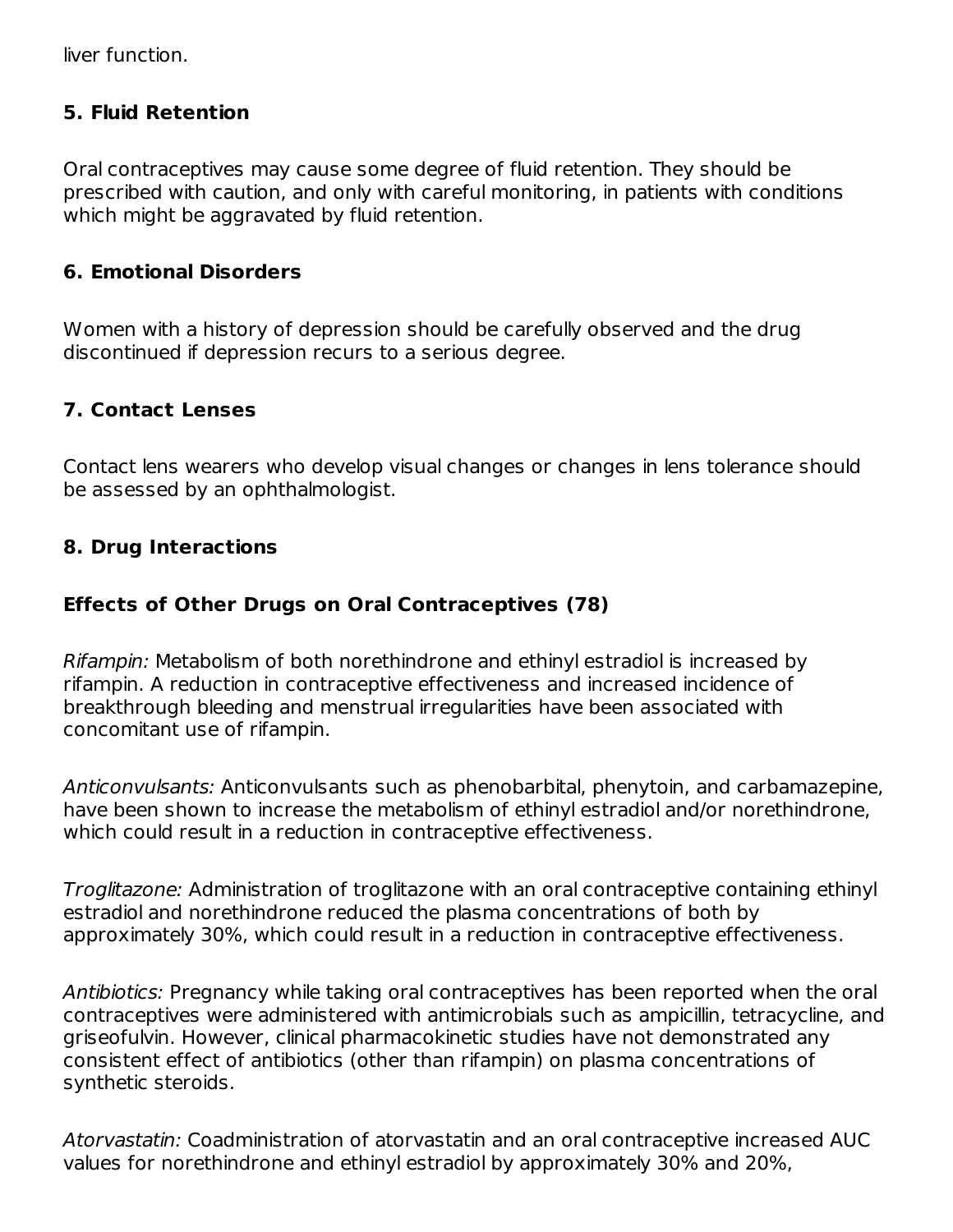respectively.

### Concomitant Use with HCV Combination Therapy – Liver Enzyme Elevation

Do not co-administer Aurovela Fe 1.5/30 with HCV drug combinations containing ombitasvir/paritaprevir/ritonavir, with or without dasabuvir, due to potential for ALT elevations (see Warnings, RISK OF LIVER ENZYME ELEVATIONS WITH CONCOMITANT HEPATITIS C TREATMENT).

Other: Ascorbic acid and acetaminophen may increase plasma ethinyl estradiol concentrations, possibly by inhibition of conjugation. A reduction in contraceptive effectiveness and increased incidence of breakthrough bleeding has been suggested with phenylbutazone.

## **Effects of Oral Contraceptives on Other Drugs**

Oral contraceptive combinations containing ethinyl estradiol may inhibit the metabolism of other compounds. Increased plasma concentrations of cyclosporine, prednisolone, and theophylline have been reported with concomitant administration of oral contraceptives. In addition, oral contraceptives may induce the conjugation of other compounds. Decreased plasma concentrations of acetaminophen and increased clearance of temazepam, salicylic acid, morphine, and clofibric acid have been noted when these drugs were administered with oral contraceptives.

#### **9. Interactions with Laboratory Tests**

Certain endocrine and liver function tests and blood components may be affected by oral contraceptives:

**a.** Increased prothrombin and factors VII, VIII, IX, and X; decreased antithrombin 3; increased norepinephrine-induced platelet aggregability.

**b.** Increased thyroid binding globulin (TBG) leading to increased circulating total thyroid hormone, as measured by protein-bound iodine (PBI),  ${\sf T}_4$  by column or by radioimmunoassay. Free T $_3$  resin uptake is decreased, reflecting the elevated TBG; free  $\mathsf{T}_4$  concentration is unaltered.

**c.** Other binding proteins may be elevated in serum.

**d.** Sex-binding globulins are increased and result in elevated levels of total circulating sex steroids and corticoids; however, free or biologically active levels remain unchanged.

**e.** Triglycerides may be increased.

**f.** Glucose tolerance may be decreased.

**g.** Serum folate levels may be depressed by oral contraceptive therapy. This may be of clinical significance if a woman becomes pregnant shortly after discontinuing oral contraceptives.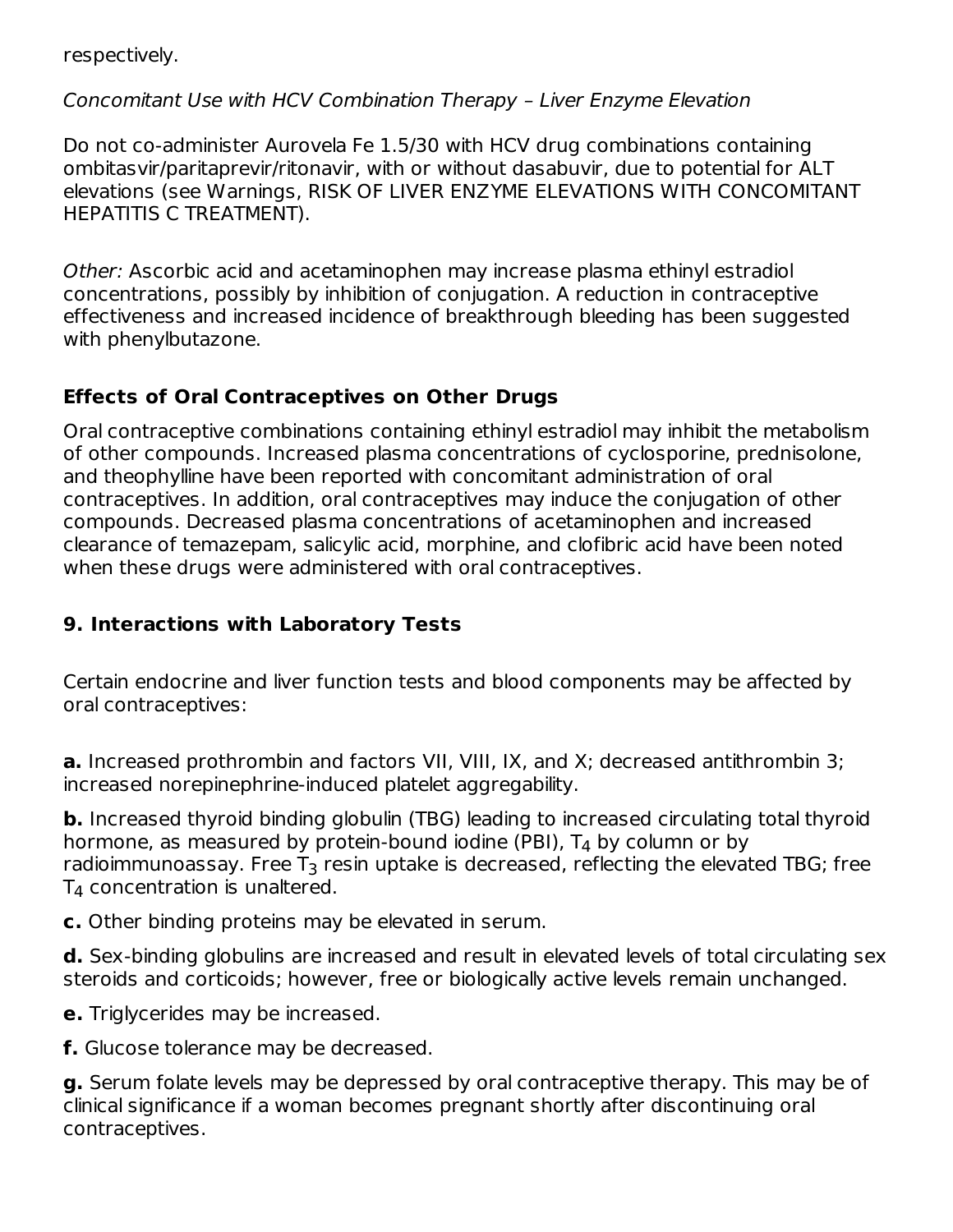#### **10. Carcinogenesis**

See **WARNINGS** section.

## **11. Pregnancy**

## See **CONTRAINDICATIONS** and **WARNINGS** sections.

# **12. Nursing Mothers**

Small amounts of oral contraceptive steroids have been identified in the milk of nursing mothers, and a few adverse effects on the child have been reported, including jaundice and breast enlargement. In addition, oral contraceptives given in the postpartum period may interfere with lactation by decreasing the quantity and quality of breast milk. If possible, the nursing mother should be advised not to use oral contraceptives but to use other forms of contraception until she has completely weaned her child.

## **13. Pediatric Use**

Safety and efficacy of Aurovela Fe 1.5/30 has been established in women of reproductive age. Safety and efficacy are expected to be the same for postpubertal adolescents under the age of 16 and for users 16 years and older. Use of this product before menarche is not indicated.

## **INFORMATION FOR THE PATIENT**

• See patient labeling printed below.

# **ADVERSE REACTIONS**

An increased risk of the following serious adverse reactions has been associated with the use of oral contraceptives (see **WARNINGS** section):

- Thrombophlebitis
- Arterial thromboembolism
- Pulmonary embolism
- Myocardial infarction
- Cerebral hemorrhage
- Cerebral thrombosis
- Hypertension
- Gallbladder disease
- Hepatic adenomas or benign liver tumors

## **Post Marketing Experience**

Five studies that compared breast cancer risk between ever-users (current or past use) of COCs and never-users of COCs reported no association between ever use of COCs and breast cancer risk, with effect estimates ranging from 0.90 to 1.12 (Figure 1).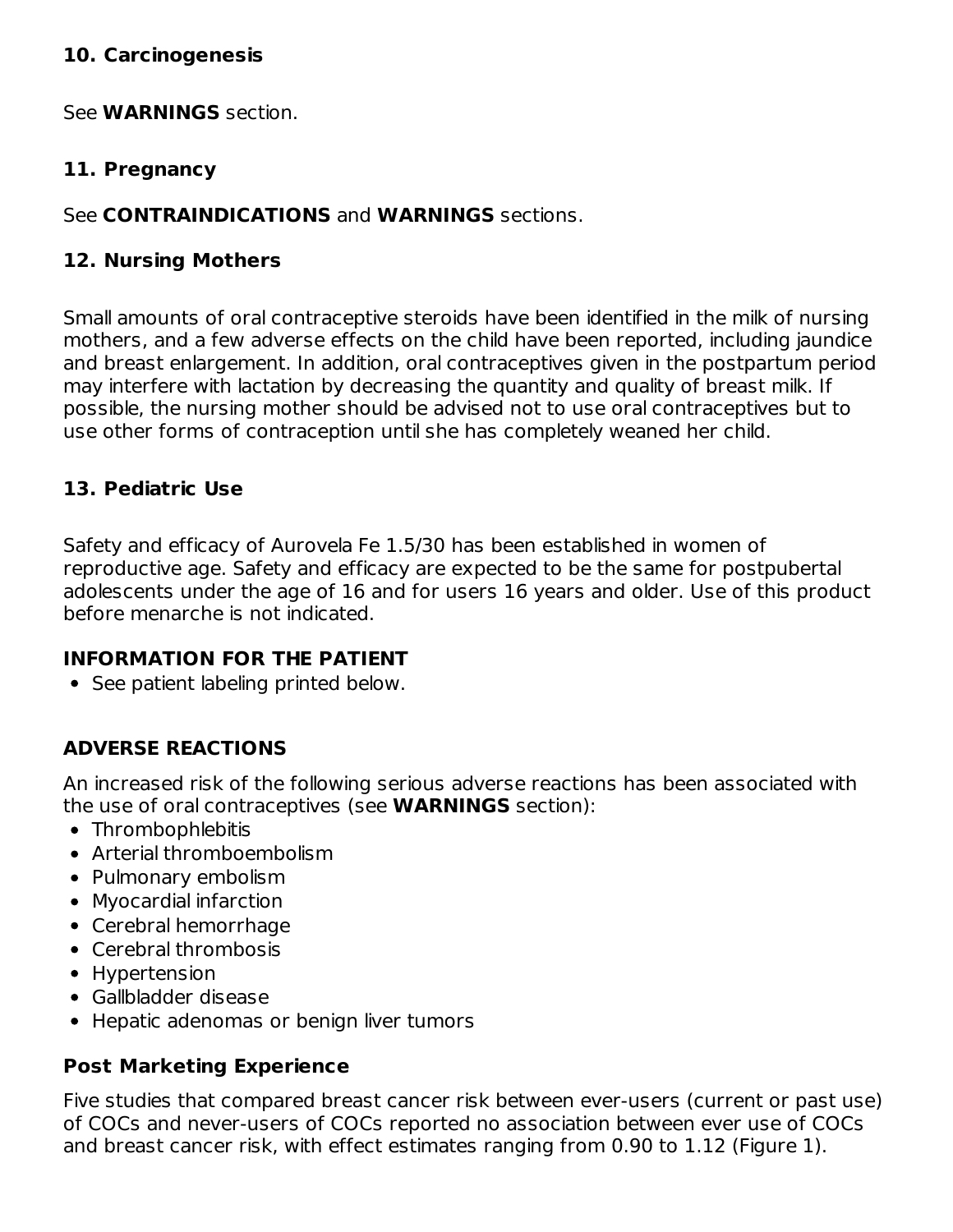Three studies compared breast cancer risk between current or recent COC users (<6 months since last use) and never users of COCs (Figure 1). One of these studies reported no association between breast cancer risk and COC use. The other two studies found an increased relative risk of 1.19 to 1.33 with current or recent use. Both of these studies found an increased risk of breast cancer with current use of longer duration, with relative risks ranging from 1.03 with less than one year of COC use to approximately 1.4 with more than 8 to 10 years of COC use.

#### **FIGURE 1: RELEVANT STUDIES OF RISK OF BREAST CANCER WITH COMBINED ORAL CONTRACEPTIVES**



 $RR =$  relative risk;  $OR =$  odds ratio;  $HR =$  hazard ratio. "ever  $COC$ " are females with current or past COC use; "never COC use" are females that never used COCs.

There is evidence of an association between the following conditions and the use of oral contraceptives, although additional confirmatory studies are needed:

- Mesenteric thrombosis
- Retinal thrombosis

The following adverse reactions have been reported in patients receiving oral contraceptives and are believed to be drug-related:

- Nausea
- Vomiting
- Gastrointestinal symptoms (such as abdominal cramps and bloating)
- Breakthrough bleeding
- Spotting
- Change in menstrual flow
- Amenorrhea
- Temporary infertility after discontinuation of treatment
- $\bullet$  Edema
- Melasma which may persist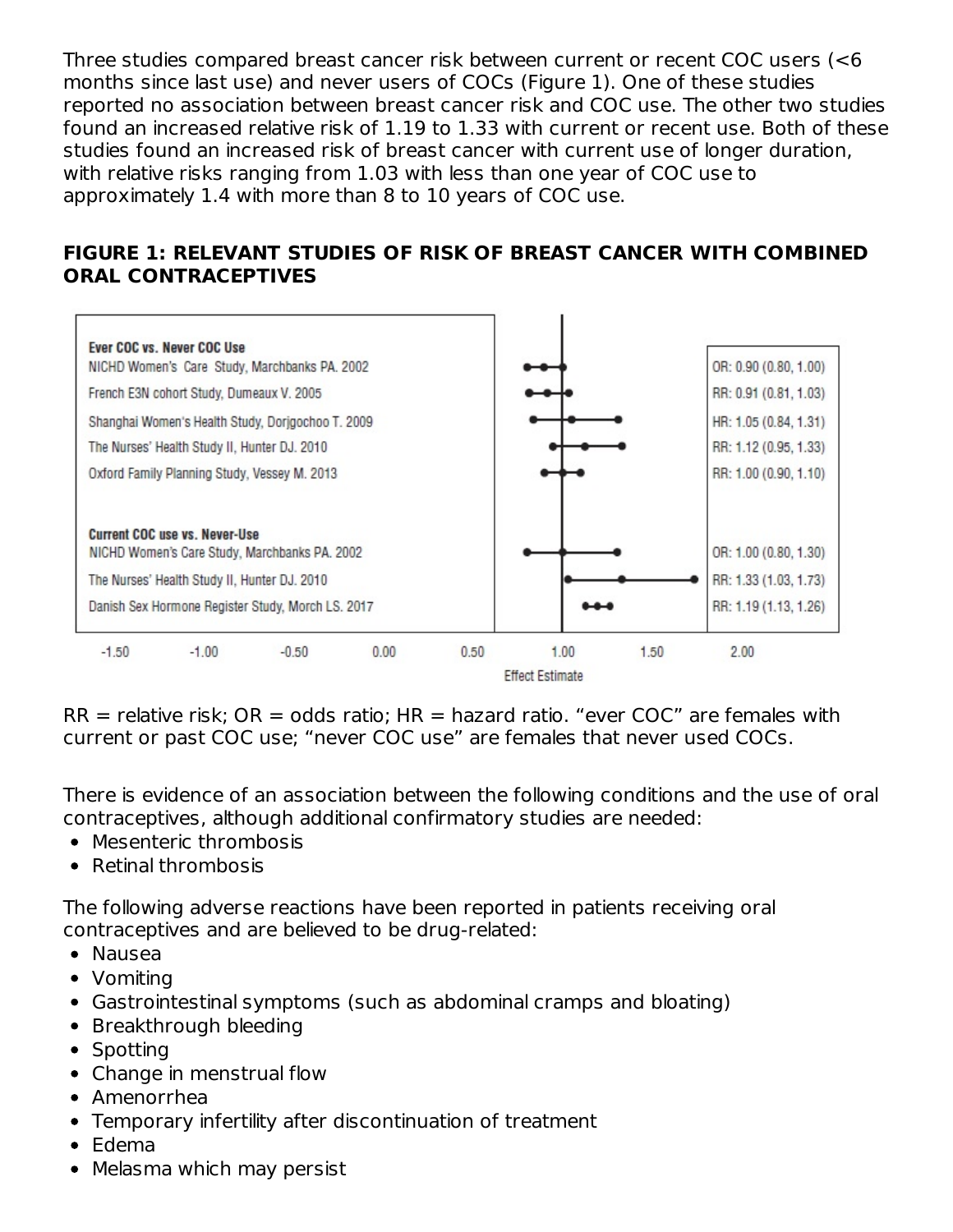- Breast changes: tenderness, enlargement, secretion
- Change in weight (increase or decrease)
- Change in cervical erosion and secretion
- Diminution in lactation when given immediately postpartum
- Cholestatic jaundice
- Migraine
- Rash (allergic)
- Mental depression
- Reduced tolerance to carbohydrates
- Vaginal candidiasis
- Change in corneal curvature (steepening)
- Intolerance to contact lenses

The following adverse reactions have been reported in users of oral contraceptives and the association has been neither confirmed nor refuted:

- Pre-menstrual syndrome
- Cataracts
- Changes in appetite
- Cystitis-like syndrome
- Headache
- Nervousness
- Dizziness
- Hirsutism
- Loss of scalp hair
- Erythema multiforme
- Erythema nodosum
- Hemorrhagic eruption
- Vaginitis
- Porphyria
- Impaired renal function
- Hemolytic uremic syndrome
- Budd-Chiari syndrome
- Acne
- Changes in libido
- Colitis

# **OVERDOSAGE**

Serious ill effects have not been reported following acute ingestion of large doses of oral contraceptives by young children. Overdosage may cause nausea, and withdrawal bleeding may occur in females.

## **NON-CONTRACEPTIVE HEALTH BENEFITS**

The following non-contraceptive health benefits related to the use of oral contraceptives are supported by epidemiological studies which largely utilized oral contraceptive formulations containing estrogen doses exceeding 0.035 mg of ethinyl estradiol or 0.05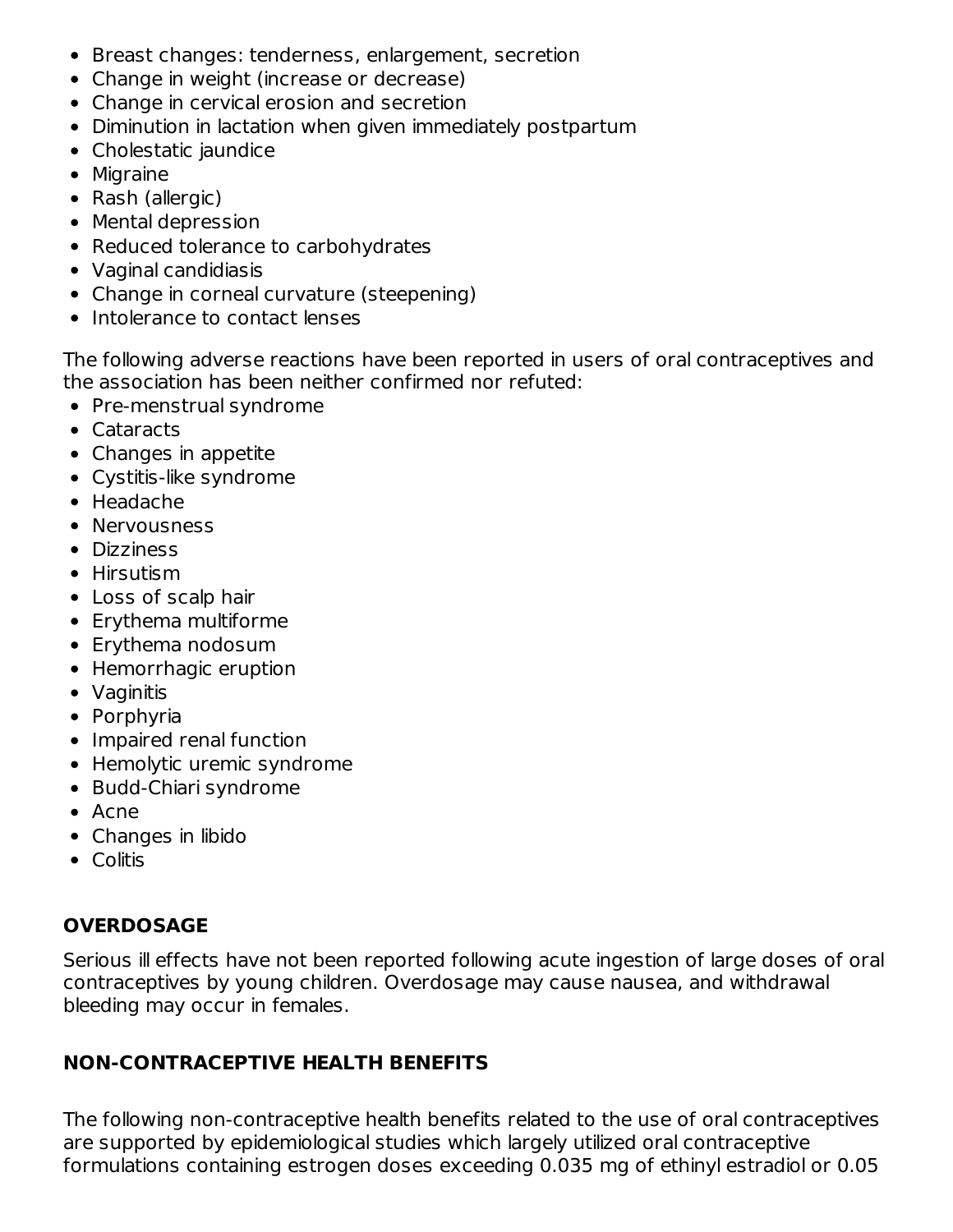mg of mestranol (79 to 84).

Effects on menses:

- Increased menstrual cycle regularity
- Decreased blood loss and decreased incidence of iron deficiency anemia
- Decreased incidence of dysmenorrhea

Effects related to inhibition of ovulation:

- Decreased incidence of functional ovarian cysts
- Decreased incidence of ectopic pregnancies

Effects from long-term use:

- Decreased incidence of fibroadenomas and fibrocystic disease of the breast
- Decreased incidence of acute pelvic inflammatory disease
- Decreased incidence of endometrial cancer
- Decreased incidence of ovarian cancer

## **DOSAGE AND ADMINISTRATION**

The blister pack has been designed to make oral contraceptive dosing as easy and as convenient as possible. The tablets are arranged in four rows of seven tablets each, with the days of the week appearing on the blister pack above the first row of tablets.

**Note:** Each blister pack has been preprinted with the days of the week, starting with Sunday, to facilitate a Sunday-Start regimen. Six different day label stickers have been provided with the Detailed Patient & Brief Summary Patient Package Insert in order to accommodate a Day-1 Start regimen. If the patient is using the Day-1 Start regimen, she should place the self-adhesive day label sticker that corresponds to her starting day over the preprinted days.

**Important:** The patient should be instructed to use an additional method of protection until after the first week of administration in the initial cycle when utilizing the Sunday-Start regimen.

The possibility of ovulation and conception prior to initiation of use should be considered.

To achieve maximum contraceptive effectiveness, Aurovela Fe 1.5/30 should be taken exactly as directed and at intervals not exceeding 24 hours.

**Aurovela Fe 1.5/30** provides a continuous administration regimen consisting of 21 **white to off-white** tablets of norethindrone acetate and ethinyl estradiol and 7 **brown** non-hormone containing tablets of ferrous fumarate. The ferrous fumarate tablets are present to facilitate ease of drug administration via a 28-day regimen and do not serve any therapeutic purpose. There is no need for the patient to count days between cycles because there are no "off-tablet days."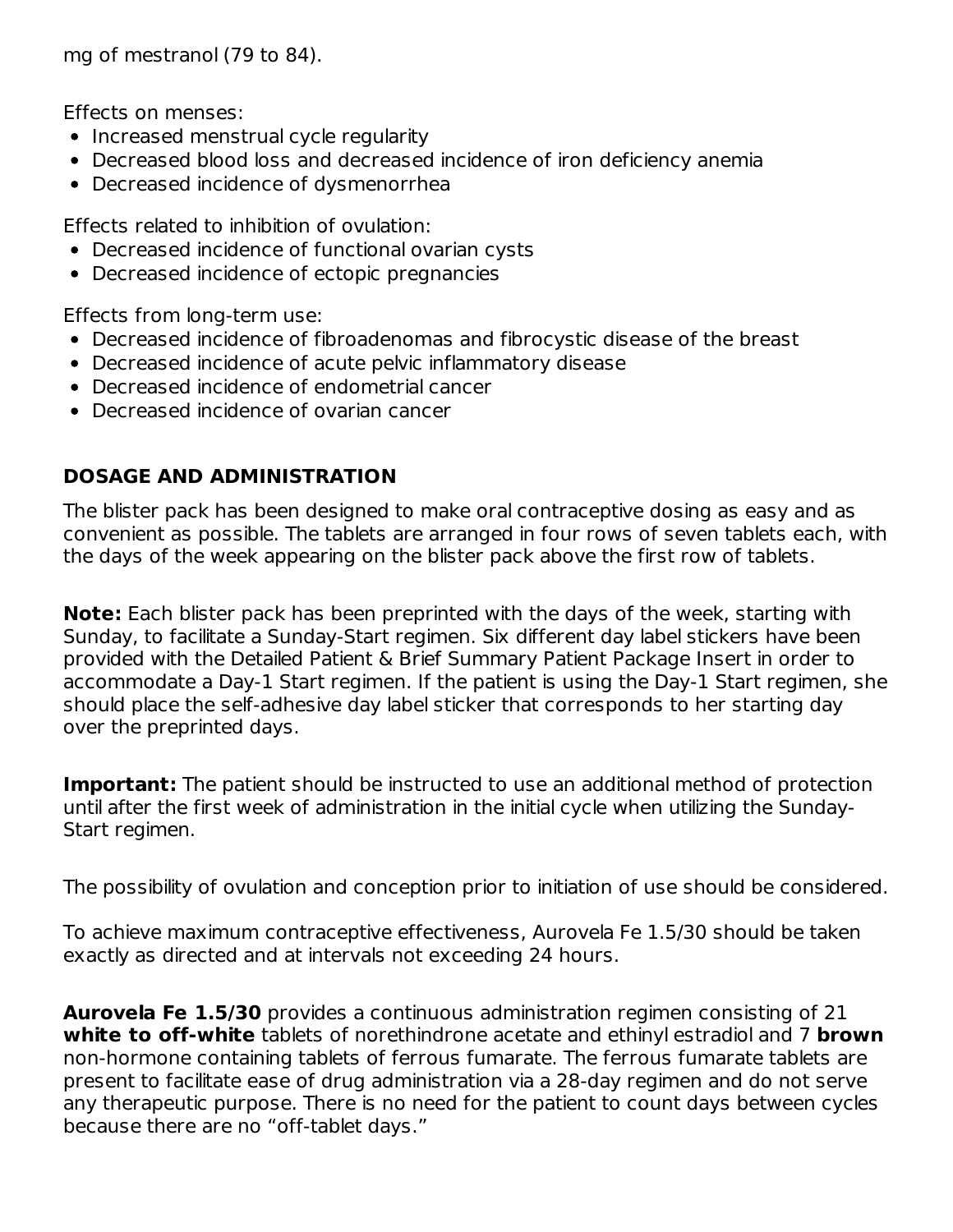**A. Sunday-Start Regimen:** The patient begins taking the first **white to off-white** tablet from the top row of the blister pack (labeled Sunday) on the first Sunday after menstrual flow begins. When the menstrual flow begins on Sunday, the first **white to off-white** tablet is taken on the same day. The patient takes one **white to off-white** tablet daily for 21 days. The last **white to off-white** tablet in the blister pack will be taken on a Saturday. Upon completion of all 21 **white to off-white** tablets, and without interruption, the patient takes one **brown** tablet daily for 7 days. Upon completion of this first course of tablets, the patient begins a second course of 28-day tablets, without interruption, the next day (Sunday), starting with the Sunday **white to off-white** tablet in the top row. Adhering to this regimen of one **white to off-white** tablet daily for 21 days, followed without interruption by one **brown** tablet daily for seven days, the patient will start all subsequent cycles on a Sunday.

**B. Day-1 Start Regimen:** The first day of menstrual flow is Day 1. The patient places the self-adhesive day label sticker that corresponds to her starting day over the preprinted days on the blister pack. She starts taking one **white to off-white** tablet daily, beginning with the first **white to off-white** tablet in the top row. After the last **white to off-white** tablet (at the end of the third row) has been taken, the patient will then take the **brown** tablets for a week (7 days). For all subsequent cycles, the patient begins a new 28 tablet regimen on the eighth day after taking her last **white to offwhite** tablet, again starting with the first tablet in the top row after placing the appropriate day label sticker over the preprinted days on the blister pack. Following this regimen of 21 **white to off-white** tablets and 7 **brown** tablets, the patient will start all subsequent cycles on the same day of the week as the first course.

Tablets should be taken regularly with a meal or at bedtime. It should be stressed that efficacy of medication depends on strict adherence to the dosage schedule.

## **Special Notes on Administration**

Menstruation usually begins two or three days, but may begin as late as the fourth or fifth day, after the **brown** tablets have been started. In any event, the next course of tablets should be started without interruption. If spotting occurs while the patient is taking **white to off-white** tablets, continue medication without interruption.

If the patient forgets to take one or more **white to off-white** tablets, the following is suggested:

One tablet is missed

- take tablet as soon as remembered
- take next tablet at the regular time

Two consecutive tablets are missed (week 1 or week 2)

- take two tablets as soon as remembered
- take two tablets the next day
- use another birth control method for seven days following the missed tablets

Two consecutive tablets are missed (week 3)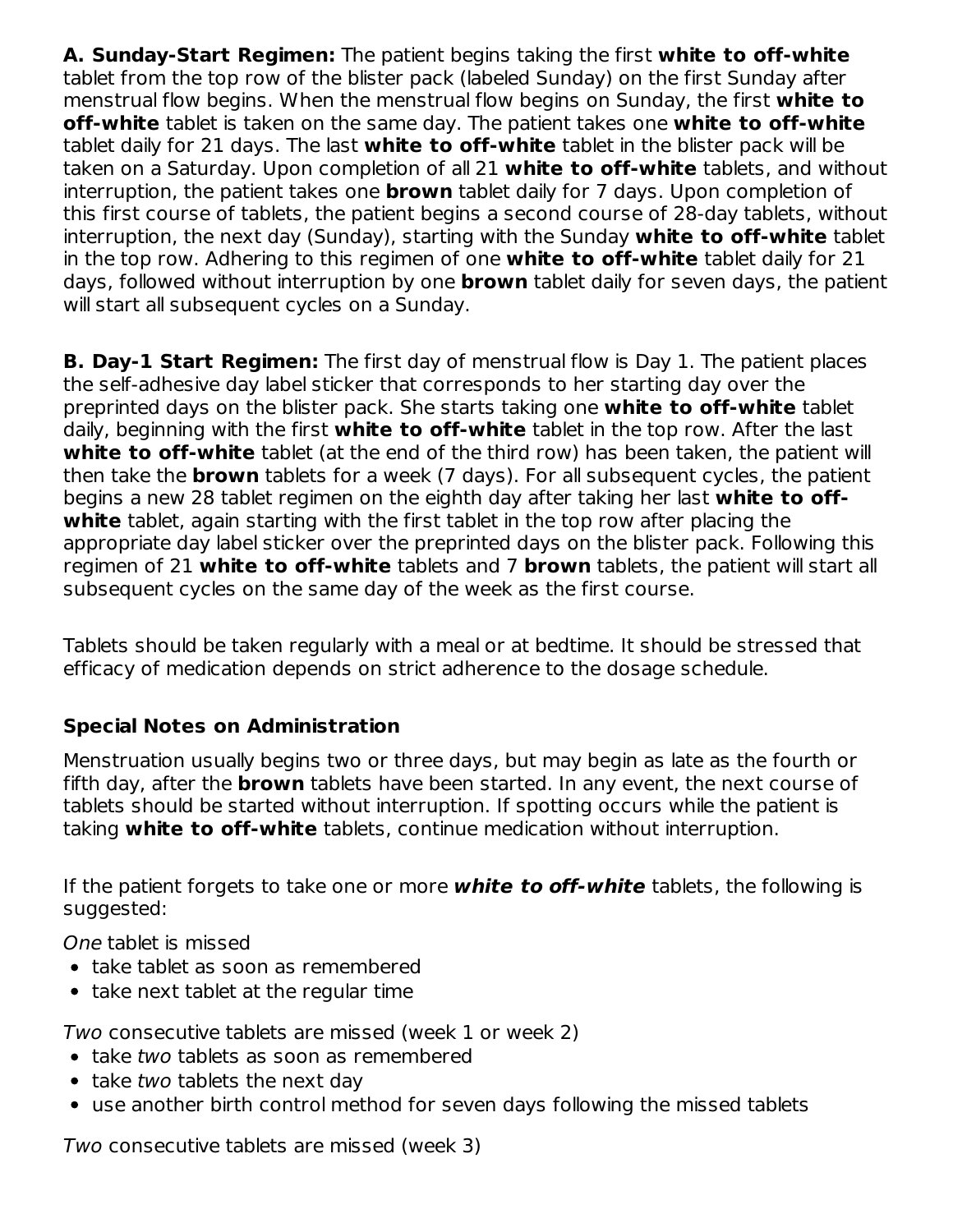#### **Sunday-Start Regimen:**

- take one tablet daily until Sunday
- discard remaining tablets
- start new pack of tablets immediately (Sunday)
- use another birth control method for seven days following the missed tablets

### **Day-1 Start Regimen:**

- discard remaining tablets
- start new pack of tablets that same day
- use another birth control method for seven days following the missed tablets

Three (or more) consecutive tablets are missed

#### **Sunday-Start Regimen:**

- take one tablet daily until Sunday
- discard remaining tablets
- start new pack of tablets immediately (Sunday)
- use another birth control method for seven days following the missed tablets

#### **Day-1 Start Regimen:**

- discard remaining tablets
- start new pack of tablets that same day
- use another birth control method for seven days following the missed tablets

The possibility of ovulation occurring increases with each successive day that scheduled **white to off-white** tablets are missed. While there is little likelihood of ovulation occurring if only one **white to off-white** tablet is missed, the possibility of spotting or bleeding is increased. This is particularly likely to occur if two or more consecutive **white to off-white** tablets are missed.

If the patient forgets to take any of the seven **brown** tablets in week four, those **brown** tablets that were missed are discarded and one **brown** tablet is taken each day until the pack is empty. A back-up birth control method is not required during this time. A new pack of tablets should be started no later than the eighth day after the last **white to off-white** tablet was taken.

In the rare case of bleeding which resembles menstruation, the patient should be advised to discontinue medication and then begin taking tablets from a new blister pack on the next Sunday or the first day (Day-1), depending on her regimen. Persistent bleeding which is not controlled by this method indicates the need for reexamination of the patient, at which time nonfunctional causes should be considered.

## **Use of Oral Contraceptives in the Event of a Missed Menstrual Period**

1. If the patient has not adhered to the prescribed dosage regimen, the possibility of pregnancy should be considered after the first missed period and oral contraceptives should be withheld until pregnancy has been ruled out.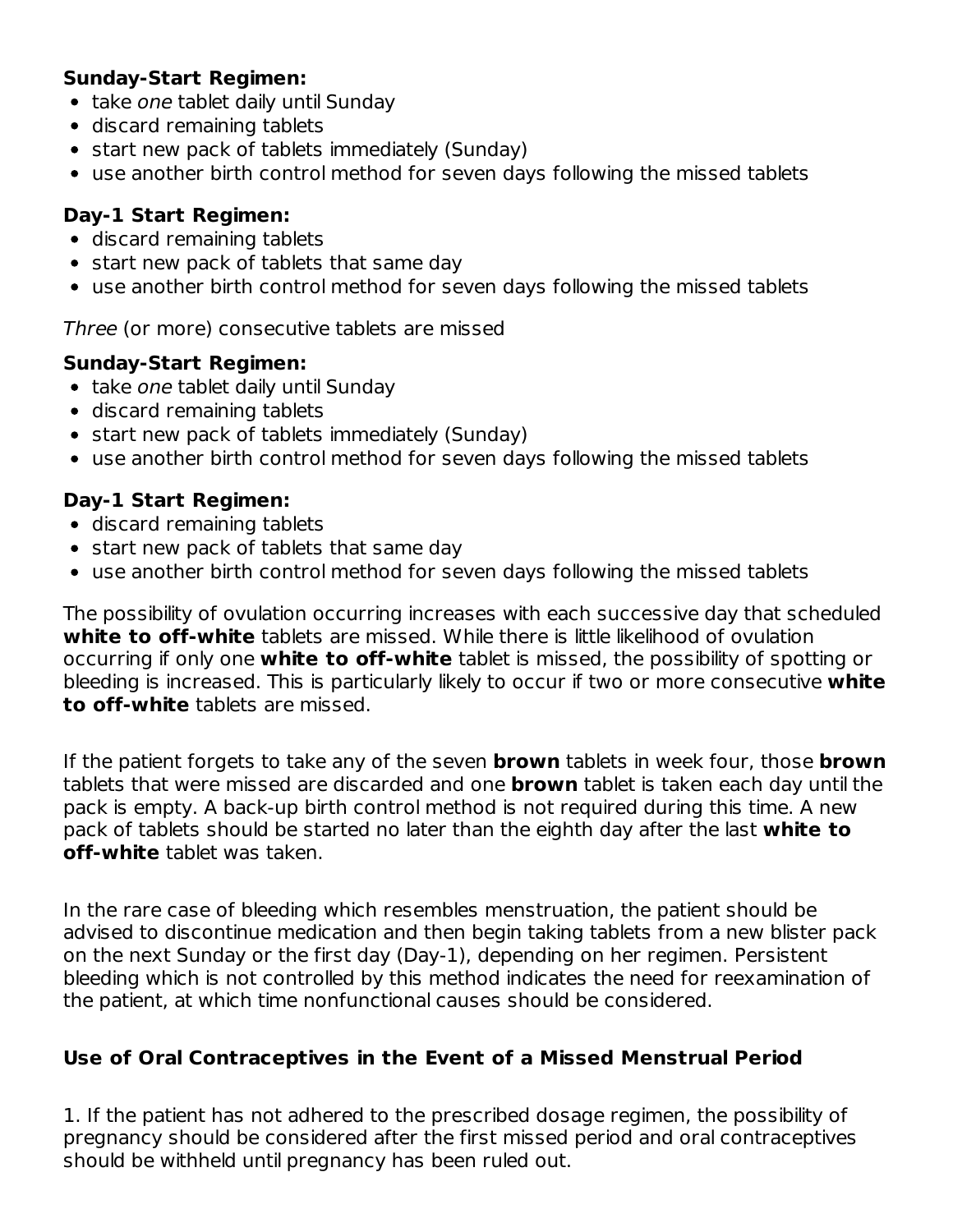2. If the patient has adhered to the prescribed regimen and misses two consecutive periods, pregnancy should be ruled out before continuing the contraceptive regimen.

After several months on treatment, bleeding may be reduced to a point of virtual absence. This reduced flow may occur as a result of medication, in which event it is not indicative of pregnancy.

## **HOW SUPPLIED**

**Aurovela Fe 1.5/30** (**norethindrone acetate and ethinyl estradiol tablets, TM USP 1.5 mg/30 mcg and ferrous fumarate tablets, 75 mg)** are white to off-white, round, flat-faced, beveled-edge, uncoated tablets, debossed with "S" on one side and "69" on other side of the tablet. Each brown mottled, round, flat-faced beveled-edge tablet contains 75 mg ferrous fumarate and is debossed with "S" on one side and "57" on other side of the tablet. The ferrous fumarate tablets are present to facilitate ease of drug administration via a 28-day regimen, are non-hormonal, and do not serve any therapeutic purpose.

| 1 Pouch of 28 tablets | NDC 65862-941-87 |
|-----------------------|------------------|
| Carton of 3 Pouches   | NDC 65862-941-88 |
| Carton of 5 Pouches   | NDC 65862-941-58 |

**Store at** 20<sup>°</sup> to 25<sup>°</sup>C (68<sup>°</sup> to 77<sup>°</sup>F) [see USP Controlled Room Temperature].

#### **REFERENCES**

- 1. Back DJ, Breckenridge AM, Crawford FE, McIver M, Orme ML'E, Rowe PH and Smith E: Kinetics of norethindrone in women II. Single-dose kinetics. Clin Pharmacol Ther 1978; 24:448-453.
- 2. Hümpel M, Nieuweboer B, Wendt H and Speck U: Investigations of pharmacokinetics of ethinyloestradiol to specific consideration of a possible first-pass effect in women. Contraception 1979;19:421-432.
- 3. Back DJ, Breckenridge AM, Crawford FE, MacIver M, Orme ML'E, Rowe PH and Watts MJ. An investigation of the pharmacokinetics of ethynylestradiol in women using radioimmunoassay. Contraception 1979; 20:263-273.
- 4. Hammond GL, Lähteenmäki PLA, Lähteenmäki P and Luukkainen T. Distribution and percentages of non-protein bound contraceptive steroids in human serum. J Steriod Biochem 1982;17:375-380.
- 5. Fotherby K. Pharmacokinetics and metabolism of progestins in humans, in Pharmacology of the contraceptive steroids, Goldzieher JW, Fotherby K (eds), Raven Press, Ltd., New York, 1994; 99-126.
- 6. Goldzieher JW. Pharmacokinetics and metabolism of ethynyl estrogens, in Pharmacology of the contraceptive steroids, Goldzieher JW, Fotherby K (eds), Raven Press Ltd., New York, 1994; 127-151.
- 7. Hatcher RA, et al. 1998. Contraceptive Technology, Seventeenth Edition. New York: Irvington Publishers.
- 8. Stadel, B.V.: Oral contraceptives and cardiovascular disease. (Pt. 1). New England Journal of Medicine, 305:612-618, 1981.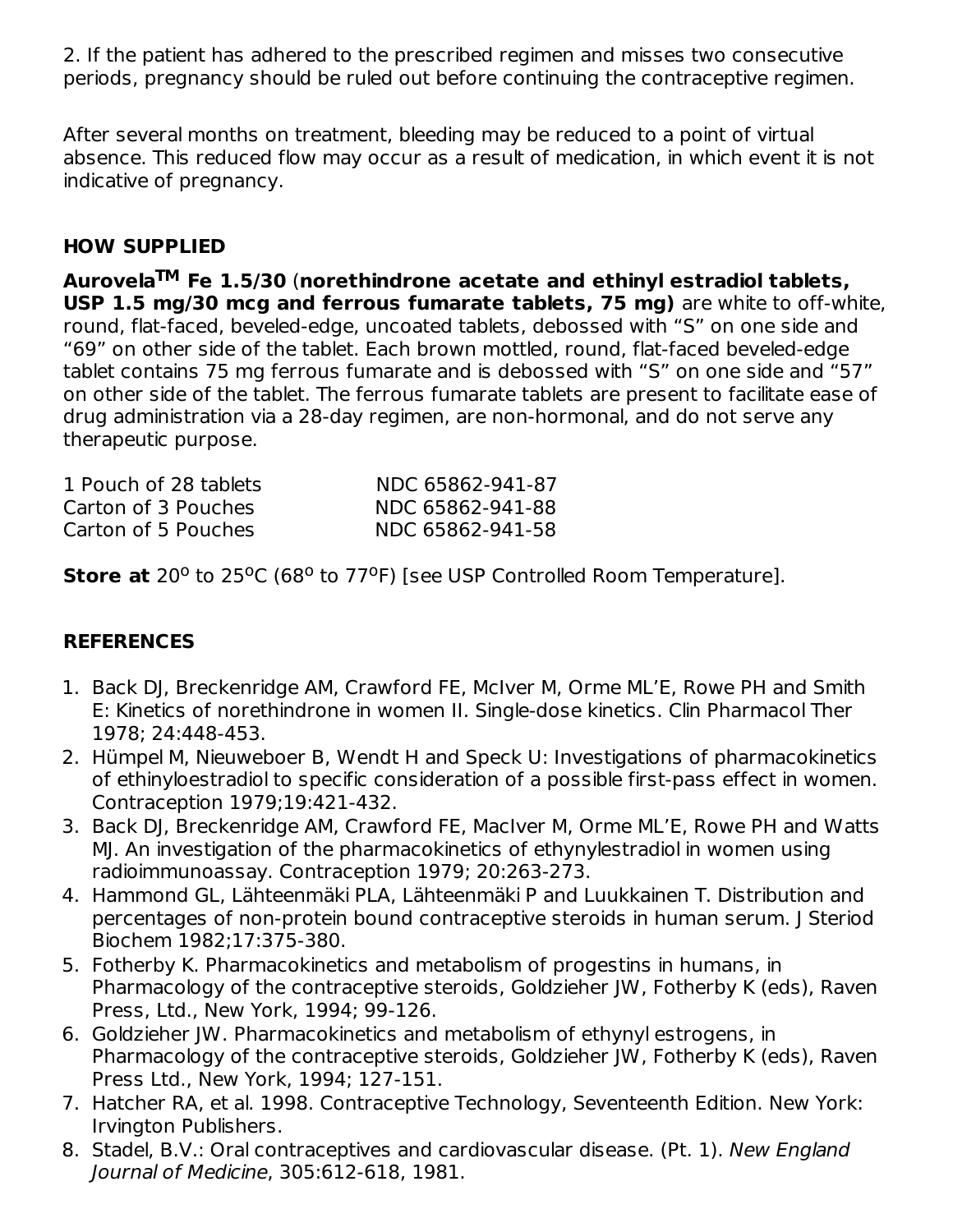- 9. Stadel, B.V.: Oral contraceptives and cardiovascular disease. (Pt. 2). New England Journal of Medicine, 305:672-677, 1981.
- 10. Adam, S.A., and M. Thorogood: Oral contraception and myocardial infarction revisited: The effects of new preparations and prescribing patterns. Brit. J. Obstet. and Gynec., 88:838-845, 1981.
- 11. Mann, J.I., and W.H. Inman: Oral contraceptives and death from myocardial infarction. Brit. Med. J., 2(5965): 245-248, 1975.
- 12. Mann, J.I., M.P. Vessey, M. Thorogood, and R. Doll: Myocardial infarction in young women with special reference to oral contraceptive practice. Brit. Med. [..] 2(5956):241-245, 1975.
- 13. Royal College of General Practitioners' Oral Contraception Study: Further analyses of mortality in oral contraceptive users. Lancet, 1:541-546, 1981.
- 14. Slone, D., S. Shapiro, D.W. Kaufman, L. Rosenberg, O.S. Miettinen, and P.D. Stolley: Risk of myocardial infarction in relation to current and discontinued use of oral contraceptives. N.E.J.M., 305:420-424, 1981.
- 15. Vessey, M.P.: Female hormones and vascular disease: An epidemiological overview. Brit. J. Fam. Plann., 6:1-12, 1980.
- 16. Russell-Briefel, R.G., T.M. Ezzati, R. Fulwood, J.A. Perlman, and R.S. Murphy: Cardiovascular risk status and oral contraceptive use, United States, 1976-80. Preventive Medicine, 15:352-362, 1986.
- 17. Goldbaum, G.M., J.S. Kendrick, G.C. Hogelin, and E.M. Gentry: The relative impact of smoking and oral contraceptive use on women in the United States. J.A.M.A., 258:1339-1342, 1987.
- 18. Layde, P.M., and V. Beral: Further analyses of mortality in oral contraceptive users: Royal College General Practitioners' Oral Contraception Study. (Table 5) Lancet, 1:541-546, 1981.
- 19. Knopp, R.H.: Arteriosclerosis risk: The roles of oral contraceptives and postmenopausal estrogens. J. of Reprod. Med., 31(9)(Supplement): 913-921, 1986.
- 20. Krauss, R.M., S. Roy, D.R. Mishell, J. Casagrande, and M.C. Pike: Effects of two lowdose oral contraceptives on serum lipids and lipoproteins: Differential changes in high-density lipoproteins subclasses. Am. J. Obstet. Gyn., 145:446-452, 1983.
- 21. Wahl, P., C. Walden, R. Knopp, J. Hoover, R. Wallace, G. Heiss, and B. Rifkind: Effect of estrogen/progestin potency on lipid/lipoprotein cholesterol. N.E.J.M., 308:862-867, 1983.
- 22. Wynn, V., and R. Niththyananthan: The effect of progestin in combined oral contraceptives on serum lipids with special reference to high-density lipoproteins. Am. J. Obstet. and Gyn., 142:766-771, 1982.
- 23. Wynn, V., and I. Godsland: Effects of oral contraceptives on carbohydrate metabolism. J. Reprod. Medicine, 31 (9)(Supplement): 892-897, 1986.
- 24. LaRosa, J.C.: Atherosclerotic risk factors in cardiovascular disease. J. Reprod. Med., 31(9)(Supplement): 906-912, 1986.
- 25. Inman, W.H., and M.P. Vessey: Investigations of death from pulmonary, coronary, and cerebral thrombosis and embolism in women of child-bearing age. Brit. Med. J., 2(5599): 193-199, 1968.
- 26. Maguire, M.G., J. Tonascia, P.E. Sartwell, P.D. Stolley, and M.S. Tockman: Increased risk of thrombosis due to oral contraceptives: A further report. Am. J. Epidemiology, 110(2): 188-195, 1979.
- 27. Pettiti, D.B., J. Wingerd, F. Pellegrin, and S. Ramacharan: Risk of vascular disease in women: Smoking, oral contraceptives, noncontraceptive estrogens, and other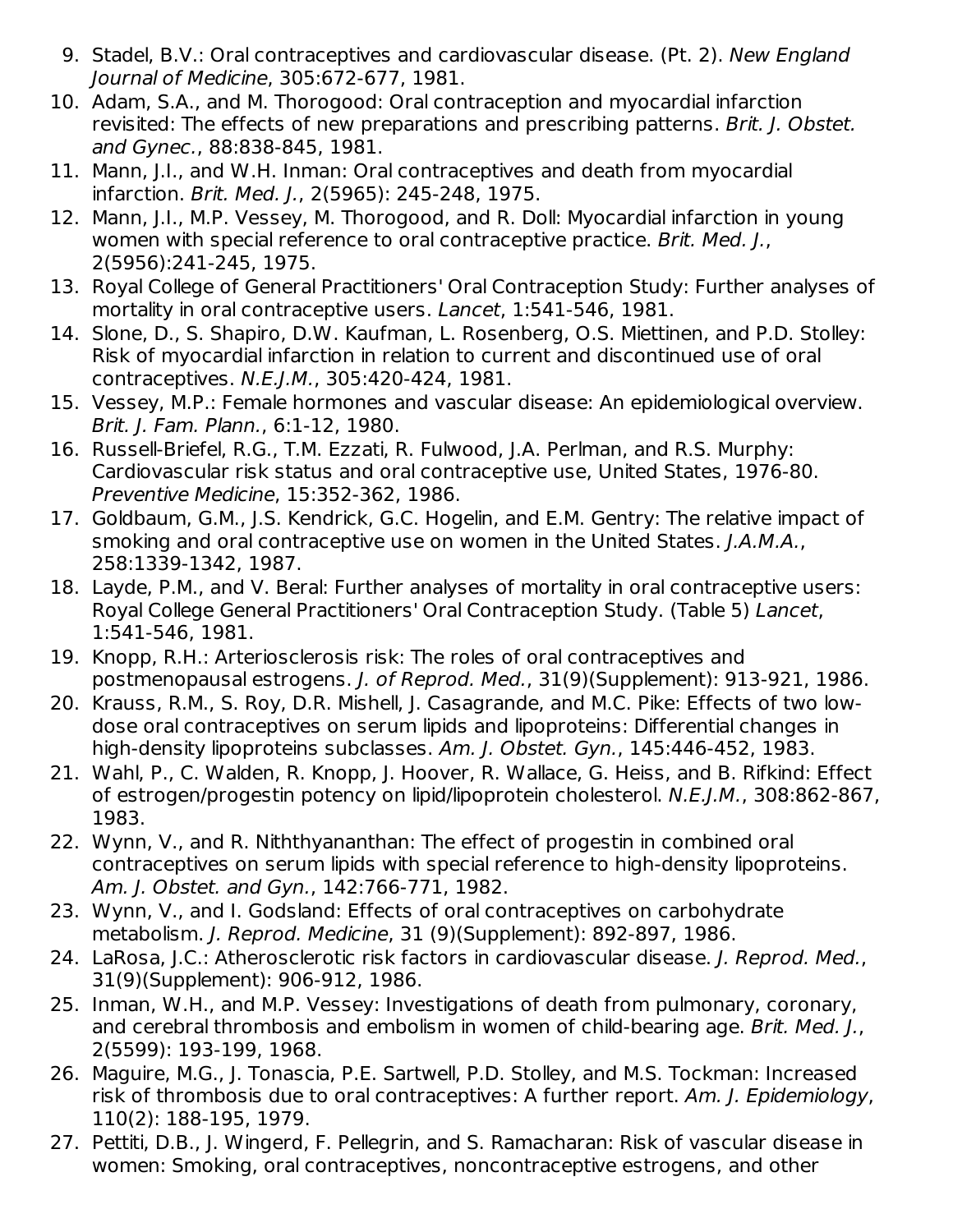factors. J.A.M.A., 242:1150-1154, 1979.

- 28. Vessey, M.P., and R. Doll: Investigation of relation between use of oral contraceptives and thromboembolic disease. Brit. Med. J., 2(5599): 199-205, 1968.
- 29. Vessey, M.P., and R. Doll: Investigation of relation between use of oral contraceptives and thromboembolic disease: A further report. Brit. Med. J., 2(5658): 651-657, 1969.
- 30. Porter, J.B., J.R. Hunter, D.A. Danielson, H. Jick, and A. Stergachis: Oral contraceptives and non-fatal vascular disease: Recent experience. Obstet. and Gyn., 59(3):299-302, 1982.
- 31. Vessey, M., R. Doll, R. Peto, B. Johnson, and P. Wiggins: A long-term follow-up study of women using different methods of contraception: An interim report. J. Biosocial. Sci., 8:375-427, 1976.
- 32. Royal College of General Practitioners: Oral contraceptives, venous thrombosis, and varicose veins. J. of Royal College of General Practitioners, 28:393-399, 1978.
- 33. Collaborative Group for the study of stroke in young women: Oral contraception and increased risk of cerebral ischemia or thrombosis. N.E.J.M., 288:871-878, 1973.
- 34. Petitti, D.B., and J. Wingerd: Use of oral contraceptives, cigarette smoking, and risk of subarachnoid hemorrhage. Lancet, 2:234-236, 1978.
- 35. Inman, W.H.: Oral contraceptives and fatal subarachnoid hemorrhage. Brit. Med. J., 2(6203): 1468-70, 1979.
- 36. Collaborative Group for the study of stroke in young women: Oral contraceptives and stroke in young women: Associated risk factors. J.A.M.A., 231:718-722, 1975.
- 37. Inman, W.H., M.P. Vessey, B. Westerholm, and A. Engelund: Thromboembolic disease and the steroidal content of oral contraceptives. A report to the Committee on Safety of Drugs. Brit. Med. J., 2:203-209, 1970.
- 38. Meade, T.W., G. Greenberg, and S.G. Thompson: Progestogens and cardiovascular reactions associated with oral contraceptives and a comparison of the safety of 50 and 35 mcg oestrogen preparations. Brit. Med. J., 280(6224): 1157-1161, 1980.
- 39. Kay, C.R.: Progestogens and arterial disease: Evidence from the Royal College of General Practitioners' study. Amer. J. Obstet. Gyn., 142:762-765, 1982.
- 40. Royal College of General Practitioners: Incidence of arterial disease among oral contraceptive users. J. Coll. Gen. Pract., 33:75-82, 1983.
- 41. Ory, H.W: Mortality associated with fertility and fertility control: 1983. Family Planning Perspectives, 15:50-56, 1983.
- 42. The Cancer and Steroid Hormone Study of the Centers for Disease Control and the National Institute of Child Health and Human Development: Oral-contraceptive use and the risk of breast cancer. N.E.J.M., 315: 405-411, 1986.
- 43. Pike, M.C., B.E. Henderson, M.D. Krailo, A. Duke, and S. Roy: Breast cancer in young women and use of oral contraceptives: Possible modifying effect of formulation and age at use. Lancet, 2:926-929, 1983.
- 44. Paul, C., D.G. Skegg, G.F.S. Spears, and J.M. Kaldor: Oral contraceptives and breast cancer: A national study. Brit. Med. J., 293:723-725, 1986.
- 45. Miller, D.R., L. Rosenberg, D.W. Kaufman, D. Schottenfeld, P.D. Stolley, and S. Shapiro: Breast cancer risk in relation to early oral contraceptive use. Obstet. Gynec., 68:863-868, 1986.
- 46. Olson, H., K.L. Olson, T.R. Moller, J. Ranstam, P. Holm: Oral contraceptive use and breast cancer in young women in Sweden (letter). Lancet, 2:748-749, 1985.
- 47. McPherson, K., M. Vessey, A. Neil, R. Doll, L. Jones, and M. Roberts: Early contraceptive use and breast cancer: Results of another case-control study. Brit. J. Cancer, 56: 653-660, 1987.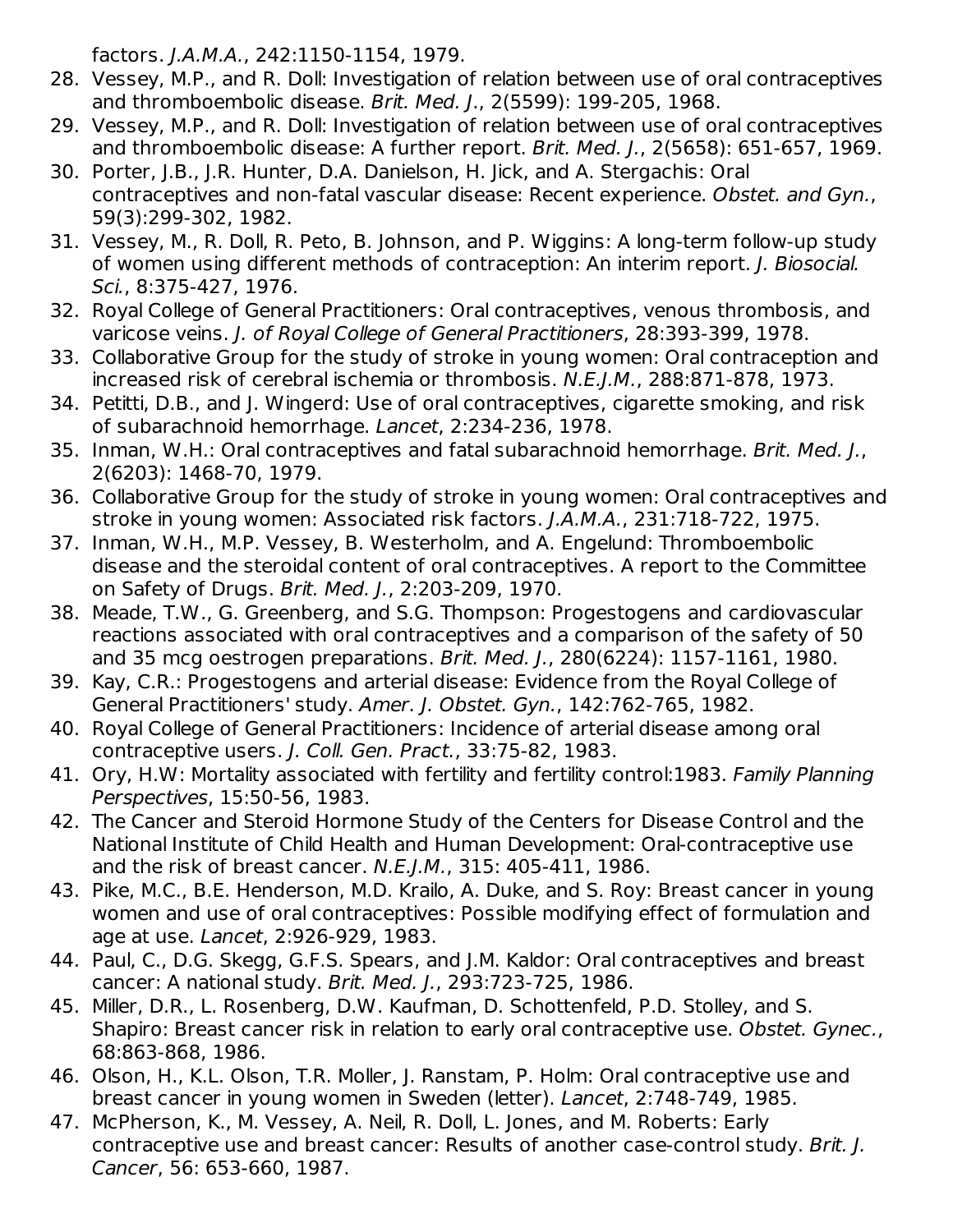- 48. Huggins, G.R., and P.F. Zucker: Oral contraceptives and neoplasia: 1987 update. Fertil. Steril., 47:733-761, 1987.
- 49. McPherson, K., and J.O. Drife: The pill and breast cancer: Why the uncertainty? Brit. Med. J., 293:709-710, 1986.
- 50. Shapiro, S.: Oral contraceptives: Time to take stock. N.E.J.M., 315:450-451, 1987.
- 51. Ory, H., Z. Naib, S.B. Conger, R.A. Hatcher, and C.W. Tyler: Contraceptive choice and prevalence of cervical dysplasia and carcinoma in situ. Am. J. Obstet. Gynec., 124:573-577, 1976.
- 52. Vessey, M.P., M. Lawless, K. McPherson, D. Yeates: Neoplasia of the cervix uteri and contraception: A possible adverse effect of the pill. Lancet, 2:930, 1983.
- 53. Brinton, L.A., G.R. Huggins, H.F. Lehman, K. Malli, D.A. Savitz, E. Trapido, J. Rosenthal, and R. Hoover: Long-term use of oral contraceptives and risk of invasive cervical cancer. Int. J. Cancer, 38:339-344, 1986.
- 54. WHO Collaborative Study of Neoplasia and Steroid Contraceptives: Invasive cervical cancer and combined oral contraceptives. Brit. Med. J., 290:961-965, 1985.
- 55. Rooks, J.B., H.W. Ory, K.G. Ishak, L.T. Strauss, J.R. Greenspan, A.P. Hill, and C.W. Tyler: Epidemiology of hepatocellular adenoma: The role of oral contraceptive use. J.A.M.A., 242:644-648, 1979.
- 56. Bein, N.N., and H.S. Goldsmith: Recurrent massive hemorrhage from benign hepatic tumors secondary to oral contraceptives. Brit. J. Surg., 64:433-435, 1977.
- 57. Klatskin, G.: Hepatic tumors: Possible relationship to use of oral contraceptives. Gastroenterology, 73:386-394, 1977.
- 58. Henderson, B.E., S. Preston-Martin, H.A. Edmondson, R.L. Peters, and M.C. Pike: Hepatocellular carcinoma and oral contraceptives. Brit. J. Cancer, 48:437-440, 1983.
- 59. Neuberger, J., D. Forman, R. Doll, and R. Williams: Oral contraceptives and hepatocellular carcinoma. Brit. Med. J., 292:1355-1357, 1986.
- 60. Forman, D., T.J. Vincent, and R. Doll: Cancer of the liver and oral contraceptives. Brit. Med. J., 292:1357-1361, 1986.
- 61. Harlap, S., and J. Eldor: Births following oral contraceptive failures. Obstet. Gynec., 55:447-452, 1980.
- 62. Savolainen, E., E. Saksela, and L. Saxen: Teratogenic hazards of oral contraceptives analyzed in a national malformation register. Amer. J. Obstet. Gynec., 140:521-524, 1981.
- 63. Janerich, D.T., J.M. Piper, and D.M. Glebatis: Oral contraceptives and birth defects. Am. J. Epidemiology, 112:73-79, 1980.
- 64. Ferencz, C., G.M. Matanoski, P.D. Wilson, J.D. Rubin, C.A. Neill, and R. Gutberlet: Maternal hormone therapy and congenital heart disease. Teratology, 21:225-239, 1980.
- 65. Rothman, K.J., D.C. Fyler, A. Goldbatt, and M.B. Kreidberg: Exogenous hormones and other drug exposures of children with congenital heart disease. Am. I. Epidemiology, 109:433-439, 1979.
- 66. Boston Collaborative Drug Surveillance Program: Oral contraceptives and venous thromboembolic disease, surgically confirmed gallbladder disease, and breast tumors. Lancet, 1:1399-1404, 1973.
- 67. Royal College of General Practitioners: Oral Contraceptives and Health. New York, Pittman, 1974, 100p.
- 68. Layde, P.M., M.P. Vessey, and D. Yeates: Risk of gallbladder disease: A cohort study of young women attending family planning clinics. J. of Epidemiol. and Comm. Health, 36: 274-278, 1982.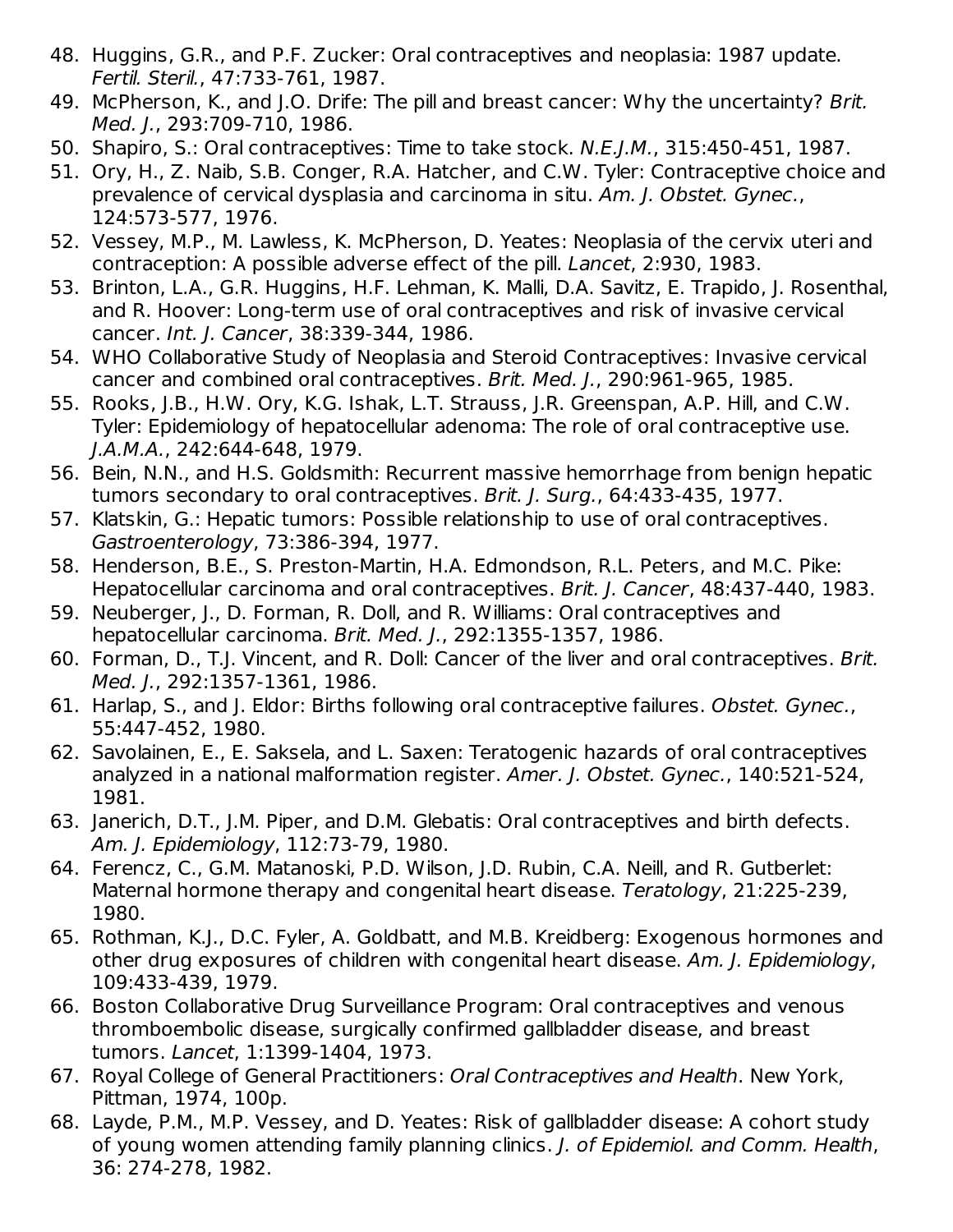- 69. Rome Group for the Epidemiology and Prevention of Cholelithiasis (GREPCO): Prevalence of gallstone disease in an Italian adult female population. Am. J. Epidemiol., 119:796-805, 1984.
- 70. Strom, B.L., R.T. Tamragouri, M.L. Morse, E.L. Lazar, S.L. West, P. D. Stolley, and J.K. Jones: Oral contraceptives and other risk factors for gallbladder disease. Clin. Pharmacol. Ther., 39:335-341, 1986.
- 71. Wynn, V., P.W. Adams, I.F. Godsland, J. Melrose, R. Niththyananthan, N.W. Oakley, and A. Seedj: Comparison of effects of different combined oral-contraceptive formulations on carbohydrate and lipid metabolism. Lancet, 1:1045-1049, 1979.
- 72. Wynn, V.: Effect of progesterone and progestins on carbohydrate metabolism. In Progesterone and Progestin. Edited by C.W. Bardin, E. Milgrom, P. Mauvis-Jarvis. New York, Raven Press, pp. 395-410, 1983.
- 73. Perlman, J.A., R. G. Roussell-Briefel, T.M. Ezzati, and G. Lieberknecht: Oral glucose tolerance and the potency of oral contraceptive progestogens. J. Chronic Dis., 38:857-864, 1985.
- 74. Royal College of General Practitioners' Oral Contraception Study: Effect on hypertension and benign breast disease of progestogen component in combined oral contraceptives. Lancet, 1:624, 1977.
- 75. Fisch, I.R., and J. Frank: Oral contraceptives and blood pressure. J.A.M.A., 237:2499- 2503, 1977.
- 76. Laragh, A.J.: Oral contraceptive induced hypertension: Nine years later. Amer. J. Obstet. Gynecol., 126:141-147, 1976.
- 77. Ramcharan, S., E. Peritz, F.A. Pellegrin, and W.T. Williams: Incidence of hypertension in the Walnut Creek Contraceptive Drug Study cohort. In Pharmacology of Steroid Contraceptive Drugs. Edited by S. Garattini and H.W. Berendes. New York, Raven Press, pp. 277-288, 1977. (Monographs of the Mario Negri Institute for Pharmacological Research, Milan.)
- 78. Back DJ, Orme ML'E. Drug interactions, in Pharmacology of the contraceptive steroids. Goldzieher JW, Fotherby K (eds), Raven Press, Ltd., New York, 1994, 407- 425.
- 79. The Cancer and Steroid Hormone Study of the Centers for Disease Control and the National Institute of Child Health and Human Development: Oral contraceptive use and the risk of ovarian cancer. J.A.M.A., 249:1596-1599, 1983.
- 80. The Cancer and Steroid Hormone Study of the Centers for Disease Control and the National Institute of Child Health and Human Development: Combination oral contraceptive use and the risk of endometrial cancer. J.A.M.A., 257:796-800, 1987.
- 81. Ory, H.W.: Functional ovarian cysts and oral contraceptives: Negative association confirmed surgically. J.A.M.A., 228:68-69, 1974.
- 82. Ory, H.W., P. Cole, B. Macmahon, and R. Hoover: Oral contraceptives and reduced risk of benign breast disease. N.E.J.M., 294:41-422, 1976.
- 83. Ory, H.W.: The noncontraceptive health benefits from oral contraceptive use. Fam. Plann. Perspectives, 14:182-184, 1982.
- 84. Ory, H.W., J.D. Forrest, and R. Lincoln: Making Choices: Evaluating the health risks and benefits of birth control methods. New York, The Alan Guttmacher Institute, p.1, 1983.
- 85. Miller, D.R., L. Rosenberg, D.W. Kaufman, P. Stolley, M.E. Warshauer, and S. Shapiro: Breast cancer before age 45 and oral contraceptive use: new findings. Am. J. Epidemiol., 129:269-280, 1989.
- 86. Kay, C.R., and P.C. Hannaford: Breast cancer and the pill: a further report from the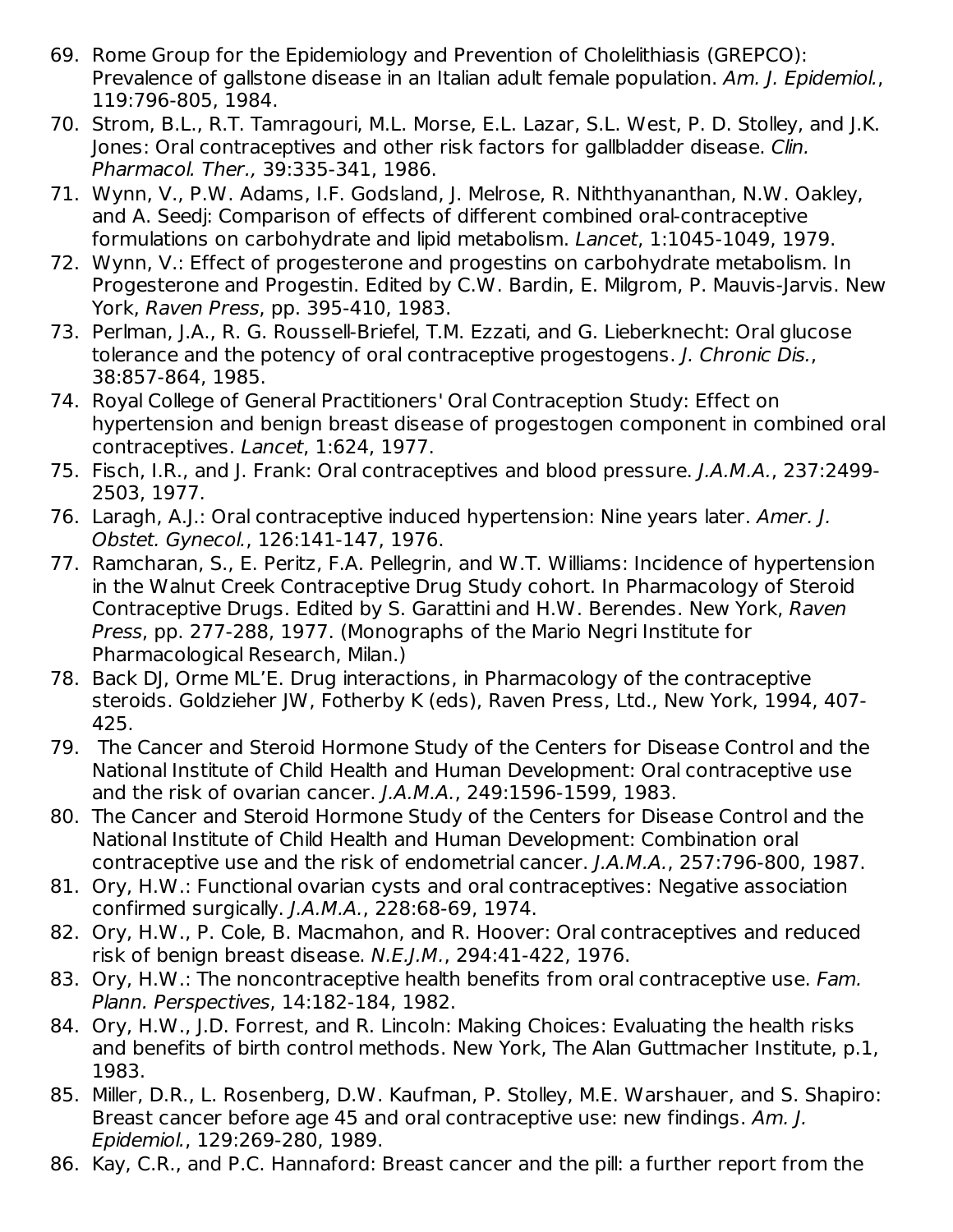Royal College of General Practitioners Oral Contraception Study. Br. J. Cancer, 58:675-680, 1988.

- 87. Stadel, B.V., S. Lai, J.J. Schlesselman, and P. Murray: Oral contraceptives and premenopausal breast cancer in nulliparous women. Contraception, 38:287-299, 1988.
- 88. UK National Case-Control Study Group: Oral contraceptive use and breast cancer risk in young women. Lancet, 973-982, 1989.
- 89. Romieu, I., W.C. Willett, G.A. Colditz, M.J. Stampfer, B. Rosner, C.H. Hennekens, and F.E. Speizer: Prospective study of oral contraceptive use and risk of breast cancer in women. J. Natl. Cancer Inst., 81:1313-1321, 1989.

#### **BRIEF SUMMARY PATIENT PACKAGE INSERT**

#### **This product (like all oral contraceptives) is intended to prevent pregnancy. It does not protect against HIV infection (AIDS) and other sexually transmitted diseases.**

Oral contraceptives, also known as "birth control pills" or "the pill," are taken to prevent pregnancy and, when taken correctly, have a failure rate of about 1% per year when used without missing any pills. The typical failure rate of large numbers of pill users is less than 3% per year when women who miss pills are included. For most women oral contraceptives are also free of serious or unpleasant side effects. However, forgetting to take pills considerably increases the chances of pregnancy.

For the majority of women, oral contraceptives can be taken safely. But there are some women who are at high risk of developing certain serious diseases that can be lifethreatening or may cause temporary or permanent disability. The risks associated with taking oral contraceptives increase significantly if you:

- Smoke
- Have high blood pressure, diabetes, high cholesterol
- Have or have had clotting disorders, heart attack, stroke, angina pectoris, cancer of the breast or sex organs, jaundice, or malignant or benign liver tumors.

You should not take the pill if you suspect you are pregnant or have unexplained vaginal bleeding.

**Cigarette smoking increases the risk of serious cardiovascular side effects from oral contraceptive use. This risk increases with age and with heavy smoking (15 or more cigarettes per day) and is quite marked in women over 35 years of age. Women who use oral contraceptives are strongly advised not to smoke.**

Most side effects of the pill are not serious. The most common side effects are nausea, vomiting, bleeding between menstrual periods, weight gain, breast tenderness, and difficulty wearing contact lenses. These side effects, especially nausea, vomiting, and breakthrough bleeding may subside within the first three months of use.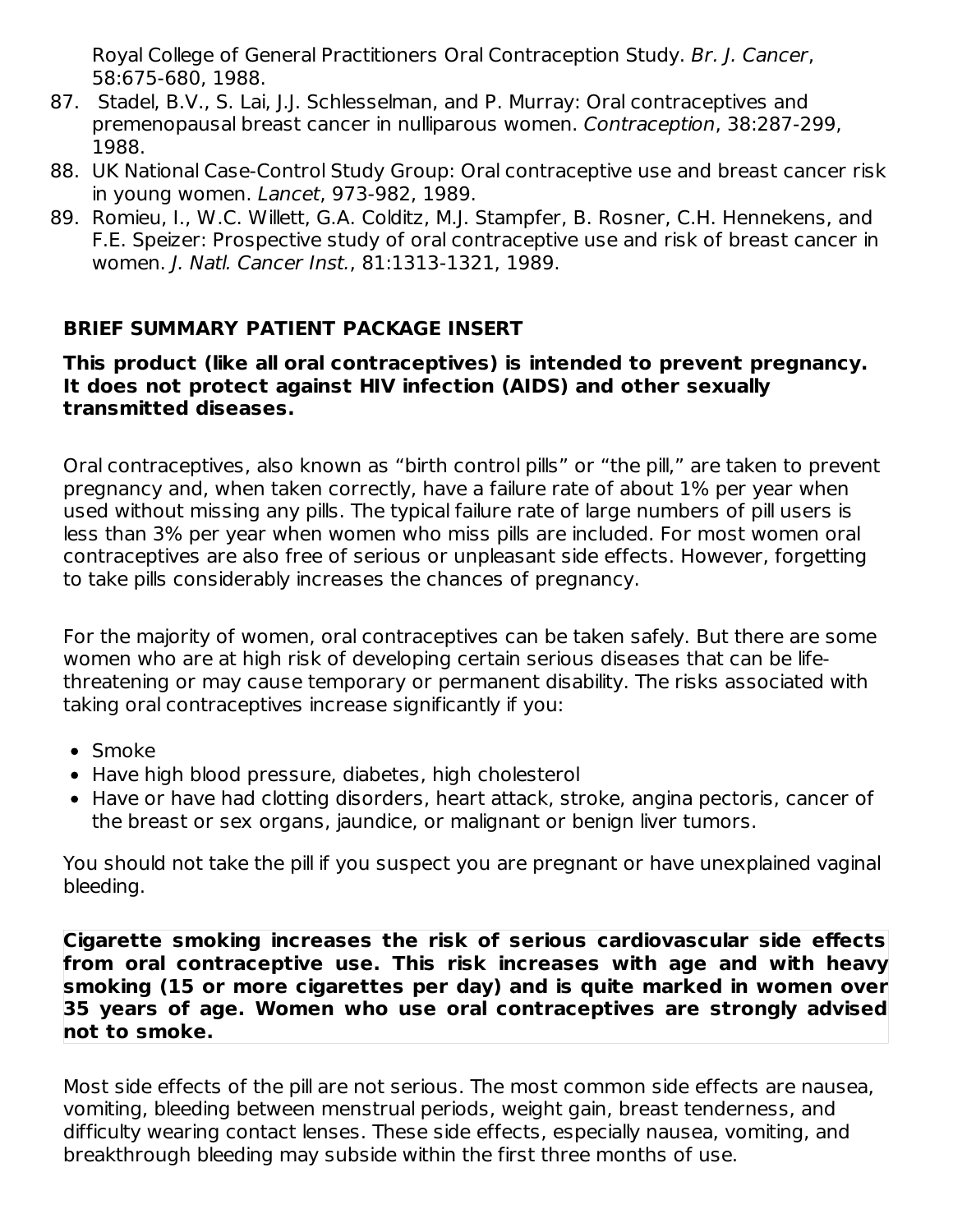The serious side effects of the pill occur very infrequently, especially if you are in good health and are young. However, you should know that the following medical conditions have been associated with or made worse by the pill:

- 1. Blood clots in the legs (thrombophlebitis), lungs (pulmonary embolism), stoppage or rupture of a blood vessel in the brain (stroke), blockage of blood vessels in the heart (heart attack or angina pectoris) or other organs of the body. As mentioned above, smoking increases the risk of heart attacks and strokes and subsequent serious medical consequences.
- 2. Liver tumors, which may rupture and cause severe bleeding. A possible but not definite association has been found with the pill and liver cancer. However, liver cancers are extremely rare. The chance of developing liver cancer from using the pill is thus even rarer.
- 3. High blood pressure, although blood pressure usually returns to normal when the pill is stopped.

The symptoms associated with these serious side effects are discussed in the detailed leaflet given to you with your supply of pills. Notify your doctor or healthcare provider if you notice any unusual physical disturbances while taking the pill. In addition, drugs such as rifampin, as well as some anticonvulsants and some antibiotics, may decrease oral contraceptive effectiveness.

There may be slight increases in the risk of breast cancer among current users of hormonal birth control pills with longer duration of use of 8 years or more. Some studies have found an increase in the risk of developing cancer of the cervix in women taking the pill, but this finding may be related to differences in sexual behavior or other factors not related to use of the pill.

Taking the pill provides some important non-contraceptive benefits. These include less painful menstruation, less menstrual blood loss and anemia, fewer pelvic infections, and fewer cancers of the ovary and the lining of the uterus.

Be sure to discuss any medical condition you may have with your healthcare provider. Your healthcare provider will take a medical and family history and examine you before prescribing oral contraceptives. The physical examination may be delayed to another time if you request it and your healthcare provider believes that it is a good medical practice to postpone it. You should be reexamined at least once a year while taking oral contraceptives. The detailed patient information leaflet gives you further information which you should read and discuss with your healthcare provider.

**This product (like all oral contraceptives) is intended to prevent pregnancy. It does not protect against transmission of HIV (AIDS) and other sexually transmitted diseases such as Chlamydia, genital herpes, genital warts, gonorrhea, hepatitis B and syphilis.**

#### **INSTRUCTIONS TO PATIENT**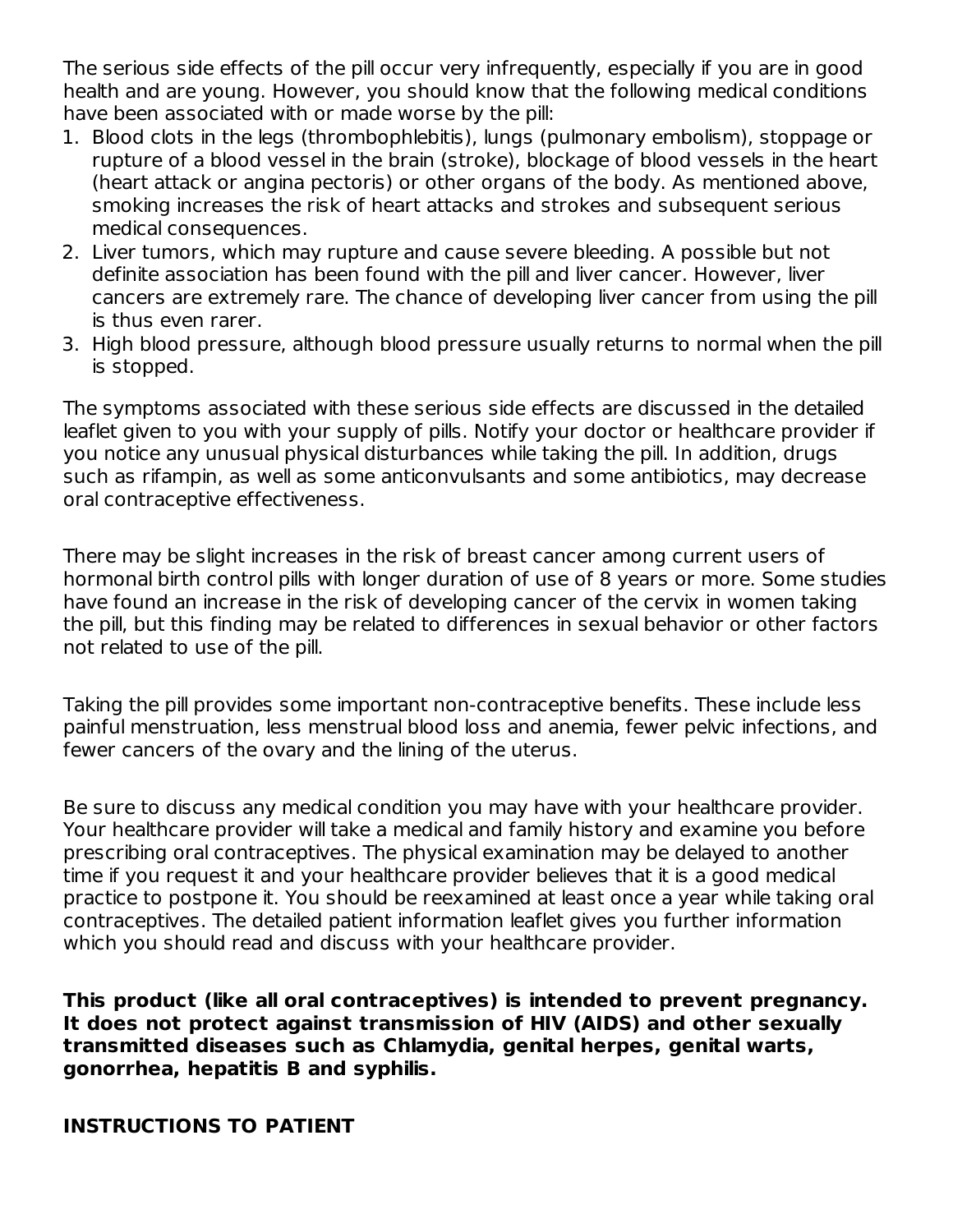#### **Blister Pack**

The Aurovela Fe 1.5/30 blister pack has been designed to make oral contraceptive dosing as easy and as convenient as possible. The tablets are arranged in four rows of seven tablets each with the days of the week appearing above the first row of tablets.

Each **white to off-white** tablet contains 1.5 mg norethindrone acetate and 30 mcg ethinyl estradiol.

Each **brown** tablet contains 75 mg ferrous fumarate, and is intended to help you remember to take the tablets correctly. These brown tablets are not intended to have any health benefit.

#### **DIRECTIONS**

To remove a tablet, press down on it with your thumb or finger. The tablet will drop through the back of the blister pack. Do not press with your thumbnail, fingernail, or any other sharp object.

#### **HOW TO TAKE THE PILL**

#### **IMPORTANT POINTS TO REMEMBER**

**\_\_\_\_\_\_\_\_\_\_\_\_\_\_\_\_\_\_\_\_\_\_\_\_\_\_\_\_\_\_\_\_\_\_\_\_\_\_\_\_\_\_\_\_\_\_\_\_\_\_**

**\_\_\_\_\_\_\_\_\_\_\_\_\_\_\_\_\_\_\_\_\_\_\_\_\_\_\_\_\_\_\_\_\_\_\_\_\_\_\_\_\_\_\_\_\_\_\_\_\_\_\_**

BEFORE YOU START TAKING YOUR PILLS:

#### 1. BE SURE TO READ THESE DIRECTIONS:

Before you start taking your pills.

Anytime you are not sure what to do.

2. THE RIGHT WAY TO TAKE THE PILL IS TO TAKE ONE PILL EVERY DAY AT THE SAME TIME. If you miss pills you could get pregnant. This includes starting the pack late. The more pills you miss, the more likely you are to get pregnant.

3. MANY WOMEN HAVE SPOTTING OR LIGHT BLEEDING, OR MAY FEEL SICK TO THEIR STOMACH, DURING THE FIRST 1 TO 3 PACKS OF PILLS. If you do have spotting or light bleeding or feel sick to your stomach, do not stop taking the pill. The problem will usually go away. If it doesn't go away, check with your doctor or clinic.

4. MISSING PILLS CAN ALSO CAUSE SPOTTING OR LIGHT BLEEDING, even when you make up these missed pills. On the days you take 2 pills to make up for missed pills, you could also feel a little sick to your stomach.

5. IF YOU HAVE VOMITING OR DIARRHEA, for any reason, or IF YOU TAKE SOME MEDICINES, including some antibiotics, your birth control pills may not work as well. Use a back-up birth control method (such as condoms or foam) until you check with your doctor or clinic.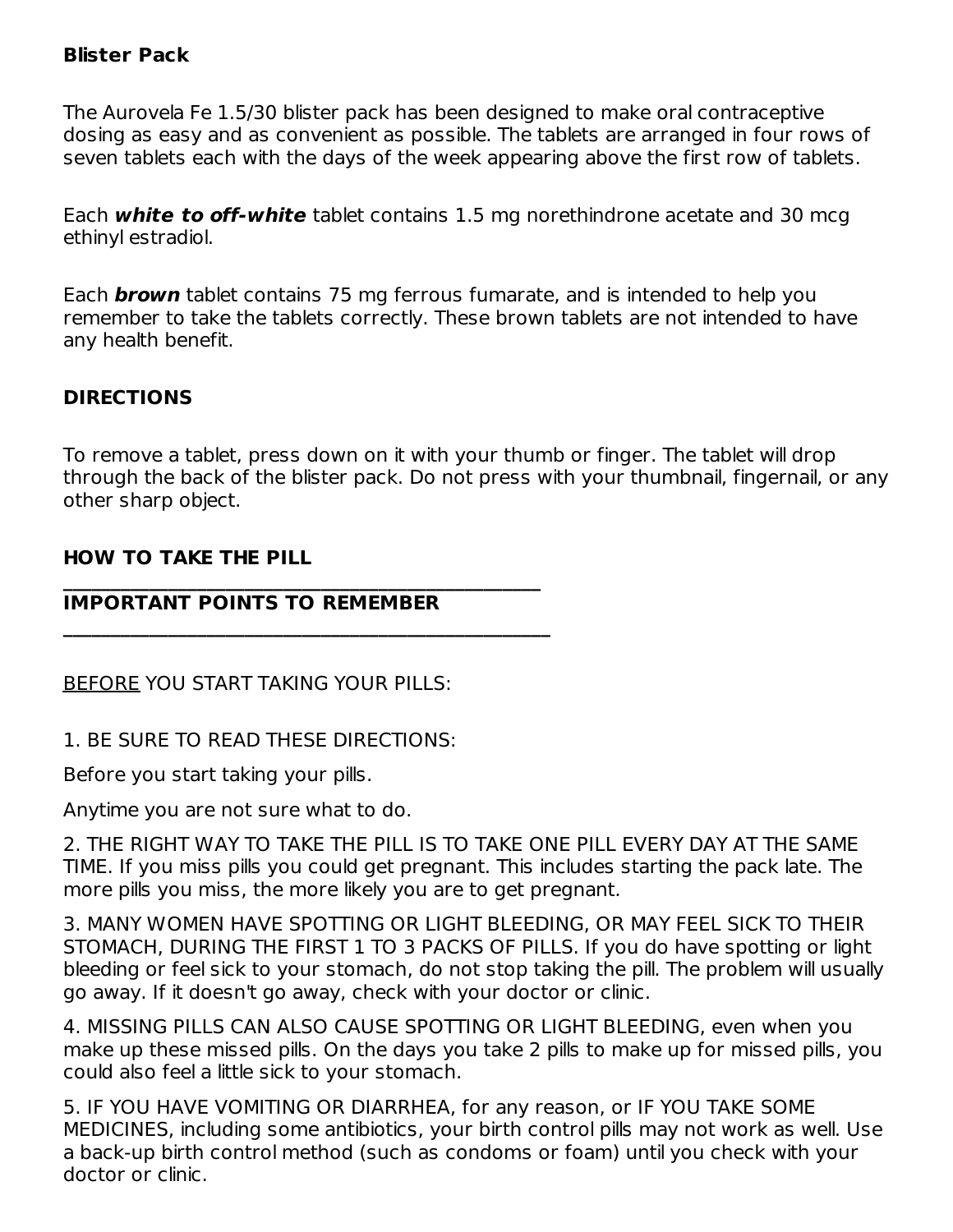6. IF YOU HAVE TROUBLE REMEMBERING TO TAKE THE PILL, talk to your doctor or clinic about how to make pill-taking easier or about using another method of birth control.

7. IF YOU HAVE ANY QUESTIONS OR ARE UNSURE ABOUT THE INFORMATION IN THIS LEAFLET, call your doctor or clinic.

## **BEFORE YOU START TAKING YOUR PILLS**

 $\frac{1}{2}$  ,  $\frac{1}{2}$  ,  $\frac{1}{2}$  ,  $\frac{1}{2}$  ,  $\frac{1}{2}$  ,  $\frac{1}{2}$  ,  $\frac{1}{2}$  ,  $\frac{1}{2}$  ,  $\frac{1}{2}$  ,  $\frac{1}{2}$  ,  $\frac{1}{2}$  ,  $\frac{1}{2}$  ,  $\frac{1}{2}$  ,  $\frac{1}{2}$  ,  $\frac{1}{2}$  ,  $\frac{1}{2}$  ,  $\frac{1}{2}$  ,  $\frac{1}{2}$  ,  $\frac{1$ 

**\_\_\_\_\_\_\_\_\_\_\_\_\_\_\_\_\_\_\_\_\_\_\_\_\_\_\_\_\_\_\_\_\_\_\_\_\_\_\_\_\_\_\_\_\_\_\_\_**

1. DECIDE WHAT TIME OF DAY YOU WANT TO TAKE YOUR PILL. It is important to take it at about the same time every day.

2. LOOK AT YOUR PILL PACK TO SEE IF IT HAS 28 PILLS:

The 28-Day pill pack has 21 "active" white to off-white pills (with hormones) to take for 3 weeks, followed by 1 week of reminder brown pills (without hormones).

3. ALSO FIND:

1) where on the pack to start taking pills,

2) in what order to take the pills (follow the arrows), and

3) the week numbers as shown in the following picture:

Aurovela Fe 1.5/30 will contain: **21 WHITE TO OFF-WHITE PILLS** for **WEEKS 1, 2, and 3**. **WEEK 4** will contain **BROWN PILLS ONLY**.



TAKE PILLS IN THIS DIRECTION FROM LEFT TO RIGHT EACH WEEK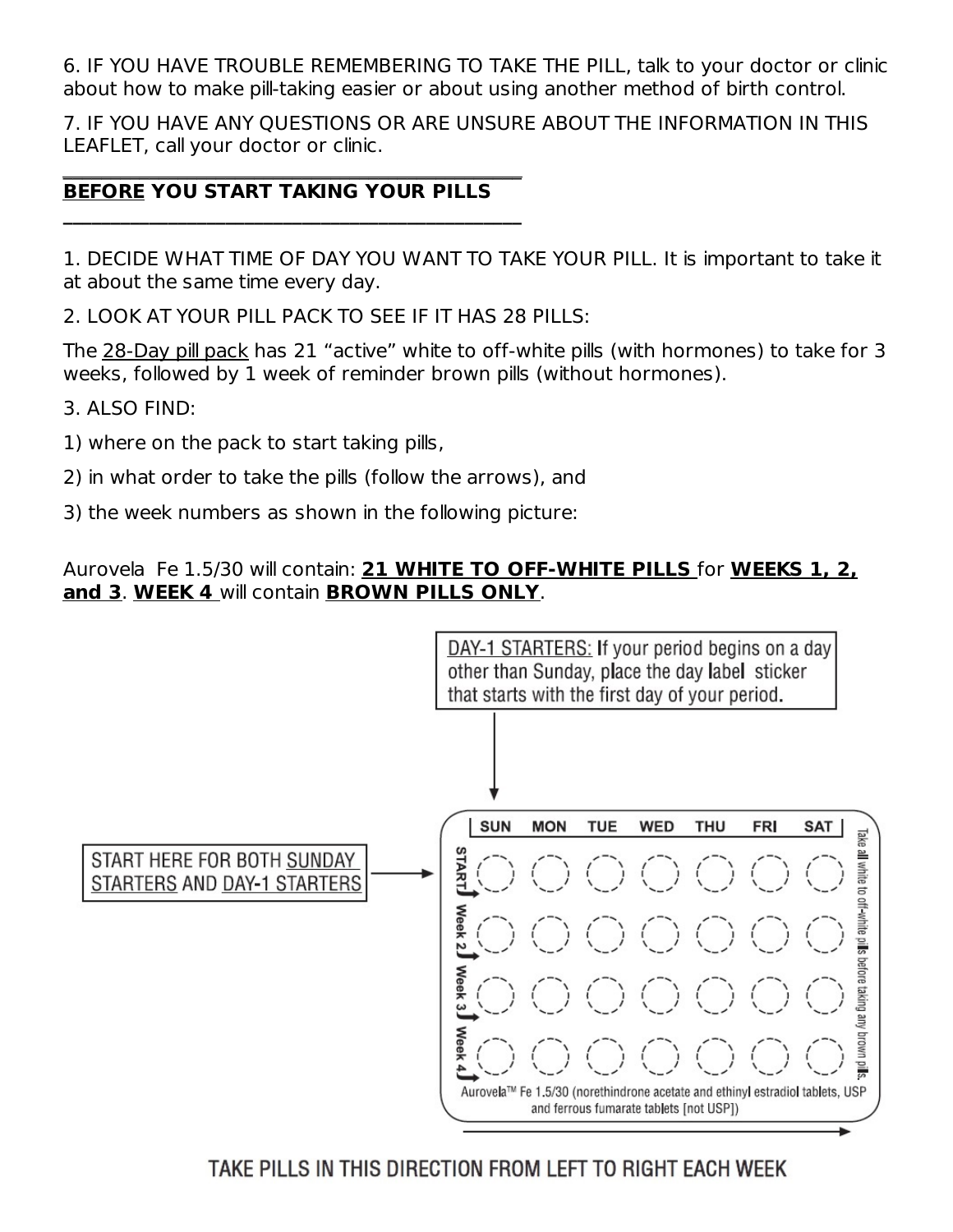4. BE SURE YOU HAVE READY AT ALL TIMES:

ANOTHER KIND OF BIRTH CONTROL (such as condoms or foam) to use as a back-up in case you miss pills.

An EXTRA, FULL PILL PACK.

#### **\_\_\_\_\_\_\_\_\_\_\_\_\_\_\_\_\_\_\_\_\_\_\_\_\_\_\_\_\_\_\_\_\_\_\_\_\_\_\_\_\_\_\_\_\_\_\_\_\_\_\_\_\_\_\_\_ WHEN TO START THE FIRST PACK OF PILLS**

**\_\_\_\_\_\_\_\_\_\_\_\_\_\_\_\_\_\_\_\_\_\_\_\_\_\_\_\_\_\_\_\_\_\_\_\_\_\_\_\_\_\_\_\_\_\_\_\_\_\_\_\_\_\_\_\_**

You have a choice of which day to start taking your first pack of pills. Decide with your doctor or clinic which is the best day for you. Pick a time of day which will be easy to remember.

## **DAY-1 START:**

1. Pick the day label sticker that starts with the first day of your period. (This is the day you start bleeding or spotting, even if it is almost midnight when the bleeding begins.)

2. Place this day label sticker on the blister pack over the area that has the days of the week (starting with Sunday) printed on the blister pack.

3. Take the first "active" white to off-white pill of the first pack during the first 24 hours of your period.

4. You will not need to use a back-up method of birth control, since you are starting the pill at the beginning of your period.

## **SUNDAY START:**

1. Take the first "active" white to off-white pill of the first pack on the Sunday after your period starts, even if you are still bleeding. If your period begins on Sunday, start the pack that same day.

2. Use another method of birth control as a back-up method if you have sex anytime from the Sunday you start your first pack until the next Sunday (7 days). Condoms or foam are good back-up methods of birth control.

#### **\_\_\_\_\_\_\_\_\_\_\_\_\_\_\_\_\_\_\_\_\_\_\_\_\_\_\_\_\_\_\_\_\_\_\_\_\_\_\_\_\_\_\_\_\_\_\_\_\_ WHAT TO DO DURING THE MONTH**

## **1. TAKE ONE PILL AT THE SAME TIME EVERY DAY UNTIL THE PACK IS EMPTY.**

Do not skip pills even if you are spotting or bleeding between monthly periods or feel sick to your stomach (nausea).

Do not skip pills even if you do not have sex very often.

**\_\_\_\_\_\_\_\_\_\_\_\_\_\_\_\_\_\_\_\_\_\_\_\_\_\_\_\_\_\_\_\_\_\_\_\_\_\_\_\_\_\_\_\_\_\_\_\_\_\_**

## **2. WHEN YOU FINISH A PACK OR SWITCH YOUR BRAND OF PILLS:**

Start the next pack on the day after your last "reminder" pill. Do not wait any days between packs.

#### **\_\_\_\_\_\_\_\_\_\_\_\_\_\_\_\_\_\_\_\_\_\_\_\_\_\_\_\_\_\_\_\_\_\_\_\_\_\_\_\_\_\_\_\_\_\_\_\_ WHAT TO DO IF YOU MISS PILLS**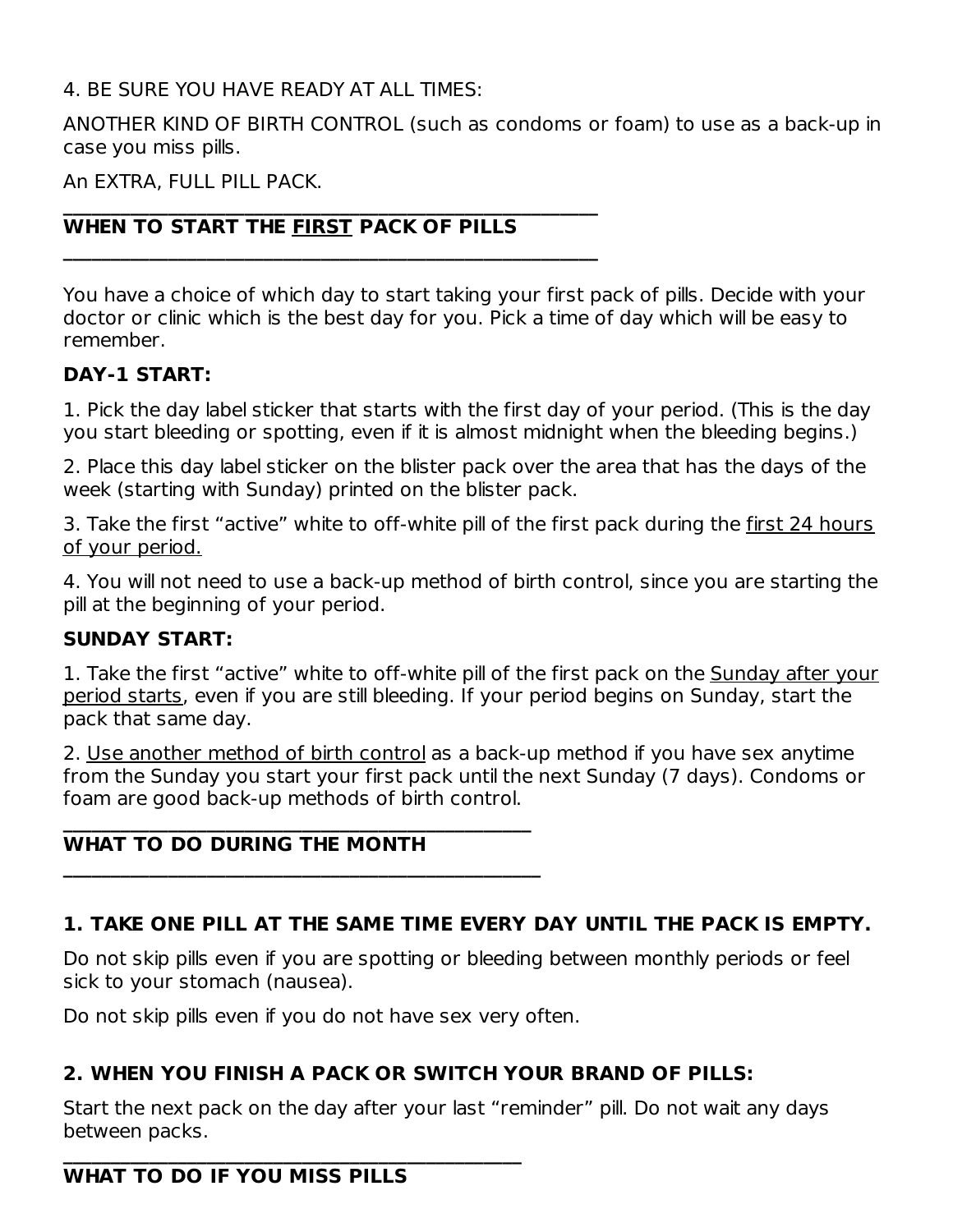If you **MISS 1** white to off-white "active" pill:

**\_\_\_\_\_\_\_\_\_\_\_\_\_\_\_\_\_\_\_\_\_\_\_\_\_\_\_\_\_\_\_\_\_\_\_\_\_\_\_\_\_\_\_\_\_\_\_\_**

1. Take it as soon as you remember. Take the next pill at your regular time. This means you may take 2 pills in 1 day.

2. You do not need to use a back-up birth control method if you have sex.

If you **MISS 2** white to off-white "active" pills in a row in **WEEK 1 OR WEEK 2** of your pack:

1. Take 2 pills on the day you remember and 2 pills the next day.

2. Then take 1 pill a day until you finish the pack.

3. You COULD GET PREGNANT if you have sex in the 7 days after you miss pills. You MUST use another birth control method (such as condoms or foam) as a back-up method of birth control until you have taken a white to off-white "active" pill every day for 7 days.

If you **MISS 2** white to off-white "active" pills in a row in **THE 3rd WEEK**:

# 1. **If you are a Day-1 Starter:**

THROW OUT the rest of the pill pack and start a new pack that same day.

# **If you are a Sunday Starter:**

Keep taking 1 pill every day until Sunday. On Sunday, THROW OUT the rest of the pack and start a new pack of pills that same day.

2. You may not have your period this month, but this is expected. However, if you miss your period 2 months in a row, call your doctor or clinic because you might be pregnant.

3. You COULD GET PREGNANT if you have sex in the 7 days after you miss pills. You MUST use another birth control method (such as condoms or foam) as a back-up method of birth control until you have taken a white to off-white "active" pill every day for 7 days.

If you **MISS 3 OR MORE** white to off-white "active" pills in a row (during the first 3 weeks):

# 1. **If you are a Day-1 Starter**

THROW OUT the rest of the pill pack and start a new pack that same day.

# **If you are a Sunday Starter**

Keep taking 1 pill every day until Sunday. On Sunday, THROW OUT the rest of the pack and start a new pack of pills that same day.

2. You may not have your period this month, but this is expected. However, if you miss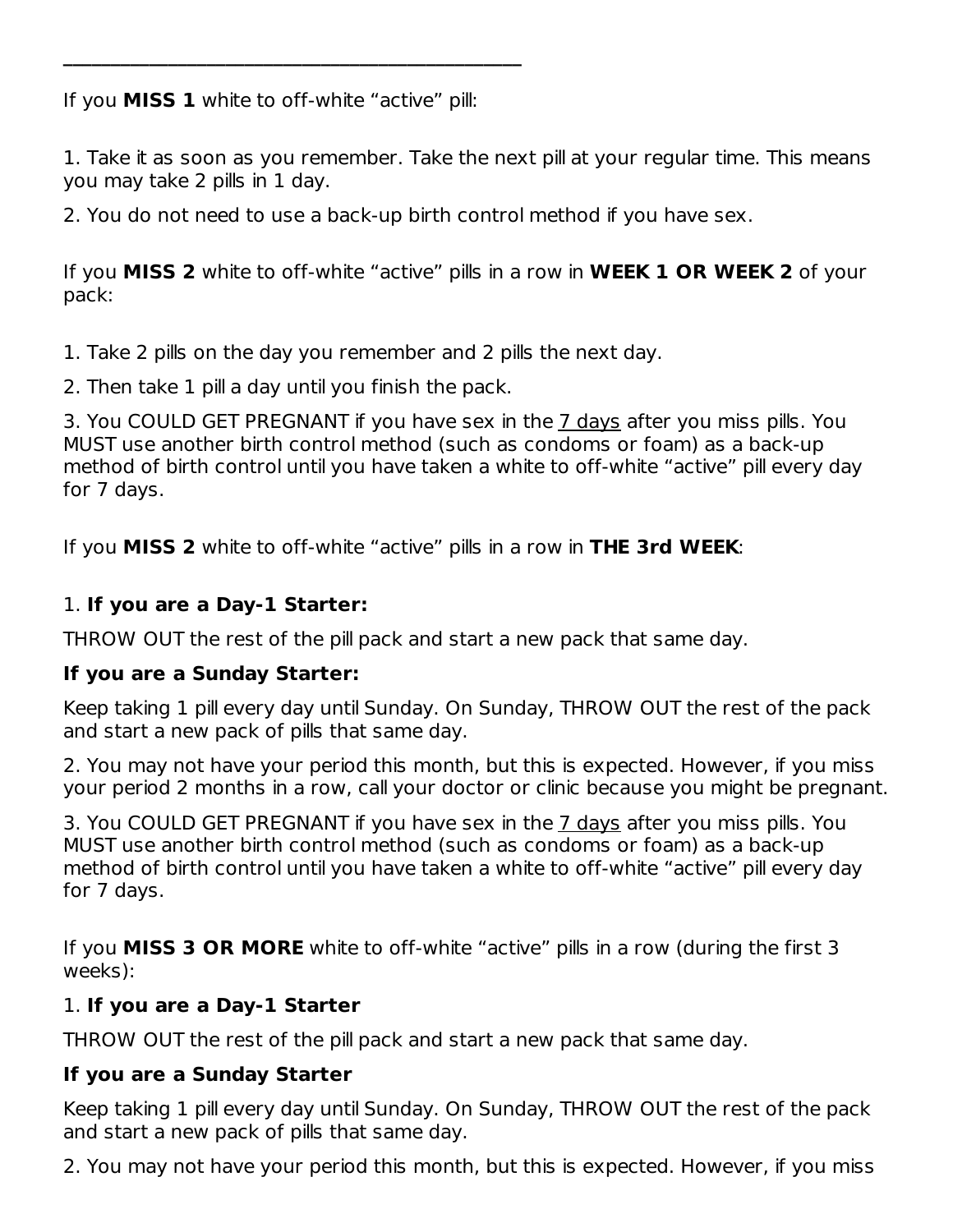your period 2 months in a row, call your doctor or clinic because you might be pregnant.

3. You COULD GET PREGNANT if you have sex in the 7 days after you miss pills. You MUST use another birth control method (such as condoms or foam) as a back-up method of birth control until you have taken a white to off-white "active" pill every day for 7 days.

#### **A REMINDER:**

IF YOU FORGET ANY OF THE 7 BROWN "REMINDER" PILLS IN WEEK 4: THROW AWAY THE PILLS YOU MISSED. KEEP TAKING 1 PILL EACH DAY UNTIL THE PACK IS EMPTY. YOU DO NOT NEED A BACK-UP METHOD.

#### **FINALLY, IF YOU ARE STILL NOT SURE WHAT TO DO ABOUT THE PILLS YOU HAVE MISSED:**

Use a BACK-UP METHOD anytime you have sex.

KEEP TAKING ONE WHITE TO OFF-WHITE "ACTIVE" PILL EACH DAY until you can reach your doctor or clinic.

Based on his or her assessment of your medical needs, your doctor or healthcare provider has prescribed this drug for you. Do not give this drug to anyone else.

#### **Keep this and all drugs out of the reach of children.**

**Store at** 20° to 25°C (68° to 77°F) [see USP Controlled Room Temperature].

#### **DETAILED PATIENT PACKAGE INSERT**

**Cigarette smoking increases the risk of serious cardiovascular side effects from oral contraceptive use. This risk increases with age and with heavy smoking (15 or more cigarettes per day) and is quite marked in women over 35 years of age. Women who use oral contraceptives are strongly advised not to smoke.**

**This product (like all oral contraceptives) is intended to prevent pregnancy. It does not protect against HIV infection (AIDS) and other sexually transmitted diseases.**

#### **What You Should Know About Oral Contraceptives**

Any woman who considers using oral contraceptives (the "birth control pill" or "the pill") should understand the benefits and risks of using this form of birth control. This leaflet will give you much of the information you will need to make this decision and will also help you determine if you are at risk of developing any of the serious side effects of the pill. It will tell you how to use the pill properly so that it will be as effective as possible. However, this leaflet is not a replacement for a careful discussion between you and your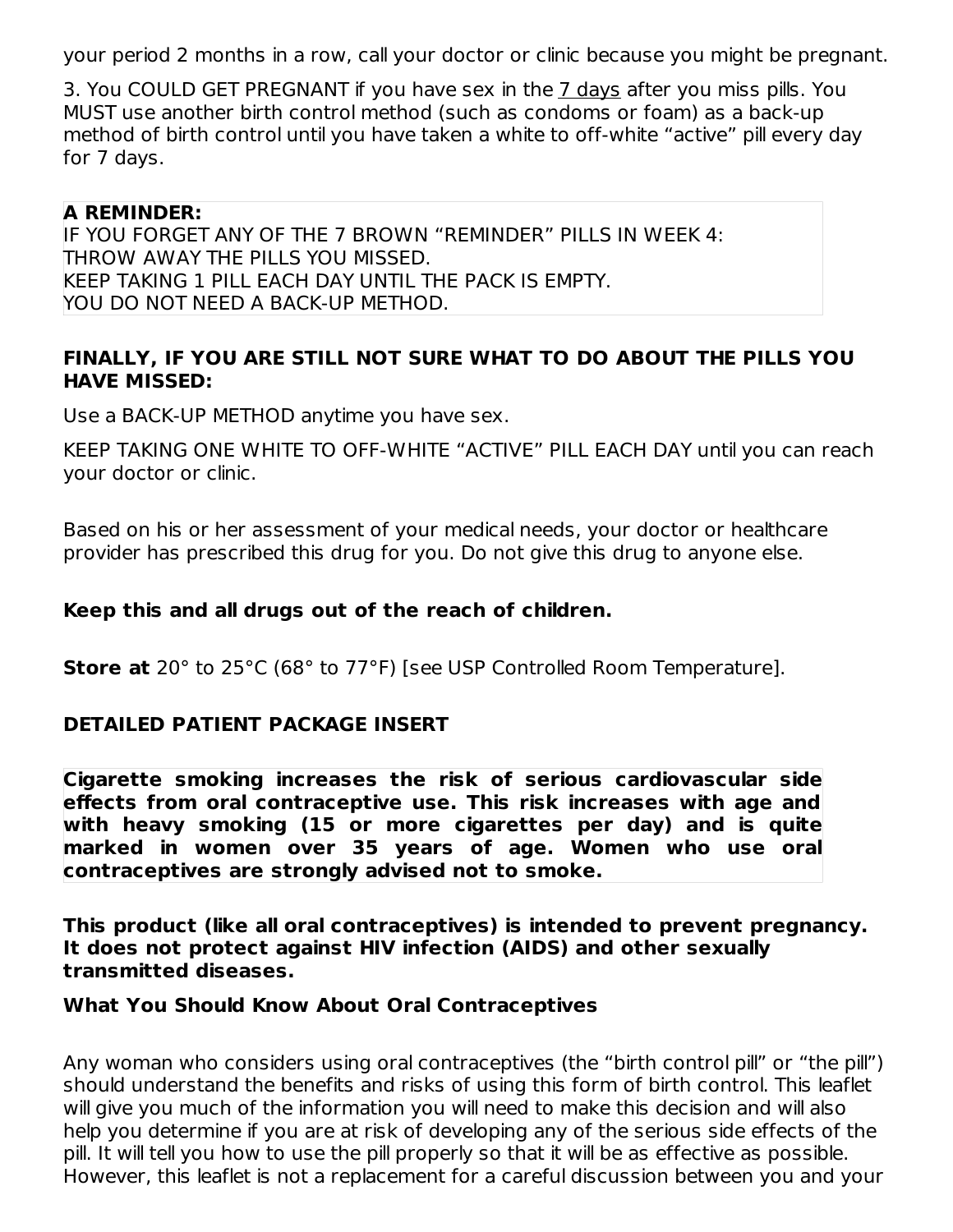healthcare provider. You should discuss the information provided in this leaflet with him or her, both when you first start taking the pill and during your revisits. You should also follow your healthcare provider's advice with regard to regular check-ups while you are on the pill.

#### **EFFECTIVENESS OF ORAL CONTRACEPTIVES**

Oral contraceptives or "birth control pills" or "the pill" are used to prevent pregnancy and are more effective than other non-surgical methods of birth control. When they are taken correctly, the chance of becoming pregnant is less than 1% (1 pregnancy per 100 women per year of use) when used perfectly, without missing any pills. Typical failure rates are actually 3% per year. The chance of becoming pregnant increases with each missed pill during a menstrual cycle.

In comparison, typical failure rates for other methods of birth control during the first year of use are as follows:

Implant: <1%

Injection: <1%

 $ID: <1$  to  $2%$ 

Diaphragm with spermicides: 20%

Spermicides alone: 26%

Vaginal Sponge: 20 to 40%

Female sterilization: <1%

Male sterilization: <1%

Cervical Cap: 20 to 40%

Condom alone (male): 14%

Condom alone (female): 21%

Periodic abstinence: 25%

Withdrawal: 19%

No method: 85%

#### **WHO SHOULD NOT TAKE ORAL CONTRACEPTIVES**

**Cigarette smoking increases the risk of serious cardiovascular side effects from oral contraceptive use. This risk increases with age and with heavy smoking (15 or more cigarettes per day) and is quite marked in women over 35 years of age. Women who use oral contraceptives are strongly advised not to smoke.**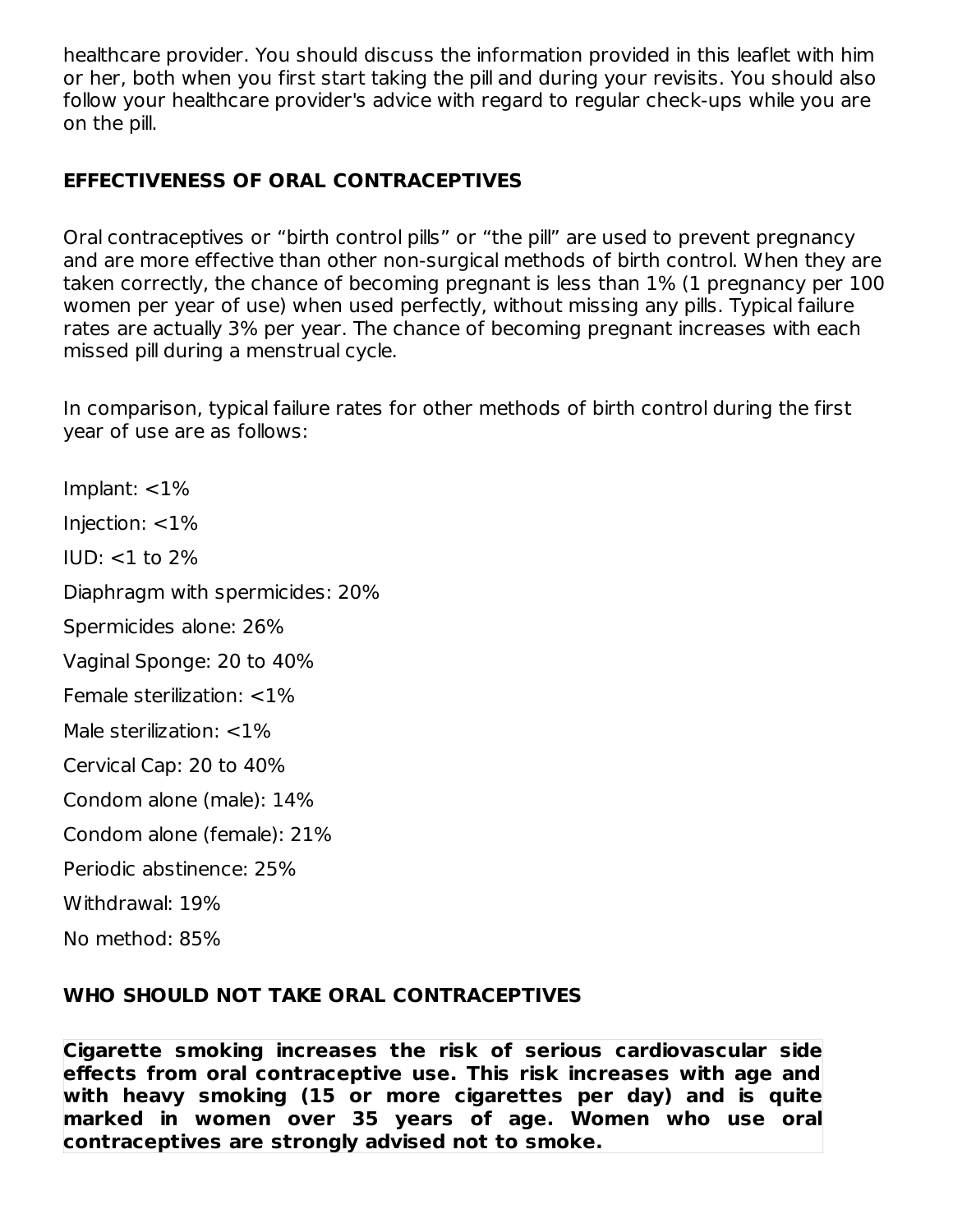**Some women should not use the pill. For example, you should not take the pill if you are pregnant or think you may be pregnant. You should also not use the pill if you have any of the following conditions:**

- A history of heart attack or stroke
- Blood clots in the legs (thrombophlebitis), lungs (pulmonary embolism), or eyes
- A history of blood clots in the deep veins of your legs
- Chest pain (angina pectoris)
- Known or suspected breast cancer or cancer of the lining of the uterus, cervix or vagina
- Unexplained vaginal bleeding (until a diagnosis is reached by your doctor)
- Yellowing of the whites of the eyes or of the skin (jaundice) during pregnancy or during previous use of the pill
- Liver tumor (benign or cancerous)
- Take any Hepatitis C drug combination containing ombitasvir/paritaprevir/ritonavir, with or without dasabuvir. This may increase levels of the liver enzyme "alanine aminotransferase" (ALT) in the blood.
- Known or suspected pregnancy

Tell your healthcare provider if you have ever had any of these conditions. Your healthcare provider can recommend a safer method of birth control.

# **OTHER CONSIDERATIONS BEFORE TAKING ORAL CONTRACEPTIVES**

Tell your healthcare provider if you have:

- Breast nodules, fibrocystic disease of the breast, an abnormal breast x-ray or mammogram
- Diabetes
- Elevated cholesterol or triglycerides
- High blood pressure
- Migraine or other headaches or epilepsy
- Mental depression
- Gallbladder, heart, or kidney disease
- History of scanty or irregular menstrual periods

Women with any of these conditions should be checked often by their healthcare provider if they choose to use oral contraceptives.

Also, be sure to inform your doctor or healthcare provider if you smoke or are on any medications.

# **RISKS OF TAKING ORAL CONTRACEPTIVES**

## **1. Risk of Developing Blood Clots**

Blood clots and blockage of blood vessels are the most serious side effects of taking oral contraceptives; in particular, a clot in the legs can cause thrombophlebitis, and a clot that travels to the lungs can cause a sudden blocking of the vessel carrying blood to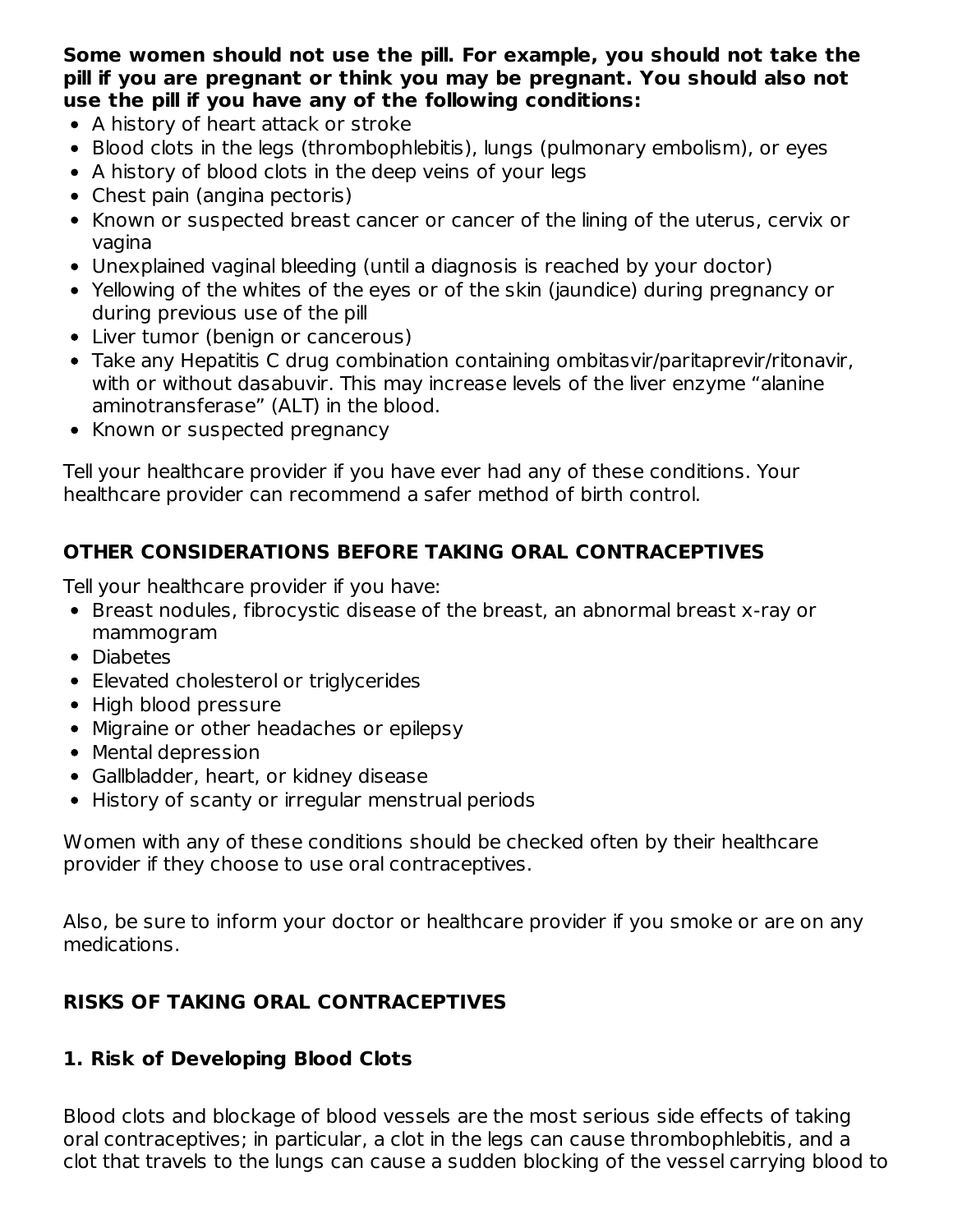the lungs. Rarely, clots occur in the blood vessels of the eye and may cause blindness, double vision, or impaired vision.

If you take oral contraceptives and need elective surgery, need to stay in bed for a prolonged illness, or have recently delivered a baby, you may be at risk of developing blood clots. You should consult your doctor about stopping oral contraceptives three to four weeks before surgery and not taking oral contraceptives for two weeks after surgery or during bed rest. You should also not take oral contraceptives soon after delivery of a baby. It is advisable to wait for at least four weeks after delivery if you are not breastfeeding. If you are breastfeeding, you should wait until you have weaned your child before using the pill. (See also the section on **Breastfeeding** in **GENERAL PRECAUTIONS**.)

#### **2. Heart Attacks and Strokes**

Oral contraceptives may increase the tendency to develop strokes (stoppage or rupture of blood vessels in the brain) and angina pectoris and heart attacks (blockage of blood vessels in the heart). Any of these conditions can cause death or disability.

Smoking greatly increases the possibility of suffering heart attacks and strokes. Furthermore, smoking and the use of oral contraceptives greatly increase the chances of developing and dying of heart disease.

#### **3. Gallbladder Disease**

Oral contraceptive users probably have a greater risk than nonusers of having gallbladder disease, although this risk may be related to pills containing high doses of estrogens.

#### **4. Liver Tumors**

In rare cases, oral contraceptives can cause benign but dangerous liver tumors. These benign liver tumors can rupture and cause fatal internal bleeding. In addition, a possible but not definite association has been found with the pill and liver cancers in two studies, in which a few women who developed these very rare cancers were found to have used oral contraceptives for long periods. However, liver cancers are extremely rare. The chance of developing liver cancer from using the pill is thus even rarer.

#### **5. Risk of Cancer**

It is not known if hormonal birth control pills cause breast cancer. Some studies, but not all, suggest that there could be a slight increase in the risk of breast cancer among current users with longer duration of use.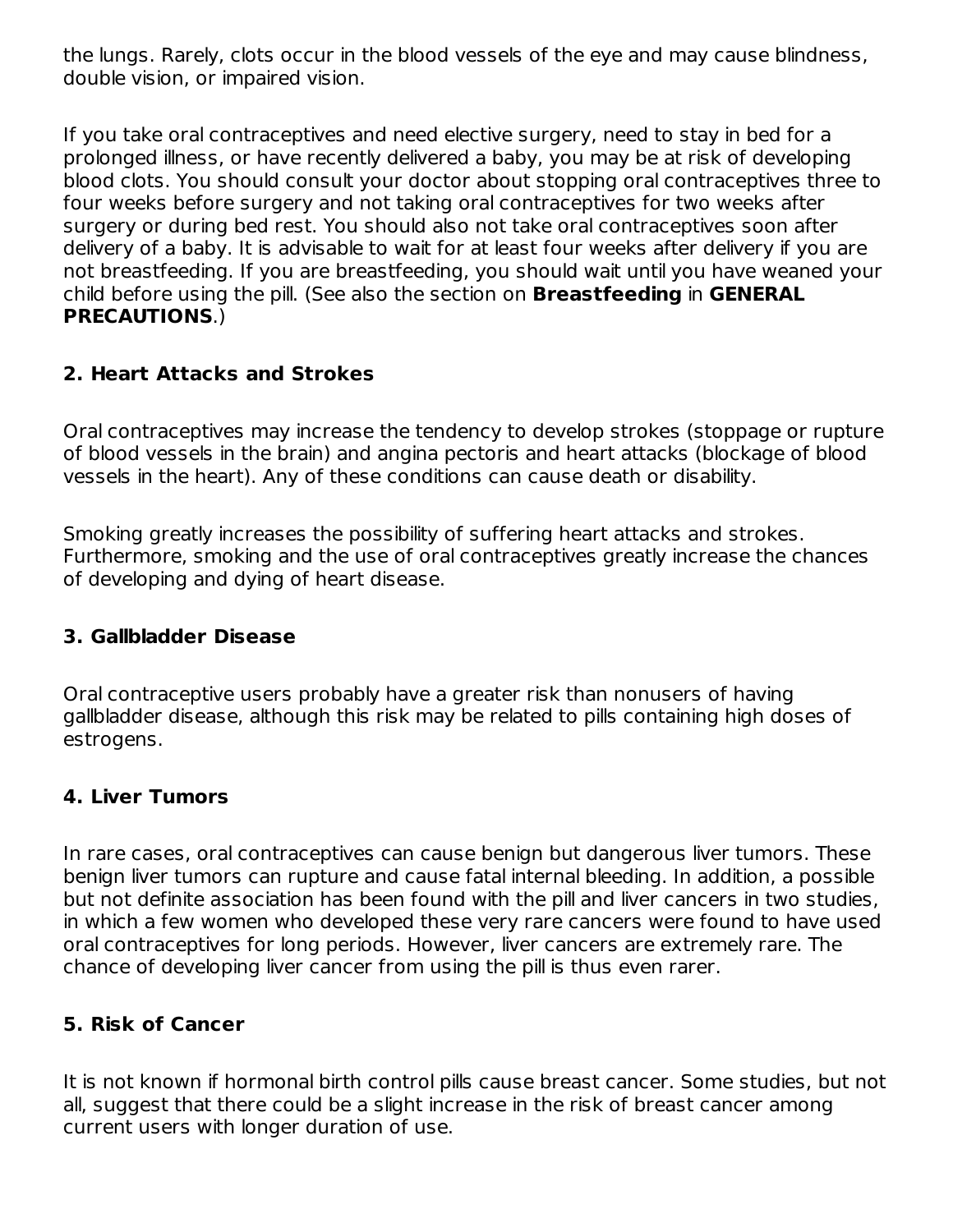If you have breast cancer now, or have had it in the past, do not use hormonal birth control because some breast cancers are sensitive to hormones.

Some studies have found an increase in the incidence of cancer of the cervix in women who use oral contraceptives. However, this finding may be related to factors other than the use of oral contraceptives.

#### **ESTIMATED RISK OF DEATH FROM A BIRTH CONTROL METHOD OR PREGNANCY**

All methods of birth control and pregnancy are associated with a risk of developing certain diseases which may lead to disability or death. An estimate of the number of deaths associated with different methods of birth control and pregnancy has been calculated and is shown in the following table.

ANNUAL NUMBER OF BIRTH-RELATED OR METHOD-RELATED DEATHS ASSOCIATED WITH CONTROL OF FERTILITY PER 100,000 NONSTERILE WOMEN BY FERTILITY CONTROL METHOD ACCORDING TO AGE

| <b>Method of control and</b>     | $15$ to | $20$ to | 25 to | 30 to | 35 to<br>39 | 40 to 44 |
|----------------------------------|---------|---------|-------|-------|-------------|----------|
| outcome                          | 19      | 24      | 29    | 34    |             |          |
| No fertility control methods*    |         | 7.4     | 9.1   | 14.8  | 25.7        | 28.2     |
| Oral contraceptives non-smoker** | 0.3     | 0.5     | 0.9   | 1.9   | 13.8        | 31.6     |
| Oral contraceptives smoker**     | 2.2     | 3.4     | 6.6   | 13.5  | 51.1        | 117.2    |
| IUD <sup>**</sup>                | 0.8     | 0.8     | 1     |       | 1.4         | 1.4      |
| Condom <sup>*</sup>              | 1.1     | 1.6     | 0.7   | 0.2   | 0.3         | 0.4      |
| Diaphragm/spermicide*            | 1.9     | 1.2     | 1.2   | 1.3   | 2.2         | 2.8      |
| Periodic abstinence*             | 2.5     | 1.6     | 1.6   | 1.7   | 2.9         | 3.6      |

\* Deaths are birth related.

\*\* Deaths are method related.

In the above table, the risk of death from any birth control method is less than the risk of childbirth, except for oral contraceptive users over the age of 35 who smoke and pill users over the age of 40 even if they do not smoke. It can be seen in the table that for women aged 15 to 39, the risk of death was highest with pregnancy (7 to 26 deaths per 100,000 women, depending on age). Among pill users who do not smoke, the risk of death was always lower than that associated with pregnancy for any age group, although over the age of 40, the risk increases to 32 deaths per 100,000 women, compared to 28 associated with pregnancy at that age. However, for pill users who smoke and are over the age of 35, the estimated number of deaths exceeds those for other methods of birth control. If a woman is over the age of 40 and smokes, her estimated risk of death is four times higher (117/100,000 women) than the estimated risk associated with pregnancy (28/100,000 women) in that age group.

The suggestion that women over 40 who don't smoke should not take oral contraceptives is based on information from older higher dose pills and on less selective use of pills than is practiced today. An Advisory Committee of the FDA discussed this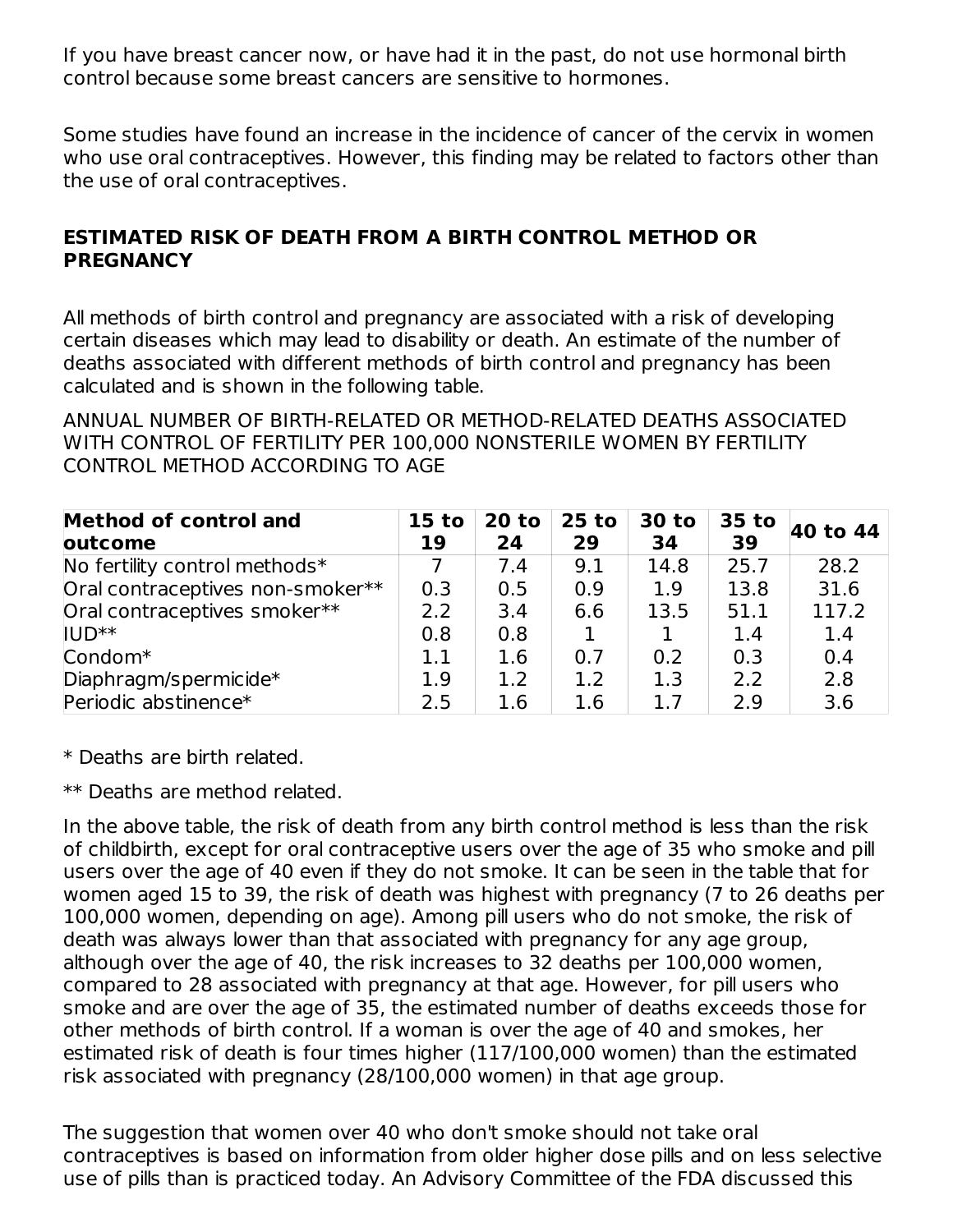use of pills than is probably than is probably than is probably committee of the  $\mathcal{L}$ issue in 1989 and recommended that the benefits of oral contraceptive use by healthy, non-smoking women over 40 years of age may outweigh the possible risks. However, all women, especially older women, are cautioned to use the lowest dose pill that is effective.

## **WARNING SIGNALS**

If any of these adverse effects occur while you are taking oral contraceptives, call your doctor immediately:

- Sharp chest pain, coughing of blood, or sudden shortness of breath (indicating a possible clot in the lung)
- $\bullet$  Pain in the calf (indicating a possible clot in the leg)
- Crushing chest pain or heaviness in the chest (indicating a possible heart attack)
- Sudden severe headache or vomiting, dizziness or fainting, disturbances of vision or speech, weakness, or numbness in an arm or leg (indicating a possible stroke)
- Sudden partial or complete loss of vision (indicating a possible clot in the eye)
- Breast lumps (indicating possible breast cancer or fibrocystic disease of the breast; ask your doctor or healthcare provider to show you how to examine your breasts)
- Severe pain or tenderness in the stomach area (indicating a possibly ruptured liver tumor)
- Difficulty in sleeping, weakness, lack of energy, fatigue, or change in mood (possibly indicating severe depression)
- Jaundice or a yellowing of the skin or eyeballs, accompanied frequently by fever, fatigue, loss of appetite, dark colored urine, or light colored bowel movements (indicating possible liver problems)

# **SIDE EFFECTS OF ORAL CONTRACEPTIVES**

## **1. Vaginal Bleeding**

Irregular vaginal bleeding or spotting may occur while you are taking the pills. Irregular bleeding may vary from slight staining between menstrual periods to breakthrough bleeding which is a flow much like a regular period. Irregular bleeding occurs most often during the first few months of oral contraceptive use, but may also occur after you have been taking the pill for some time. Such bleeding may be temporary and usually does not indicate serious problems. It is important to continue taking your pills on schedule. If the bleeding occurs in more than one cycle or lasts for more than a few days, talk to your doctor or healthcare provider.

# **2. Contact Lenses**

If you wear contact lenses and notice a change in vision or an inability to wear your lenses, contact your doctor or healthcare provider.

## **3. Fluid Retention**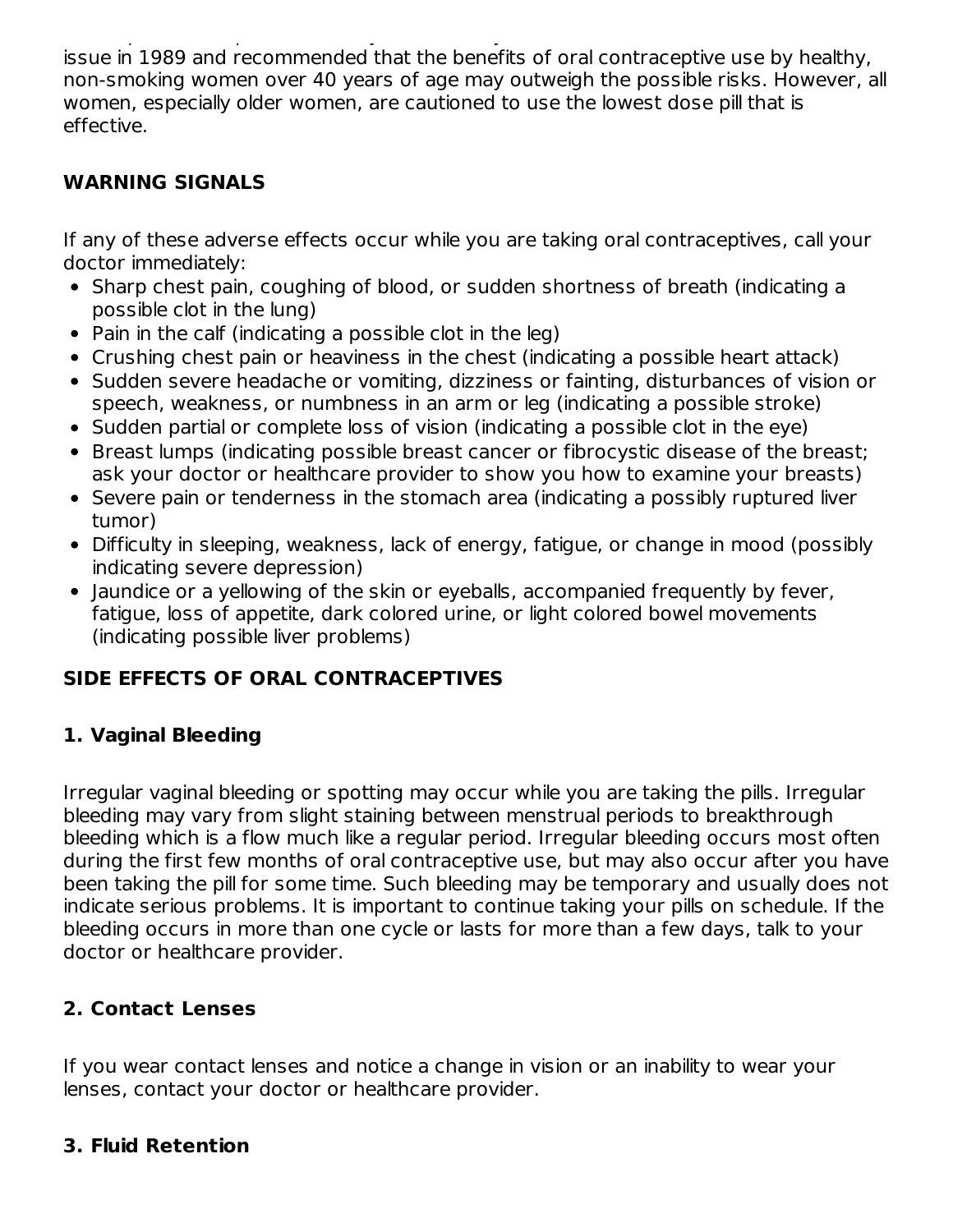Oral contraceptives may cause edema (fluid retention) with swelling of the fingers or ankles and may raise your blood pressure. If you experience fluid retention, contact your doctor or healthcare provider.

## **4. Melasma**

A spotty darkening of the skin is possible, particularly of the face.

## **5. Other Side Effects**

Other side effects may include change in appetite, headache, nervousness, depression, dizziness, loss of scalp hair, rash, and vaginal infections.

If any of these side effects bother you, call your doctor or healthcare provider.

## **GENERAL PRECAUTIONS**

### **1. Missed Periods and Use of Oral Contraceptives Before or During Early Pregnancy**

There may be times when you may not menstruate regularly after you have completed taking a cycle of pills. If you have taken your pills regularly and miss one menstrual period, continue taking your pills for the next cycle but be sure to inform your healthcare provider before doing so. If you have not taken the pills daily as instructed and missed a menstrual period, or if you missed two consecutive menstrual periods, you may be pregnant. Check with your healthcare provider immediately to determine whether you are pregnant. Do not continue to take oral contraceptives until you are sure you are not pregnant, but continue to use another method of contraception.

There is no conclusive evidence that oral contraceptive use is associated with an increase in birth defects, when taken inadvertently during early pregnancy. Previously, a few studies had reported that oral contraceptives might be associated with birth defects, but these studies have not been confirmed. Nevertheless, oral contraceptives or any other drugs should not be used during pregnancy unless clearly necessary and prescribed by your doctor. You should check with your doctor about risks to your unborn child of any medication taken during pregnancy.

## **2. While Breastfeeding**

If you are breastfeeding, consult your doctor before starting oral contraceptives. Some of the drug will be passed on to the child in the milk. A few adverse effects on the child have been reported, including yellowing of the skin (jaundice) and breast enlargement. In addition, oral contraceptives may decrease the amount and quality of your milk. If possible, do not use oral contraceptives while breastfeeding. You should use another method of contraception since breastfeeding provides only partial protection from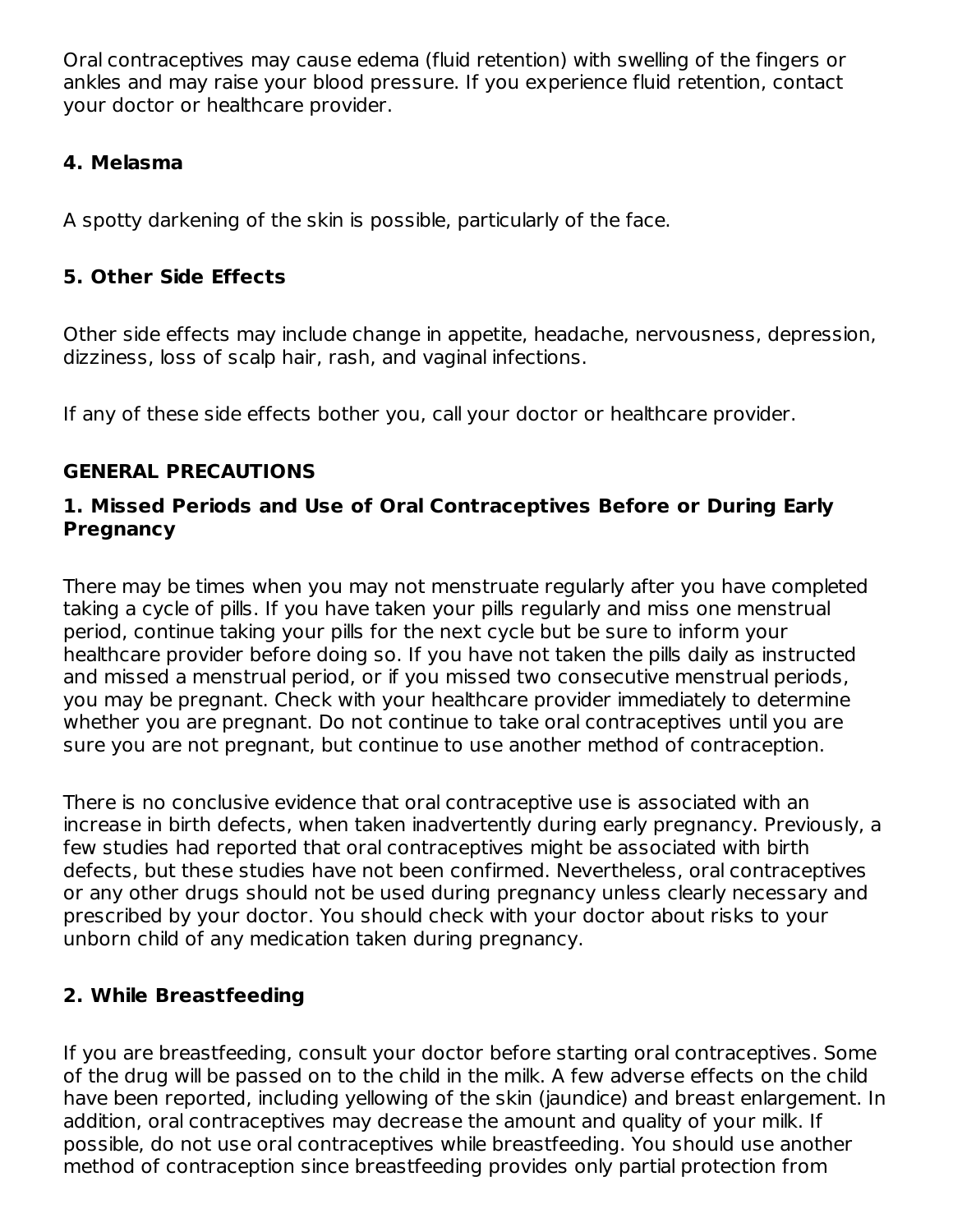becoming pregnant and this partial protection decreases significantly as you breastfeed for longer periods of time. You should consider starting oral contraceptives only after you have weaned your child completely.

## **3. Laboratory Tests**

If you are scheduled for any laboratory tests, tell your doctor you are taking birth control pills. Certain blood tests may be affected by birth control pills.

## **4. Drug Interactions**

Certain drugs may interact with birth control pills to make them less effective in preventing pregnancy or cause an increase in breakthrough bleeding. Such drugs include rifampin; drugs used for epilepsy such as barbiturates (for example, phenobarbital), carbamazepine, and phenytoin (Dilantin $^\circledR$  is one brand of this drug); troglitazone; phenylbutazone; and possibly certain antibiotics. You may need to use additional contraception when you take drugs which can make oral contraceptives less effective.

Birth control pills interact with certain drugs. These drugs include acetaminophen, clofibric acid, cyclosporine, morphine, prednisolone, salicylic acid, temazepam, and theophylline. You should tell your doctor if you are taking any of these medications.

**5. This product (like all oral contraceptives) is intended to prevent pregnancy. It does not protect against transmission of HIV (AIDS) and other sexually transmitted diseases such as Chlamydia, genital herpes, genital warts, gonorrhea, hepatitis B, and syphilis.**

#### **INSTRUCTIONS TO PATIENT**

#### **Blister Pack**

The Aurovela Fe 1.5/30 blister pack has been designed to make oral contraceptive dosing as easy and as convenient as possible. The tablets are arranged in four rows of seven tablets each, with the days of the week appearing above the first row of tablets.

Each **white to off-white** tablet contains 1.5 mg norethindrone acetate and 30 mcg ethinyl estradiol.

Each **brown** tablet contains 75 mg ferrous fumarate and is intended to help you remember to take the tablets correctly. These brown tablets are not intended to have any health benefit.

## **DIRECTIONS**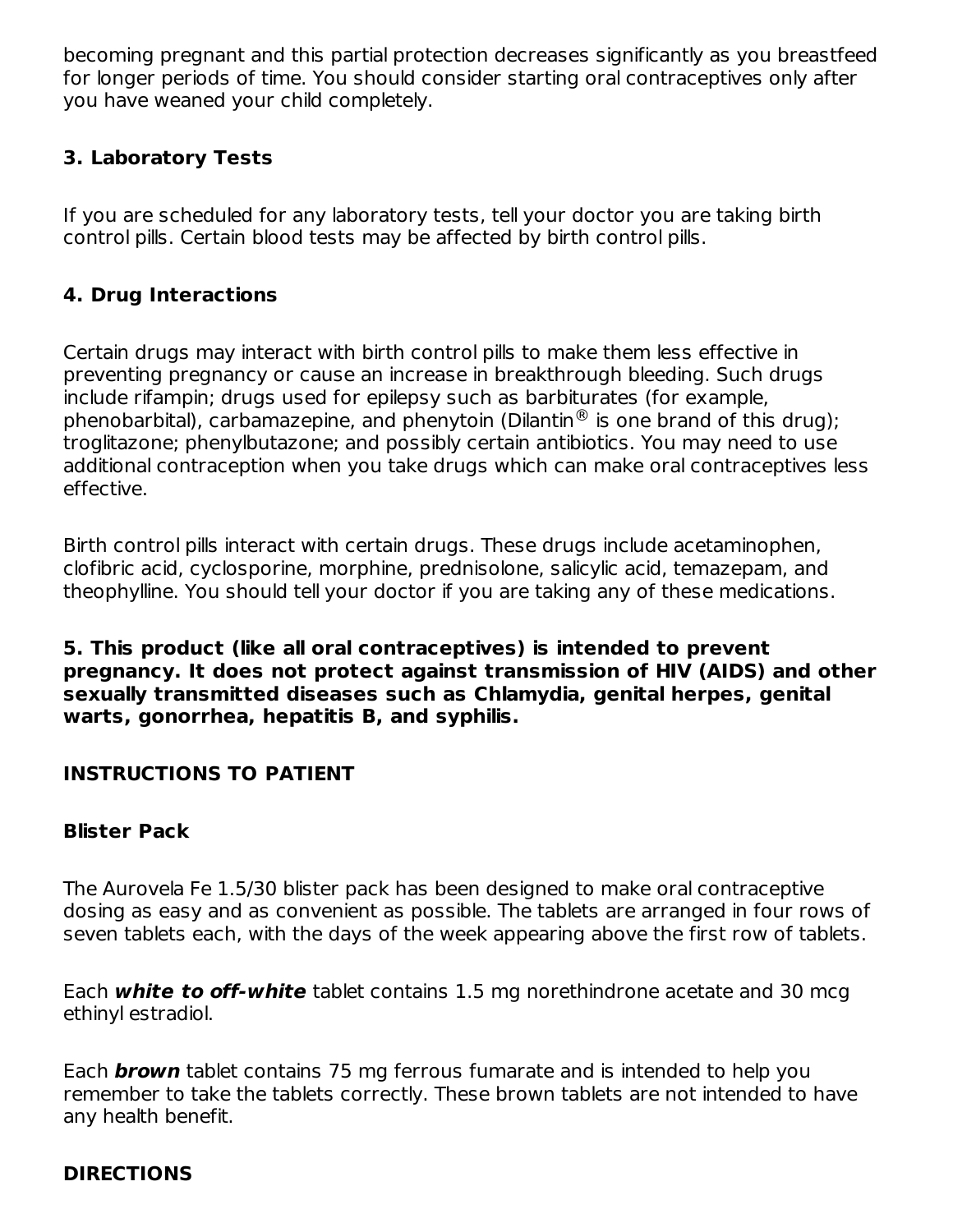To remove a tablet, press down on it with your thumb or finger. The tablet will drop through the back of the blister pack. Do not press with your thumbnail, fingernail, or any other sharp object.

#### **HOW TO TAKE THE PILL**

#### **IMPORTANT POINTS TO REMEMBER**

**\_\_\_\_\_\_\_\_\_\_\_\_\_\_\_\_\_\_\_\_\_\_\_\_\_\_\_\_\_\_\_\_\_\_\_\_\_\_\_\_\_\_\_\_\_\_\_\_\_\_\_\_\_\_\_\_\_**

**\_\_\_\_\_\_\_\_\_\_\_\_\_\_\_\_\_\_\_\_\_\_\_\_\_\_\_\_\_\_\_\_\_\_\_\_\_\_\_\_\_\_\_\_\_\_\_\_\_\_\_\_\_\_\_\_\_**

BEFORE YOU START TAKING YOUR PILLS:

1. BE SURE TO READ THESE DIRECTIONS:

Before you start taking your pills.

Anytime you are not sure what to do.

2. THE RIGHT WAY TO TAKE THE PILL IS TO TAKE ONE PILL EVERY DAY AT THE SAME TIME. If you miss pills you could get pregnant. This includes starting the pack late. The more pills you miss, the more likely you are to get pregnant.

3. MANY WOMEN HAVE SPOTTING OR LIGHT BLEEDING, OR MAY FEEL SICK TO THEIR STOMACH DURING THE FIRST 1 TO 3 PACKS OF PILLS. If you do have spotting or light bleeding or feel sick to your stomach, do not stop taking the pill. The problem will usually go away. If it doesn't go away, check with your doctor or clinic.

4. MISSING PILLS CAN ALSO CAUSE SPOTTING OR LIGHT BLEEDING, even when you make up these missed pills. On the days you take 2 pills to make up for missed pills, you could also feel a little sick to your stomach.

5. IF YOU HAVE VOMITING OR DIARRHEA, for any reason, or IF YOU TAKE SOME MEDICINES, including some antibiotics, your birth control pills may not work as well. Use a back-up birth control method (such as condoms or foam) until you check with your doctor or clinic.

6. IF YOU HAVE TROUBLE REMEMBERING TO TAKE THE PILL, talk to your doctor or clinic about how to make pill-taking easier or about using another method of birth control.

7. IF YOU HAVE ANY QUESTIONS OR ARE UNSURE ABOUT THE INFORMATION IN THIS LEAFLET, call your doctor or clinic.

#### **BEFORE YOU START TAKING YOUR PILLS**

1. DECIDE WHAT TIME OF DAY YOU WANT TO TAKE YOUR PILL. It is important to take it at about the same time every day.

2. LOOK AT YOUR PILL PACK TO SEE IF IT HAS 28 PILLS:

 $\overline{\phantom{a}}$  , and the contract of the contract of the contract of the contract of the contract of the contract of the contract of the contract of the contract of the contract of the contract of the contract of the contrac

**\_\_\_\_\_\_\_\_\_\_\_\_\_\_\_\_\_\_\_\_\_\_\_\_\_\_\_\_\_\_\_\_\_\_\_\_\_\_\_\_\_\_\_\_\_\_\_\_\_\_\_\_\_\_\_\_\_\_\_\_**

The 28-Day pill pack has 21 "active" white to off-white pills (with hormones) to take for 3 weeks, followed by 1 week of reminder brown pills (without hormones).

3. ALSO FIND: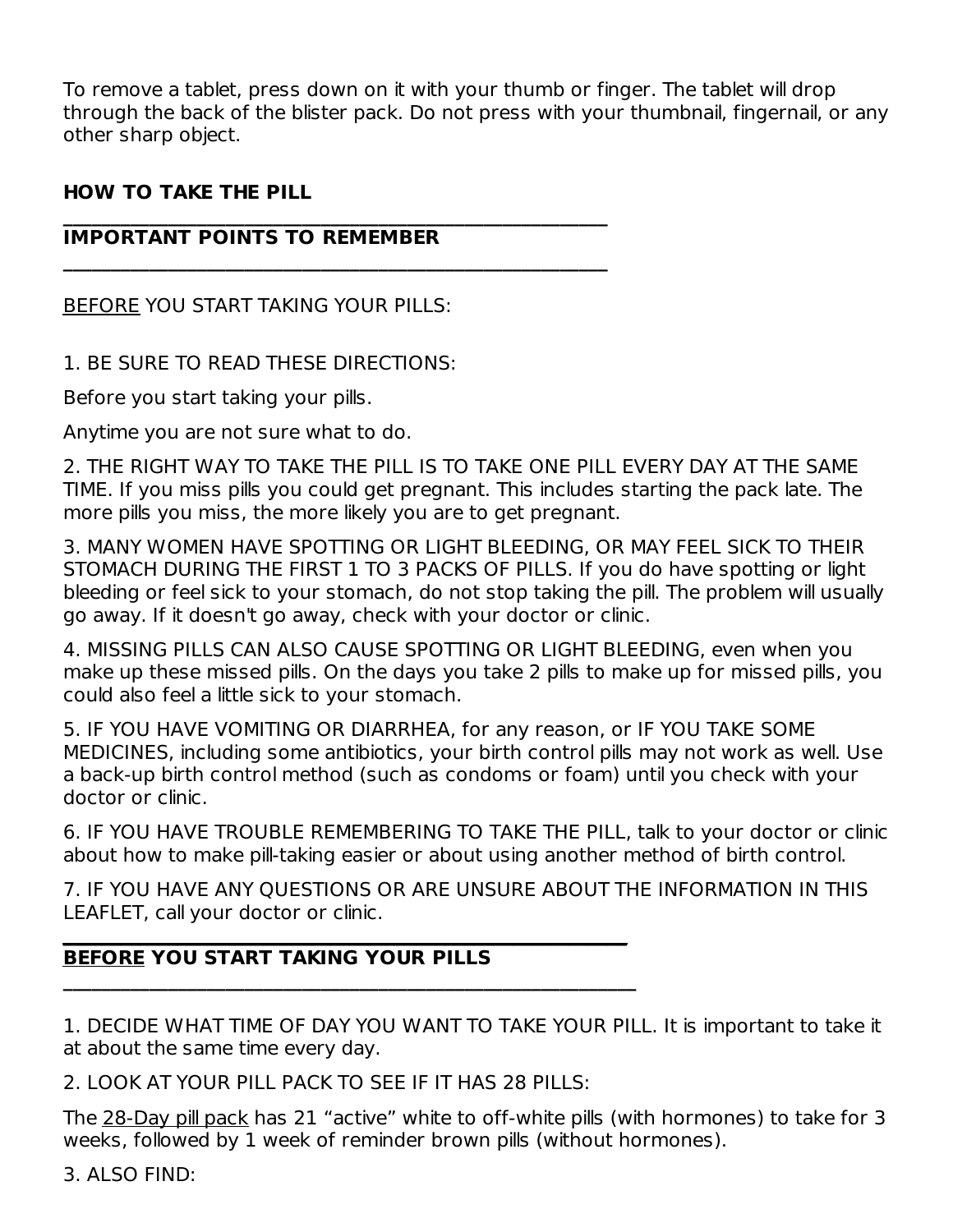1) where on the pack to start taking pills,

- 2) in what order to take the pills (follow the arrows), and
- 3) the week numbers as shown in the following picture:

#### Aurovela Fe 1.5/30 will contain: **21 WHITE TO OFF-WHITE PILLS** for **WEEKS 1, 2, and 3**. **WEEK 4** will contain **BROWN PILLS ONLY**.



TAKE PILLS IN THIS DIRECTION FROM LEFT TO RIGHT EACH WEEK

# 4. BE SURE YOU HAVE READY AT ALL TIMES:

ANOTHER KIND OF BIRTH CONTROL (such as condoms or foam) to use as a back-up in case you miss pills.

An EXTRA, FULL PILL PACK.

#### \_\_\_\_\_\_\_\_\_\_\_\_\_\_\_\_\_\_\_\_\_\_\_\_\_\_\_\_\_\_\_\_\_\_\_\_\_\_\_\_\_\_\_\_\_\_\_\_\_\_\_\_\_\_\_\_\_\_\_ **WHEN TO START THE FIRST PACK OF PILLS**

**\_\_\_\_\_\_\_\_\_\_\_\_\_\_\_\_\_\_\_\_\_\_\_\_\_\_\_\_\_\_\_\_\_\_\_\_\_\_\_\_\_\_\_\_\_\_\_\_\_\_\_\_\_\_\_\_\_\_\_\_**

You have a choice of which day to start taking your first pack of pills. Decide with your doctor or clinic which is the best day for you. Pick a time of day which will be easy to remember.

# **DAY-1 START:**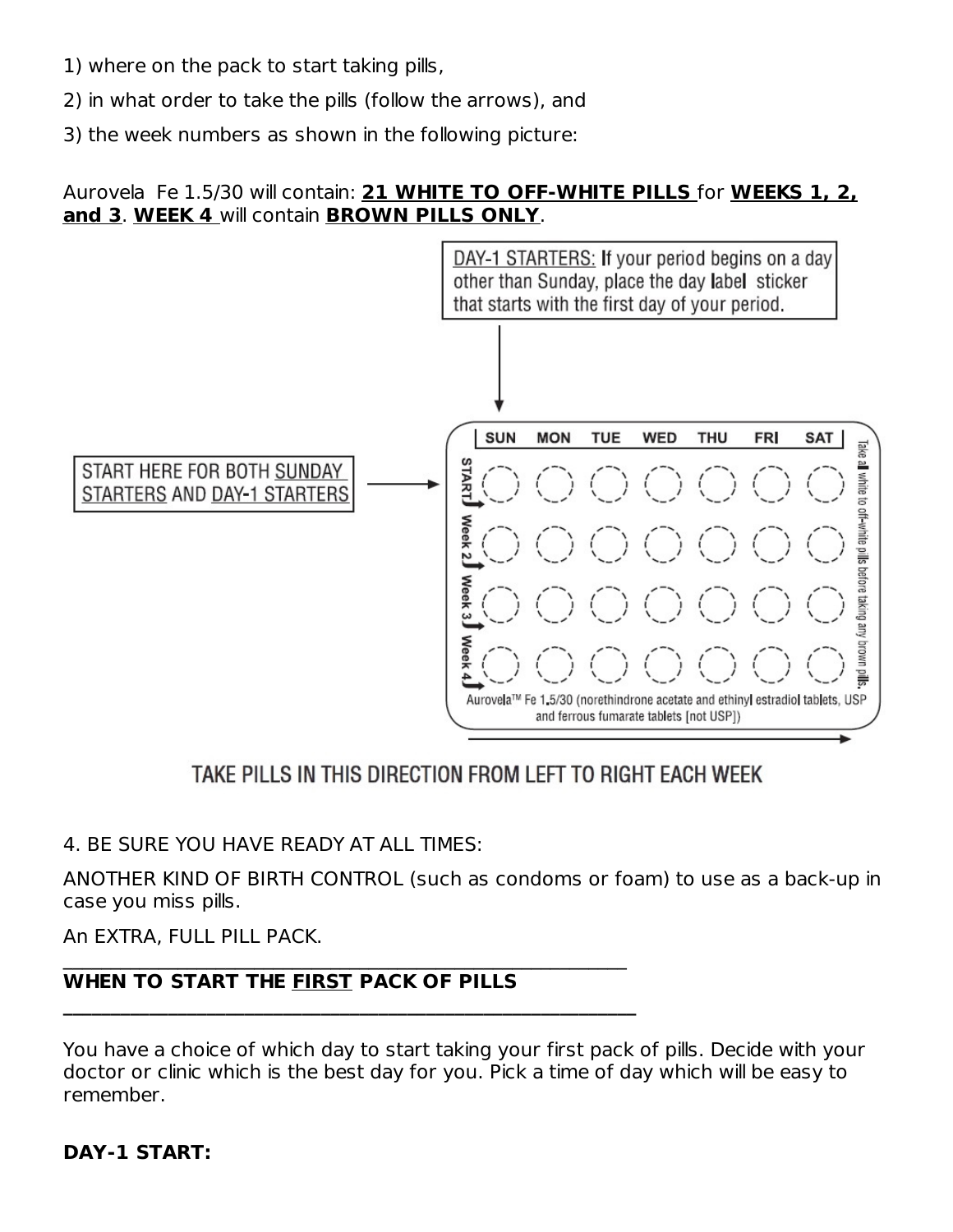1. Pick the day label sticker that starts with the first day of your period. (This is the day you start bleeding or spotting, even if it is almost midnight when the bleeding begins.)

2. Place this day label sticker on the blister pack over the area that has the days of the week (starting with Sunday) printed on the blister pack.

3. Take the first "active" white to off-white pill of the first pack during the first 24 hours of your period.

4. You will not need to use a back-up method of birth control, since you are starting the pill at the beginning of your period.

### **SUNDAY START:**

1. Take the first "active" white to off-white pill of the first pack on the Sunday after your period starts, even if you are still bleeding. If your period begins on Sunday, start the pack that same day.

2. Use another method of birth control as a back-up method if you have sex anytime from the Sunday you start your first pack until the next Sunday (7 days). Condoms or foam are good back-up methods of birth control.

#### $\mathcal{L}_\text{max}$  , and the contract of the contract of the contract of the contract of the contract of the contract of the contract of the contract of the contract of the contract of the contract of the contract of the contr **WHAT TO DO DURING THE MONTH**

## **1. TAKE ONE PILL AT THE SAME TIME EVERY DAY UNTIL THE PACK IS EMPTY.**

Do not skip pills even if you are spotting or bleeding between monthly periods or feel sick to your stomach (nausea).

Do not skip pills even if you do not have sex very often.

 $\mathcal{L}_\text{max}$  , and the contract of the contract of the contract of the contract of the contract of the contract of the contract of the contract of the contract of the contract of the contract of the contract of the contr

## **2. WHEN YOU FINISH A PACK OR SWITCH YOUR BRAND OF PILLS:**

Start the next pack on the day after your last "reminder" pill. Do not wait any days between packs.

#### **WHAT TO DO IF YOU MISS PILLS**

If you **MISS 1** white to off-white "active" pill:

 $\mathcal{L}_\text{max}$  , and the contract of the contract of the contract of the contract of the contract of the contract of the contract of the contract of the contract of the contract of the contract of the contract of the contr

**\_\_\_\_\_\_\_\_\_\_\_\_\_\_\_\_\_\_\_\_\_\_\_\_\_\_\_\_\_\_\_\_\_\_\_\_\_\_\_\_\_\_\_\_\_\_\_\_**

1. Take it as soon as you remember. Take the next pill at your regular time. This means you may take 2 pills in 1 day.

2. You do not need to use a back-up birth control method if you have sex.

If you **MISS 2** white to off-white "active" pills in a row in **WEEK 1 OR WEEK 2** of your pack:

1. Take 2 pills on the day you remember and 2 pills the next day.

2. Then take 1 pill a day until you finish the pack.

3. You COULD GET PREGNANT if you have sex in the 7 days after you miss pills. You MUST use another birth control method (such as condoms or foam) as a back-up method of birth control until you have taken a white to off-white "active" pill every day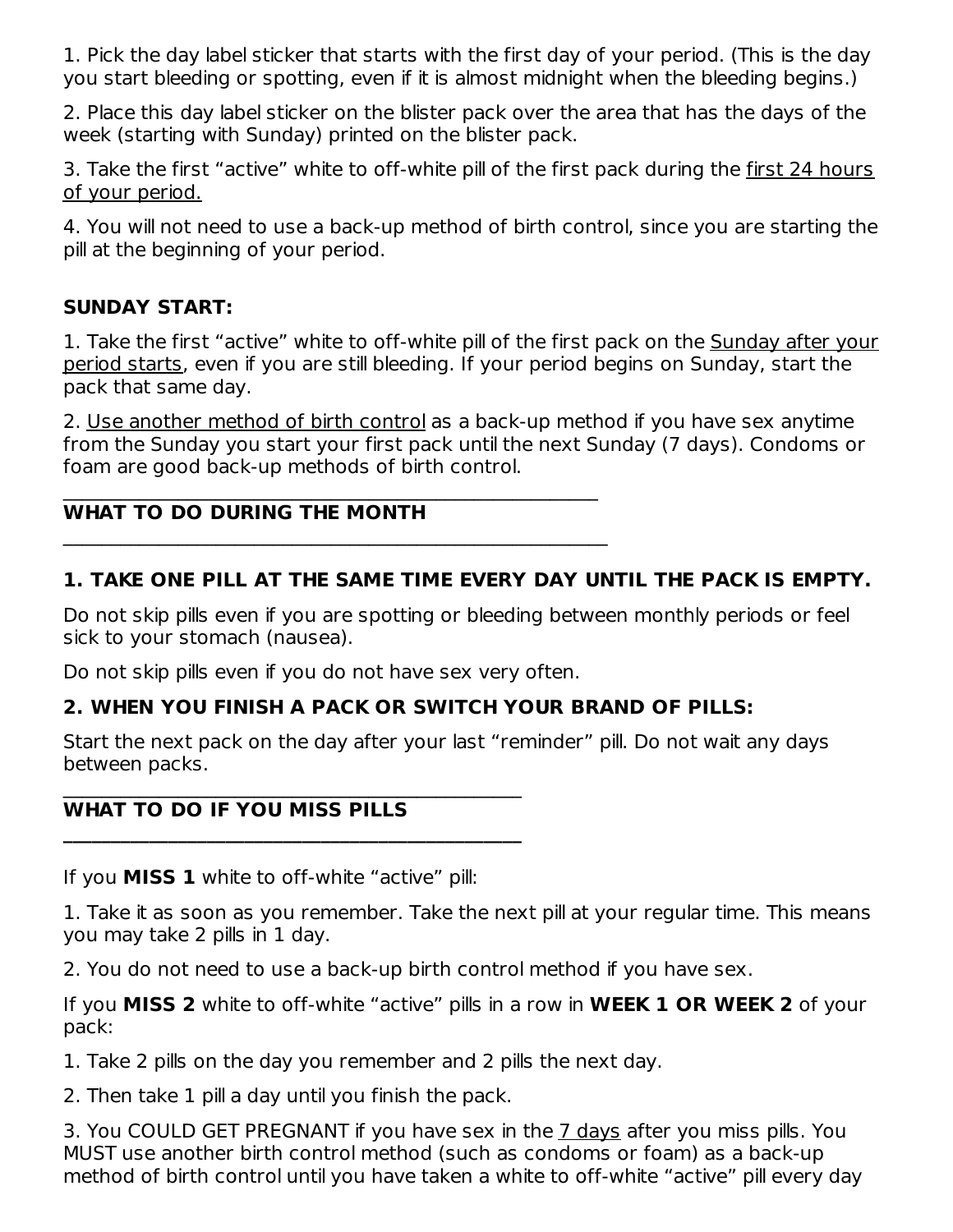for 7 days.

If you **MISS 2** white to off-white "active" pills in a row in **THE 3rd WEEK**:

# 1. **If you are a Day-1 Starter:**

THROW OUT the rest of the pill pack and start a new pack that same day.

# **If you are a Sunday Starter:**

Keep taking 1 pill every day until Sunday. On Sunday, THROW OUT the rest of the pack and start a new pack of pills that same day.

2. You may not have your period this month, but this is expected. However, if you miss your period 2 months in a row, call your doctor or clinic because you might be pregnant.

3. You COULD GET PREGNANT if you have sex in the 7 days after you miss pills. You MUST use another birth control method (such as condoms or foam) as a back-up method of birth control until you have taken a white to off-white "active" pill every day for 7 days.

If you **MISS 3 OR MORE** white to off-white "active" pills in a row (during the first 3 weeks):

# 1. **If you are a Day-1 Starter:**

THROW OUT the rest of the pill pack and start a new pack that same day.

# **If you are a Sunday Starter:**

Keep taking 1 pill every day until Sunday. On Sunday, THROW OUT the rest of the pack and start a new pack of pills that same day.

2. You may not have your period this month, but this is expected. However, if you miss your period 2 months in a row, call your doctor or clinic because you might be pregnant.

3. You COULD GET PREGNANT if you have sex in the 7 days after you miss pills. You MUST use another birth control method (such as condoms or foam) as a back-up method of birth control until you have taken a white to off-white "active" pill every day for 7 days.

# **A REMINDER:**

IF YOU FORGET ANY OF THE 7 BROWN "REMINDER" PILLS IN WEEK 4: THROW AWAY THE PILLS YOU MISSED. KEEP TAKING 1 PILL EACH DAY UNTIL THE PACK IS EMPTY. YOU DO NOT NEED A BACK-UP METHOD.

## **FINALLY, IF YOU ARE STILL NOT SURE WHAT TO DO ABOUT THE PILLS YOU HAVE MISSED:**

Use a BACK-UP METHOD anytime you have sex.

KEEP TAKING ONE WHITE TO OFF-WHITE "ACTIVE" PILL EACH DAY until you can reach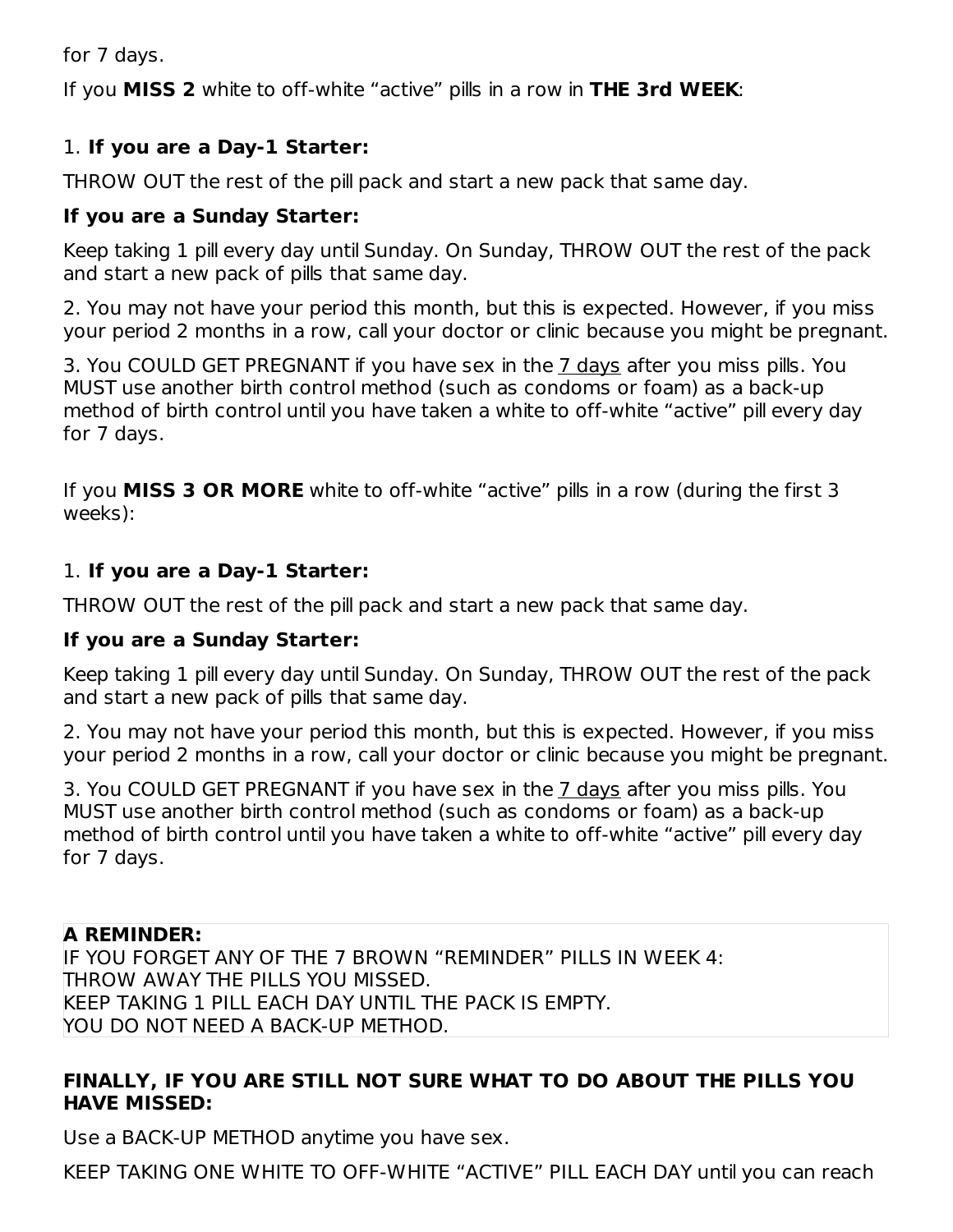## **PREGNANCY DUE TO PILL FAILURE**

The incidence of pill failure resulting in pregnancy is approximately 1% (i.e., one pregnancy per 100 women per year) if taken every day as directed, but more typical failure rates are about 3%. If failure does occur, the risk to the fetus is minimal.

### **PREGNANCY AFTER STOPPING THE PILL**

There may be some delay in becoming pregnant after you stop using oral contraceptives, especially if you had irregular menstrual cycles before you used oral contraceptives. It may be advisable to postpone conception until you begin menstruating regularly once you have stopped taking the pill and desire pregnancy.

There does not appear to be any increase in birth defects in newborn babies when pregnancy occurs soon after stopping the pill.

#### **OVERDOSAGE**

Serious ill effects have not been reported following ingestion of large doses of oral contraceptives by young children. Overdosage may cause nausea and withdrawal bleeding in females. In case of overdosage, contact your healthcare provider or pharmacist.

#### **OTHER INFORMATION**

Your healthcare provider will take a medical and family history and examine you before prescribing oral contraceptives. The physical examination may be delayed to another time if you request it and your healthcare provider believes that it is a good medical practice to postpone it. You should be reexamined at least once a year. Be sure to inform your healthcare provider if there is a family history of any of the conditions listed previously in this leaflet. Be sure to keep all appointments with your healthcare provider, because this is a time to determine if there are early signs of side effects of oral contraceptive use.

Do not use the drug for any condition other than the one for which it was prescribed. This drug has been prescribed specifically for you; do not give it to others who may want birth control pills.

## **HEALTH BENEFITS FROM ORAL CONTRACEPTIVES**

In addition to preventing pregnancy, use of oral contraceptives may provide certain benefits. They are:

- Menstrual cycles may become more regular
- Blood flow during menstruation may be lighter and less iron may be lost. Therefore,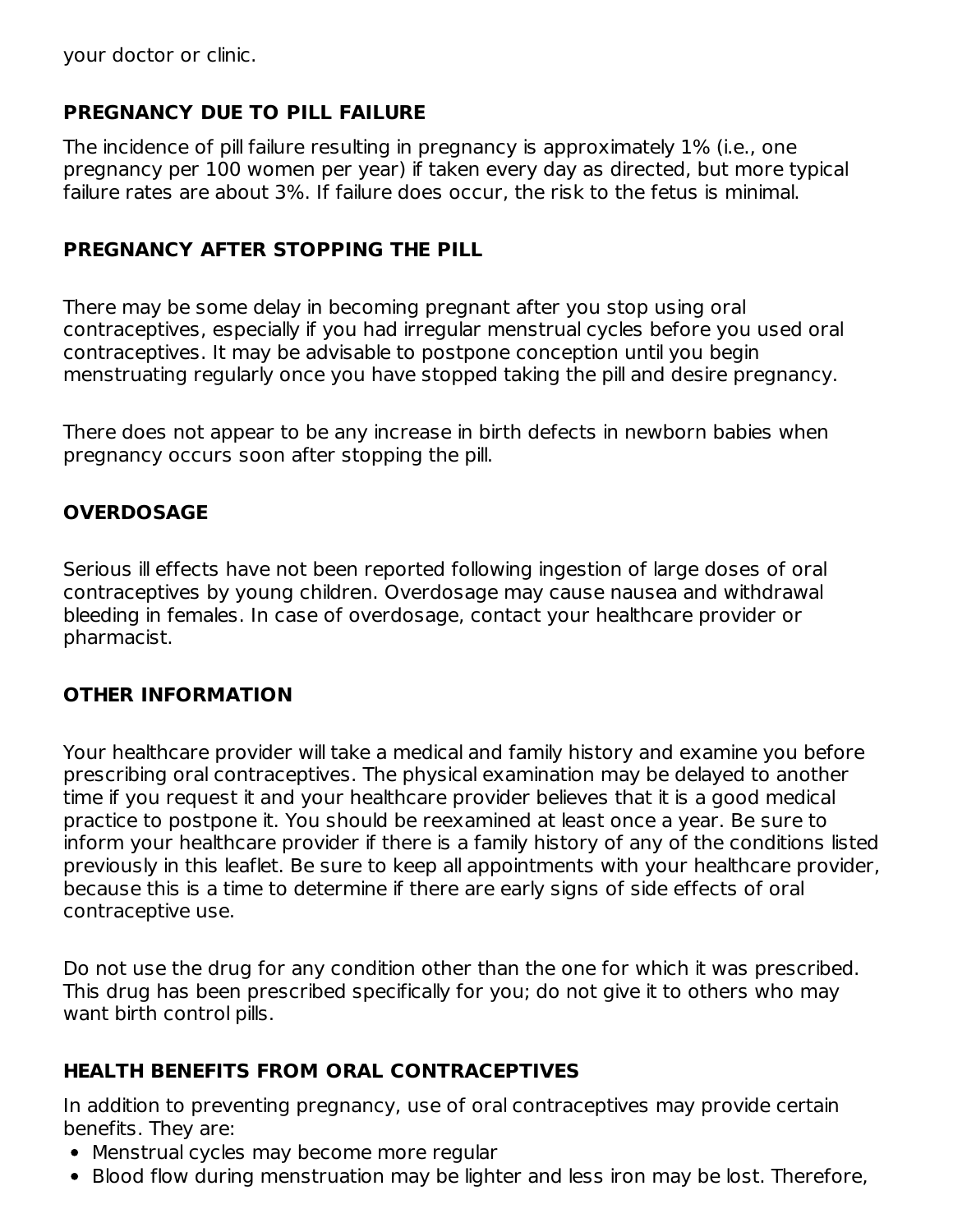anemia due to iron deficiency is less likely to occur

- Pain or other symptoms during menstruation may be encountered less frequently
- Ectopic (tubal) pregnancy may occur less frequently
- Noncancerous cysts or lumps in the breast may occur less frequently
- Acute pelvic inflammatory disease may occur less frequently
- Oral contraceptive use may provide some protection against developing two forms of cancer: cancer of the ovaries and cancer of the lining of the uterus.

If you want more information about birth control pills, ask your doctor or pharmacist. They have a more technical leaflet called the "Physician Insert", which you may wish to read.

#### **Remembering to take tablets according to schedule is stressed because of its importance in providing you the greatest degree of protection.**

# **MISSED MENSTRUAL PERIODS FOR DOSAGE REGIMEN**

At times there may be no menstrual period after a cycle of pills. Therefore, if you miss one menstrual period but have taken the pills exactly as you were supposed to, continue as usual into the next cycle. If you have not taken the pills correctly and miss a menstrual period, you may be pregnant and should stop taking oral contraceptives until your doctor or healthcare provider determines whether or not you are pregnant. Until you can get to your doctor or healthcare provider, use another form of contraception. If two consecutive menstrual periods are missed, you should stop taking pills until it is determined whether or not you are pregnant. Although there does not appear to be any increase in birth defects in newborn babies if you become pregnant while using oral contraceptives, you should discuss the situation with your doctor or healthcare provider.

## **Periodic Examination**

Your doctor or healthcare provider will take a complete medical and family history before prescribing oral contraceptives. At that time and about once a year thereafter, he or she will generally examine your blood pressure, breasts, abdomen, and pelvic organs (including a Papanicolaou smear, i.e., test for cancer).

## **Keep this and all drugs out of the reach of children.**

**Store at** 20° to 25°C (68° to 77°F) [see USP Controlled Room Temperature].

The brands listed are trademarks of their respective owners and are not trademarks of Aurobindo Pharma Limited.

## **To report SUSPECTED ADVERSE REACTIONS, contact Aurobindo Pharma USA, Inc. at 1-866-850-2876 or FDA at 1-800-FDA-1088 or**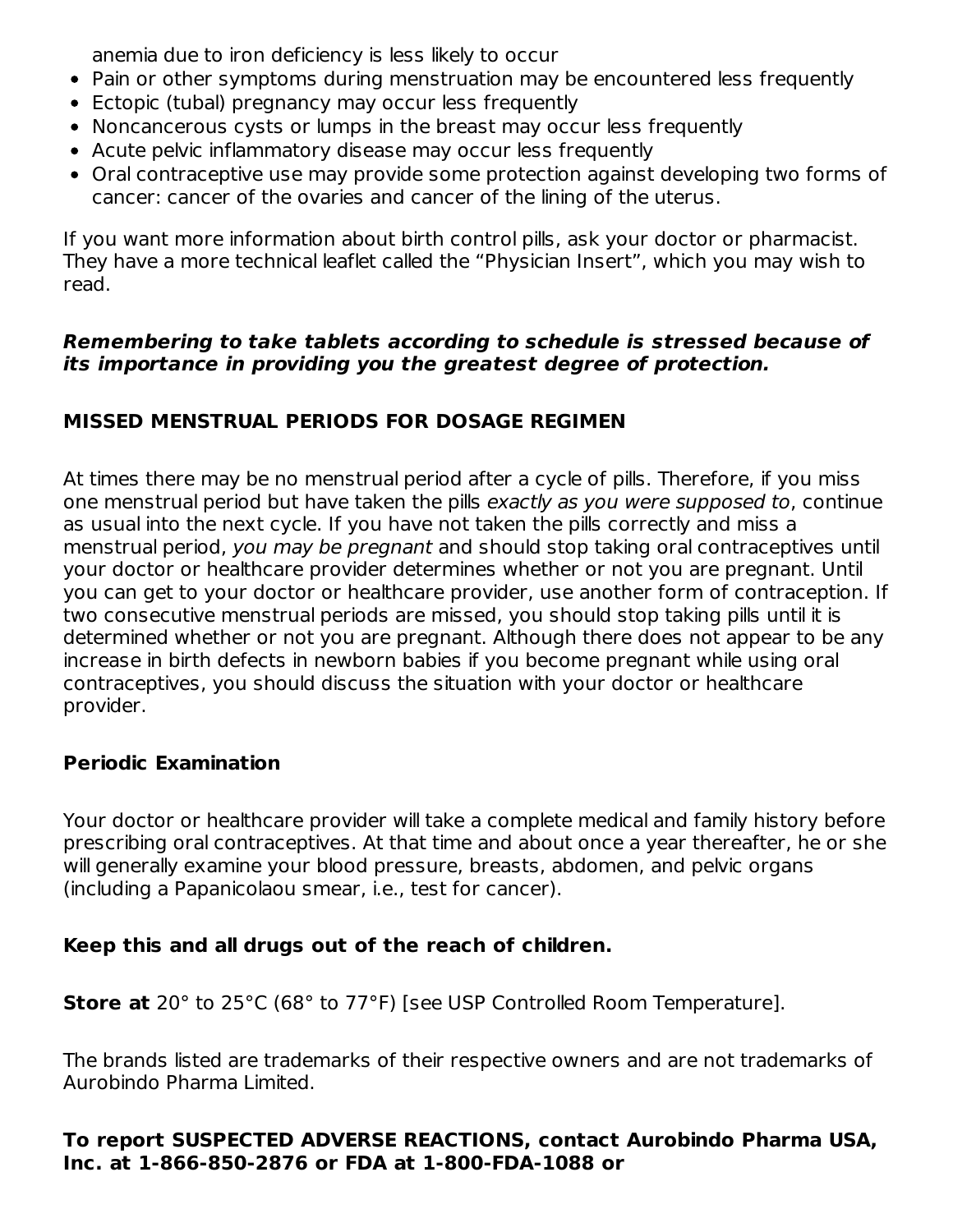#### **www.fda.gov/medwatch.**

Distributed by: **Aurobindo Pharma USA, Inc.** 279 Princeton-Hightstown Road

East Windsor, NJ 08520

Manufactured by: **Aurobindo Pharma Limited** Hyderabad-500 032, India

Revised: 05/2022

**PACKAGE LABEL-PRINCIPAL DISPLAY PANEL - 1.5 mg/30 mcg and 75 mg Pouch Label**

**NDC 65862-941-87 28 DAY REGIMEN Aurovela Fe 1.5/30 TM(norethindrone acetate and ethinyl estradiol tablets, USP and ferrous fumarate tablets\*\*)**

**\*\* Ferrous fumarate tablets are not USP for dissolution and assay.**

**THIS PRODUCT (LIKE ALL ORAL CONTRACEPTIVES) IS INTENDED TO PREVENT PREGNANCY. IT DOES NOT PROTECT AGAINST HIV INFECTION (AIDS) AND OTHER SEXUALLY TRANSMITTED DISEASES. Rx only 28-TABLET POUCH AUROBINDO**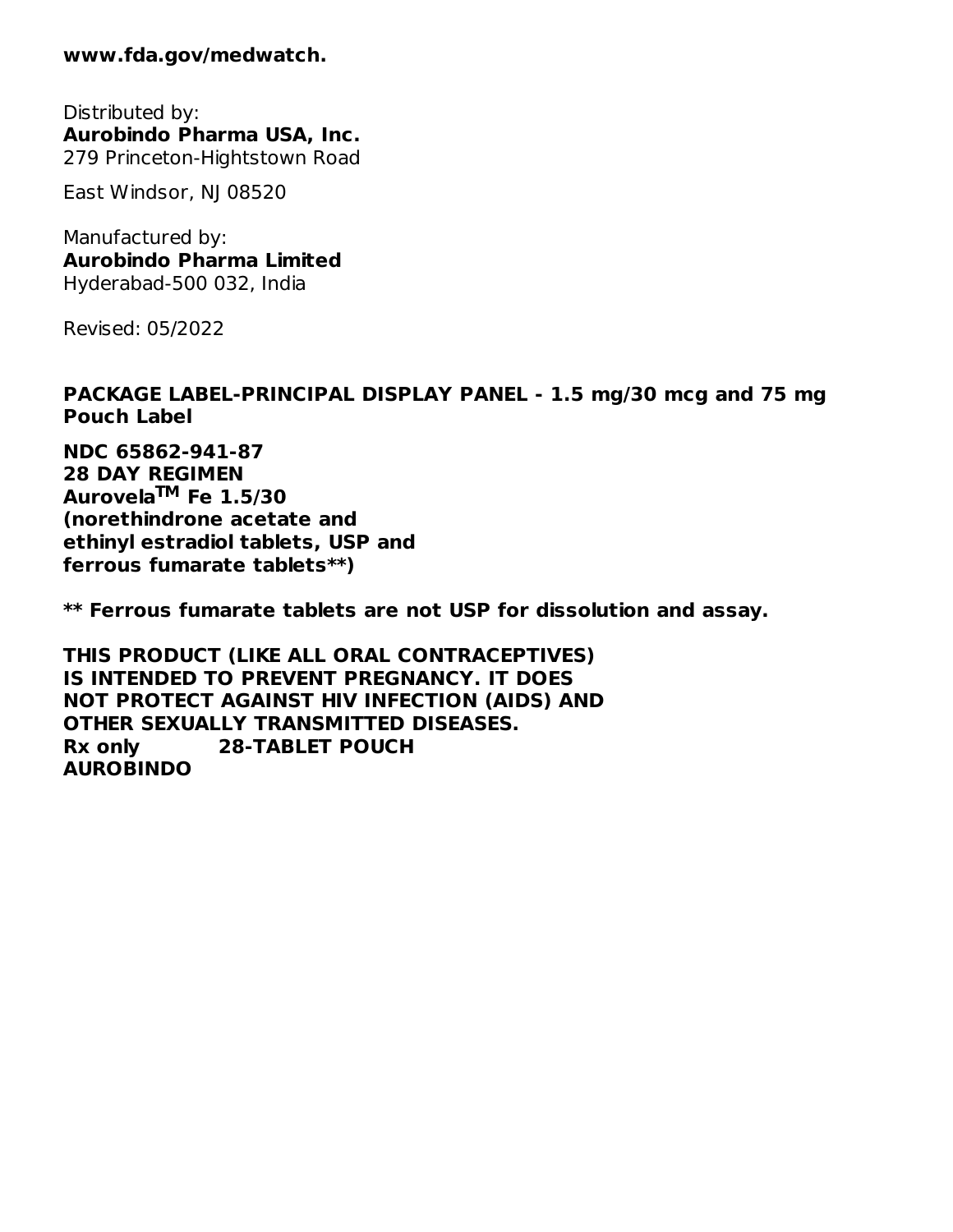

**PACKAGE LABEL-PRINCIPAL DISPLAY PANEL - 1.5 mg/30 mcg and 75 mg Blister Carton**

**NDC 65862-941-88 28 DAY REGIMEN Aurovela Fe 1.5/30 TM(norethindrone acetate and ethinyl estradiol tablets, USP and ferrous fumarate tablets\*\*)**

**\*\* Ferrous fumarate tablets are not USP for dissolution and assay.**

**THIS PRODUCT (LIKE ALL ORAL CONTRACEPTIVES) IS INTENDED TO PREVENT PREGNANCY. IT DOES NOT PROTECT AGAINST HIV INFECTION (AIDS) AND OTHER SEXUALLY TRANSMITTED DISEASES. Rx only FIVE 28-TABLET POUCH**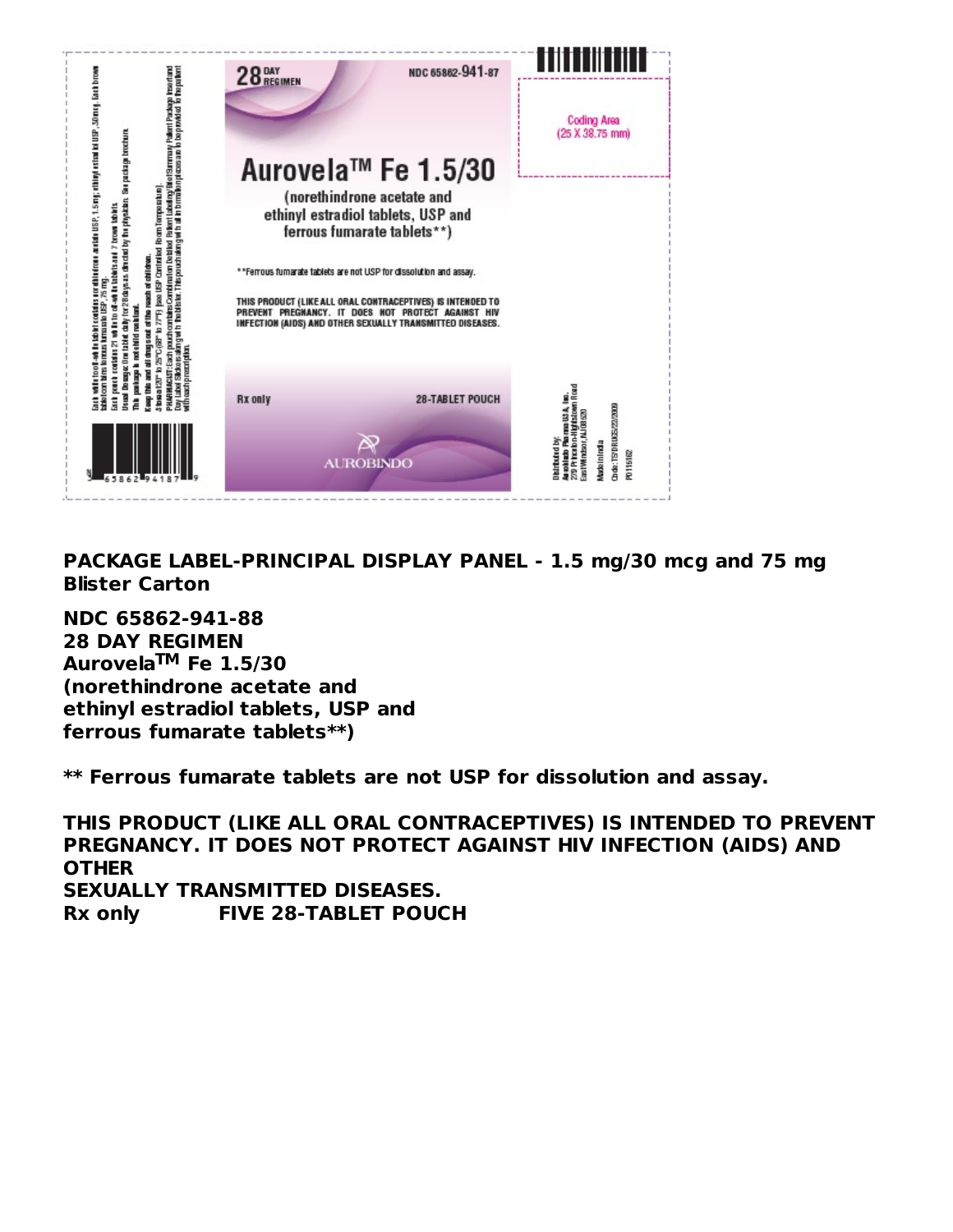

|                         | <b>AUROVELA FE</b>                 |                                                                      |                                       |                              |  |
|-------------------------|------------------------------------|----------------------------------------------------------------------|---------------------------------------|------------------------------|--|
|                         |                                    | norethindrone acetate and ethinyl estradiol and ferrous fumarate kit |                                       |                              |  |
|                         | <b>Product Information</b>         |                                                                      |                                       |                              |  |
|                         |                                    |                                                                      |                                       |                              |  |
|                         | <b>Product Type</b>                | HUMAN PRESCRIPTION DRUG                                              | <b>Item Code (Source)</b>             | NDC:65862-941                |  |
|                         |                                    |                                                                      |                                       |                              |  |
|                         | <b>Packaging</b>                   |                                                                      |                                       |                              |  |
| #                       | <b>Item Code</b>                   | <b>Package Description</b>                                           | <b>Marketing Start</b><br><b>Date</b> | <b>Marketing End</b><br>Date |  |
| $\mathbf{1}$            | NDC:65862-941- 5 in 1 CARTON<br>58 |                                                                      | 06/15/2017                            |                              |  |
| $\mathbf{1}$            | NDC:65862-941-<br>87               | 1 in 1 POUCH                                                         |                                       |                              |  |
| $\mathbf{1}$            |                                    | 1 in 1 BLISTER PACK; Type 0: Not a Combination<br>Product            |                                       |                              |  |
| $\overline{\mathbf{2}}$ | NDC:65862-941-<br>88               | 3 in 1 CARTON                                                        | 06/15/2017                            |                              |  |
| $\overline{2}$          |                                    | 1 in 1 POUCH                                                         |                                       |                              |  |
| $\overline{\mathbf{2}}$ |                                    | 1 in 1 BLISTER PACK; Type 0: Not a Combination<br>Product            |                                       |                              |  |
|                         |                                    |                                                                      |                                       |                              |  |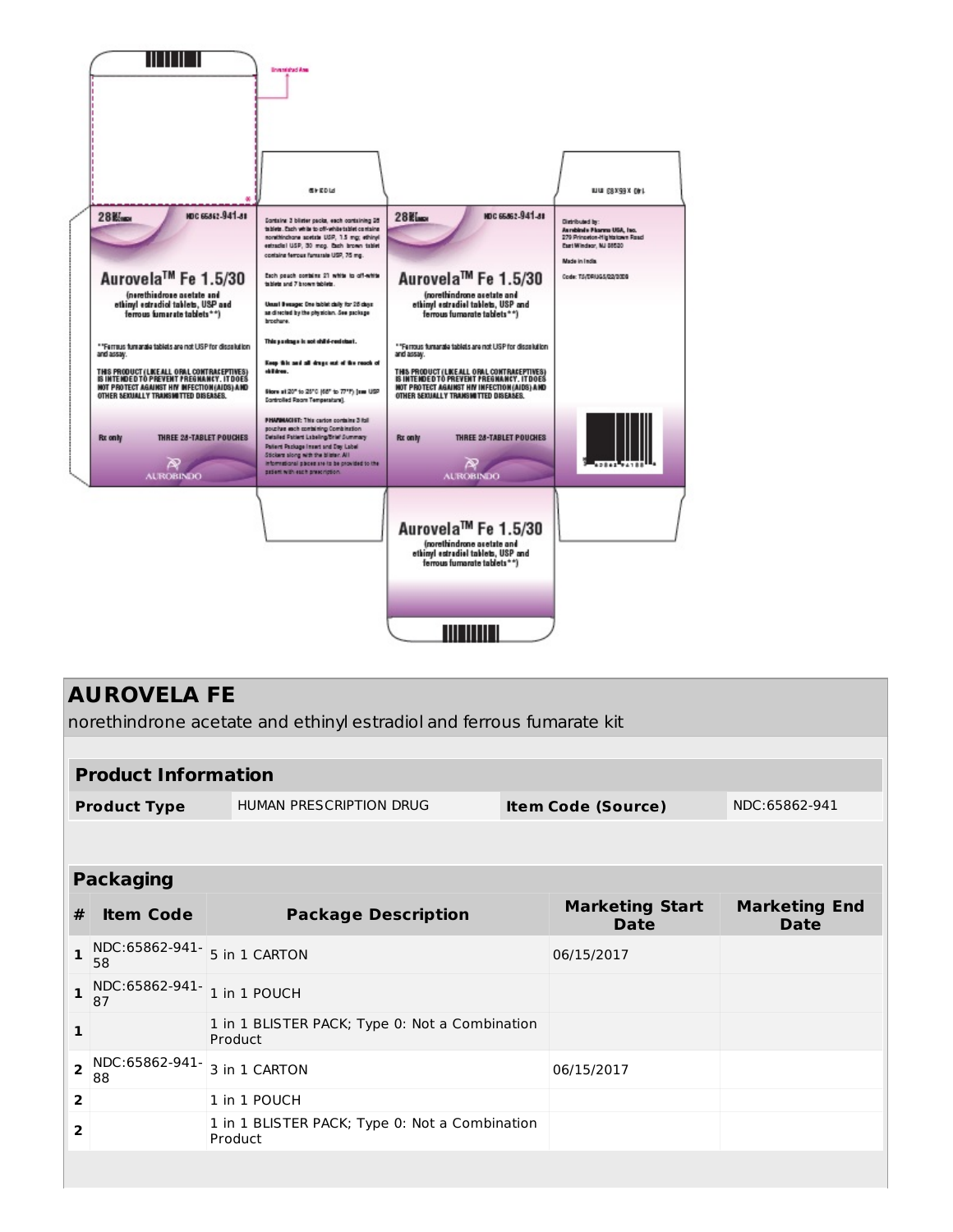| <b>Quantity of Parts</b>                                                               |                                                 |                                                                  |                |            |                                        |  |                              |
|----------------------------------------------------------------------------------------|-------------------------------------------------|------------------------------------------------------------------|----------------|------------|----------------------------------------|--|------------------------------|
| Part #                                                                                 | <b>Package Quantity</b>                         |                                                                  |                |            | <b>Total Product Quantity</b>          |  |                              |
| Part 1                                                                                 |                                                 |                                                                  | 21             |            |                                        |  |                              |
| Part 2                                                                                 |                                                 |                                                                  | $\overline{7}$ |            |                                        |  |                              |
|                                                                                        |                                                 |                                                                  |                |            |                                        |  |                              |
|                                                                                        |                                                 |                                                                  |                |            |                                        |  |                              |
| Part 1 of 2                                                                            |                                                 |                                                                  |                |            |                                        |  |                              |
| <b>AUROVELA FE</b>                                                                     |                                                 |                                                                  |                |            |                                        |  |                              |
|                                                                                        |                                                 | norethindrone acetate and ethinyl estradiol tablet               |                |            |                                        |  |                              |
|                                                                                        |                                                 |                                                                  |                |            |                                        |  |                              |
|                                                                                        |                                                 |                                                                  |                |            |                                        |  |                              |
| <b>Product Information</b>                                                             |                                                 |                                                                  |                |            |                                        |  |                              |
| <b>Route of Administration</b>                                                         |                                                 | ORAL                                                             |                |            |                                        |  |                              |
|                                                                                        |                                                 |                                                                  |                |            |                                        |  |                              |
|                                                                                        |                                                 |                                                                  |                |            |                                        |  |                              |
| <b>Active Ingredient/Active Moiety</b>                                                 |                                                 |                                                                  |                |            |                                        |  |                              |
|                                                                                        |                                                 | <b>Ingredient Name</b>                                           |                |            | <b>Basis of Strength</b>               |  | <b>Strength</b>              |
| UNII:T18F433X4S)                                                                       |                                                 | <b>NORETHINDRONE ACETATE (UNII: 9S44LIC70J) (NORETHINDRONE -</b> |                |            | <b>NORETHINDRONE</b><br><b>ACETATE</b> |  | 1.5 <sub>mg</sub>            |
| ETHINYL ESTRADIOL (UNII: 423D2T571U) (ETHINYL ESTRADIOL -<br>ETHINYL ESTRADIOL         |                                                 |                                                                  | 30 ug          |            |                                        |  |                              |
|                                                                                        | UNII:423D2T571U)                                |                                                                  |                |            |                                        |  |                              |
|                                                                                        |                                                 |                                                                  |                |            |                                        |  |                              |
| <b>Inactive Ingredients</b>                                                            |                                                 |                                                                  |                |            |                                        |  |                              |
|                                                                                        |                                                 | <b>Ingredient Name</b>                                           |                |            |                                        |  | <b>Strength</b>              |
| SUCROSE (UNII: C151H8M554)                                                             |                                                 |                                                                  |                |            |                                        |  |                              |
|                                                                                        | <b>CROSCARMELLOSE SODIUM (UNII: M280L1HH48)</b> |                                                                  |                |            |                                        |  |                              |
|                                                                                        | LACTOSE MONOHYDRATE (UNII: EWQ57Q8I5X)          |                                                                  |                |            |                                        |  |                              |
| MAGNESIUM STEARATE (UNII: 70097M6I30)                                                  |                                                 |                                                                  |                |            |                                        |  |                              |
|                                                                                        |                                                 | MICROCRYSTALLINE CELLULOSE (UNII: OP1R32D61U)                    |                |            |                                        |  |                              |
| POVIDONE K30 (UNII: U725QWY32X)                                                        |                                                 |                                                                  |                |            |                                        |  |                              |
| .ALPHA.-TOCOPHEROL (UNII: H4N855PNZ1)                                                  |                                                 |                                                                  |                |            |                                        |  |                              |
|                                                                                        |                                                 |                                                                  |                |            |                                        |  |                              |
| <b>Product Characteristics</b>                                                         |                                                 |                                                                  |                |            |                                        |  |                              |
| Color                                                                                  | WHITE (white to off white)                      |                                                                  |                |            |                                        |  | no score                     |
| <b>Score</b><br>ROUND (Flat Faced, Beveled Edge)<br><b>Size</b><br><b>Shape</b><br>6mm |                                                 |                                                                  |                |            |                                        |  |                              |
| Flavor<br><b>Imprint Code</b><br>S:69                                                  |                                                 |                                                                  |                |            |                                        |  |                              |
| <b>Contains</b>                                                                        |                                                 |                                                                  |                |            |                                        |  |                              |
|                                                                                        |                                                 |                                                                  |                |            |                                        |  |                              |
|                                                                                        |                                                 |                                                                  |                |            |                                        |  |                              |
| <b>Marketing Information</b>                                                           |                                                 |                                                                  |                |            |                                        |  |                              |
| <b>Marketing</b><br>Category                                                           |                                                 | <b>Application Number or Monograph</b><br><b>Citation</b>        |                |            | <b>Marketing Start</b><br><b>Date</b>  |  | <b>Marketing End</b><br>Date |
| <b>ANDA</b>                                                                            | ANDA207580                                      |                                                                  |                | 06/15/2017 |                                        |  |                              |
|                                                                                        |                                                 |                                                                  |                |            |                                        |  |                              |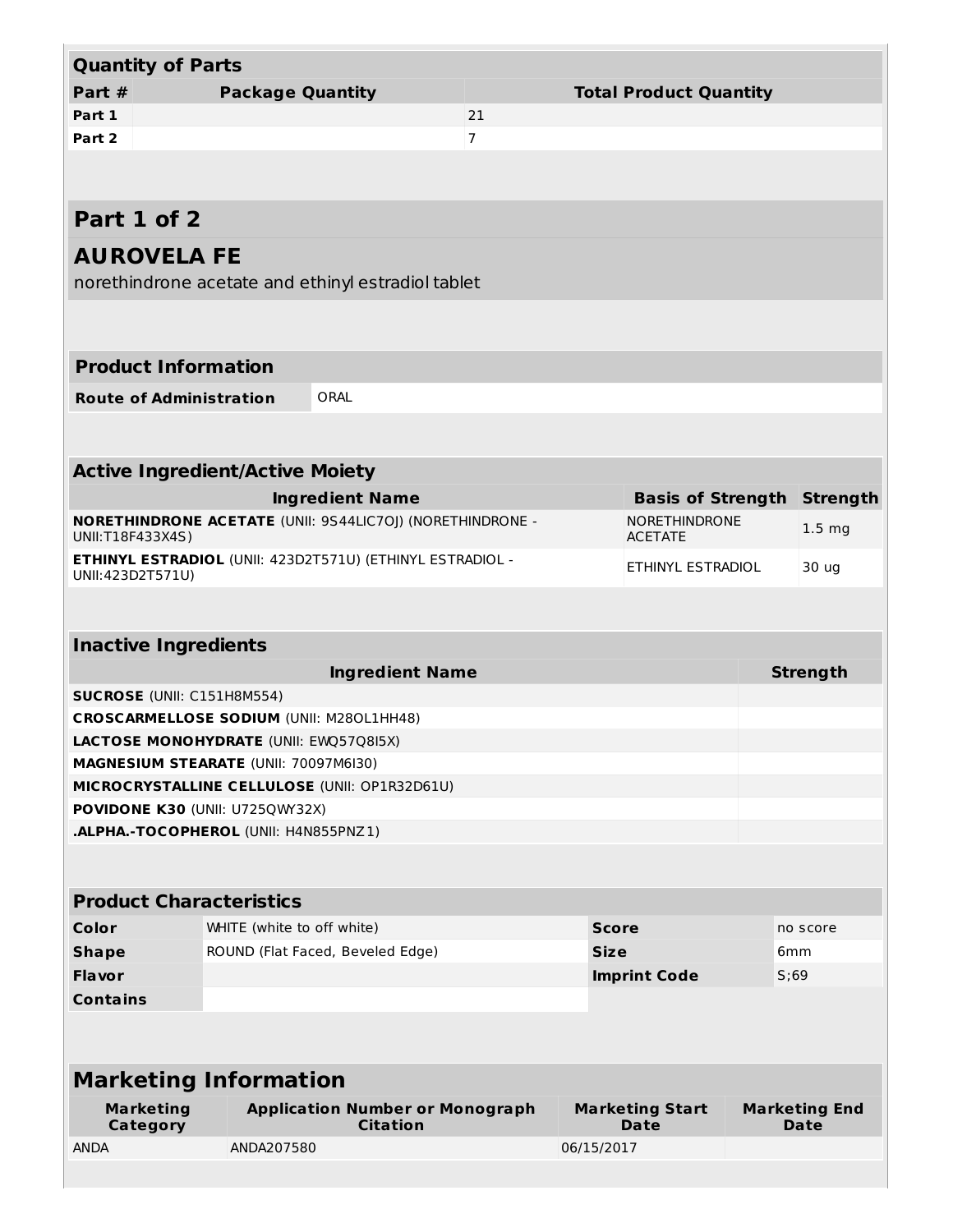| Part 2 of 2                         |                                                 |                                                           |            |                                |       |                              |
|-------------------------------------|-------------------------------------------------|-----------------------------------------------------------|------------|--------------------------------|-------|------------------------------|
| <b>INERT</b>                        |                                                 |                                                           |            |                                |       |                              |
| inert tablet                        |                                                 |                                                           |            |                                |       |                              |
|                                     |                                                 |                                                           |            |                                |       |                              |
|                                     |                                                 |                                                           |            |                                |       |                              |
| <b>Product Information</b>          |                                                 |                                                           |            |                                |       |                              |
| <b>Route of Administration</b>      |                                                 | ORAL                                                      |            |                                |       |                              |
|                                     |                                                 |                                                           |            |                                |       |                              |
|                                     |                                                 |                                                           |            |                                |       |                              |
| <b>Inactive Ingredients</b>         |                                                 |                                                           |            |                                |       |                              |
|                                     |                                                 | <b>Ingredient Name</b>                                    |            |                                |       | <b>Strength</b>              |
|                                     | <b>CROSCARMELLOSE SODIUM (UNII: M280L1HH48)</b> |                                                           |            |                                |       |                              |
|                                     | <b>FERROUS FUMARATE (UNII: R5L488RY0Q)</b>      |                                                           |            |                                | 75 mg |                              |
|                                     | LACTOSE MONOHYDRATE (UNII: EWQ57Q8I5X)          |                                                           |            |                                |       |                              |
|                                     | MAGNESIUM STEARATE (UNII: 70097M6I30)           |                                                           |            |                                |       |                              |
|                                     |                                                 | MICROCRYSTALLINE CELLULOSE (UNII: OP1R32D61U)             |            |                                |       |                              |
|                                     | SPEARMINT OIL (UNII: C3M81465G5)                |                                                           |            |                                |       |                              |
|                                     | POVIDONE K90 (UNII: RDH86HJV5Z)                 |                                                           |            |                                |       |                              |
|                                     | <b>SUCRALOSE (UNII: 96K6UQ3ZD4)</b>             |                                                           |            |                                |       |                              |
|                                     |                                                 |                                                           |            |                                |       |                              |
|                                     | <b>Product Characteristics</b>                  |                                                           |            |                                |       |                              |
| Color                               | <b>BROWN</b>                                    |                                                           |            | <b>Score</b>                   |       | no score                     |
| <b>Shape</b>                        |                                                 | ROUND (Mottled, Flat Faced, Beveled Edge)                 |            | <b>Size</b>                    |       | 6 <sub>mm</sub>              |
| Flavor                              |                                                 |                                                           |            | <b>Imprint Code</b>            |       | S:57                         |
| <b>Contains</b>                     |                                                 |                                                           |            |                                |       |                              |
|                                     |                                                 |                                                           |            |                                |       |                              |
|                                     |                                                 |                                                           |            |                                |       |                              |
|                                     | <b>Marketing Information</b>                    |                                                           |            |                                |       |                              |
| <b>Marketing</b><br>Category        |                                                 | <b>Application Number or Monograph</b><br><b>Citation</b> |            | <b>Marketing Start</b><br>Date |       | <b>Marketing End</b><br>Date |
| <b>ANDA</b>                         | ANDA207580                                      |                                                           | 06/15/2017 |                                |       |                              |
|                                     |                                                 |                                                           |            |                                |       |                              |
|                                     | <b>Marketing Information</b>                    |                                                           |            |                                |       |                              |
| <b>Marketing</b><br><b>Category</b> |                                                 | <b>Application Number or Monograph</b><br><b>Citation</b> |            | <b>Marketing Start</b><br>Date |       | <b>Marketing End</b><br>Date |
| <b>ANDA</b>                         | ANDA207580                                      |                                                           | 06/15/2017 |                                |       |                              |
|                                     |                                                 |                                                           |            |                                |       |                              |
|                                     |                                                 |                                                           |            |                                |       |                              |

**Labeler -** Aurobindo Pharma Limited (650082092)

| <b>Establishment</b> |                |               |                            |
|----------------------|----------------|---------------|----------------------------|
| <b>Name</b>          | <b>Address</b> | <b>ID/FEI</b> | <b>Business Operations</b> |